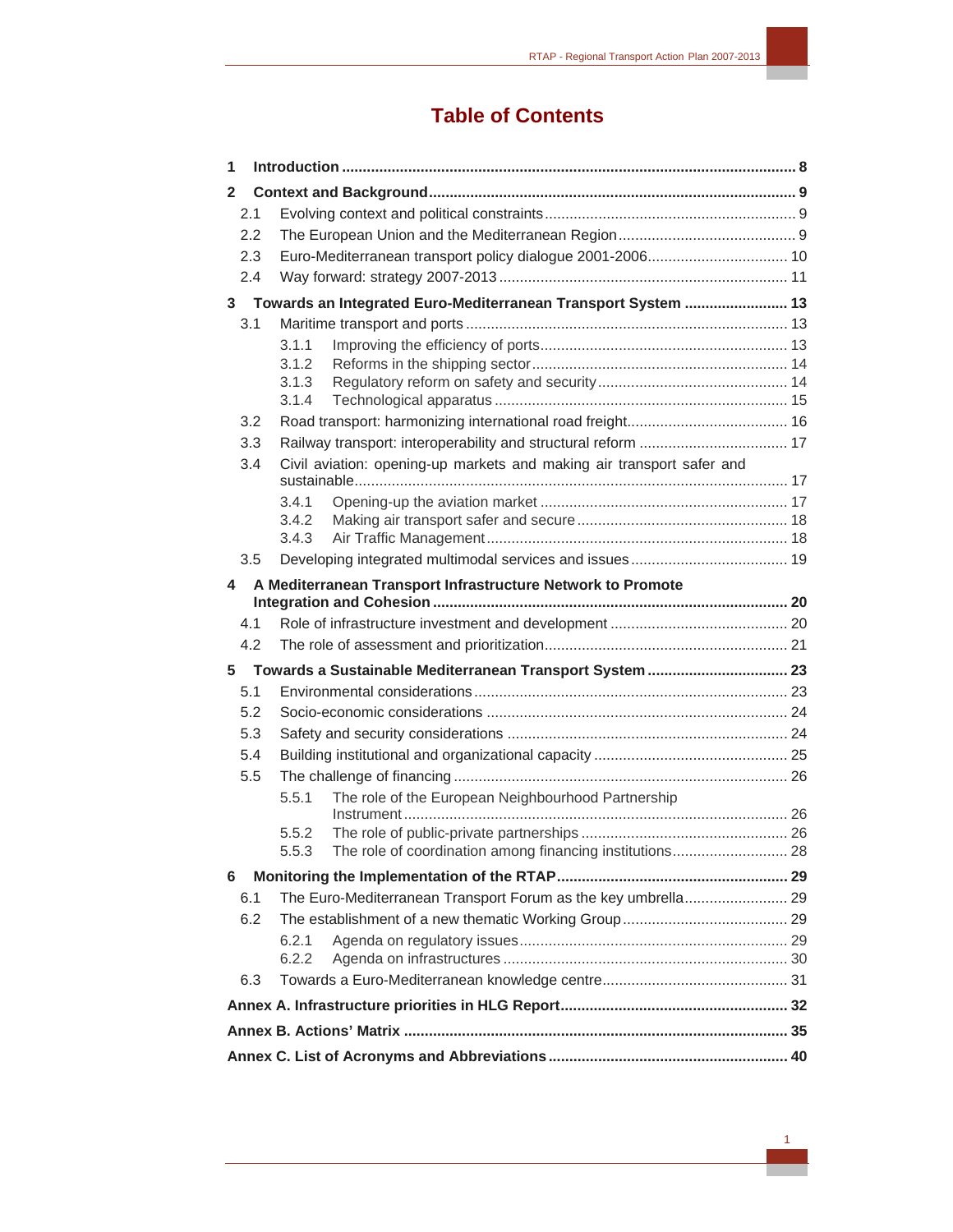EuroMed Transport Project

This publication has been produced by the EuroMed Transport Project (Main Contract) with the assistance of the European Union. The content of this publication is the sole responsibility of the contractor and can in no way be taken to reflect the views of the European Union.

© European Commission, 2007

Reproduction is authorised provided the source is acknowledged.

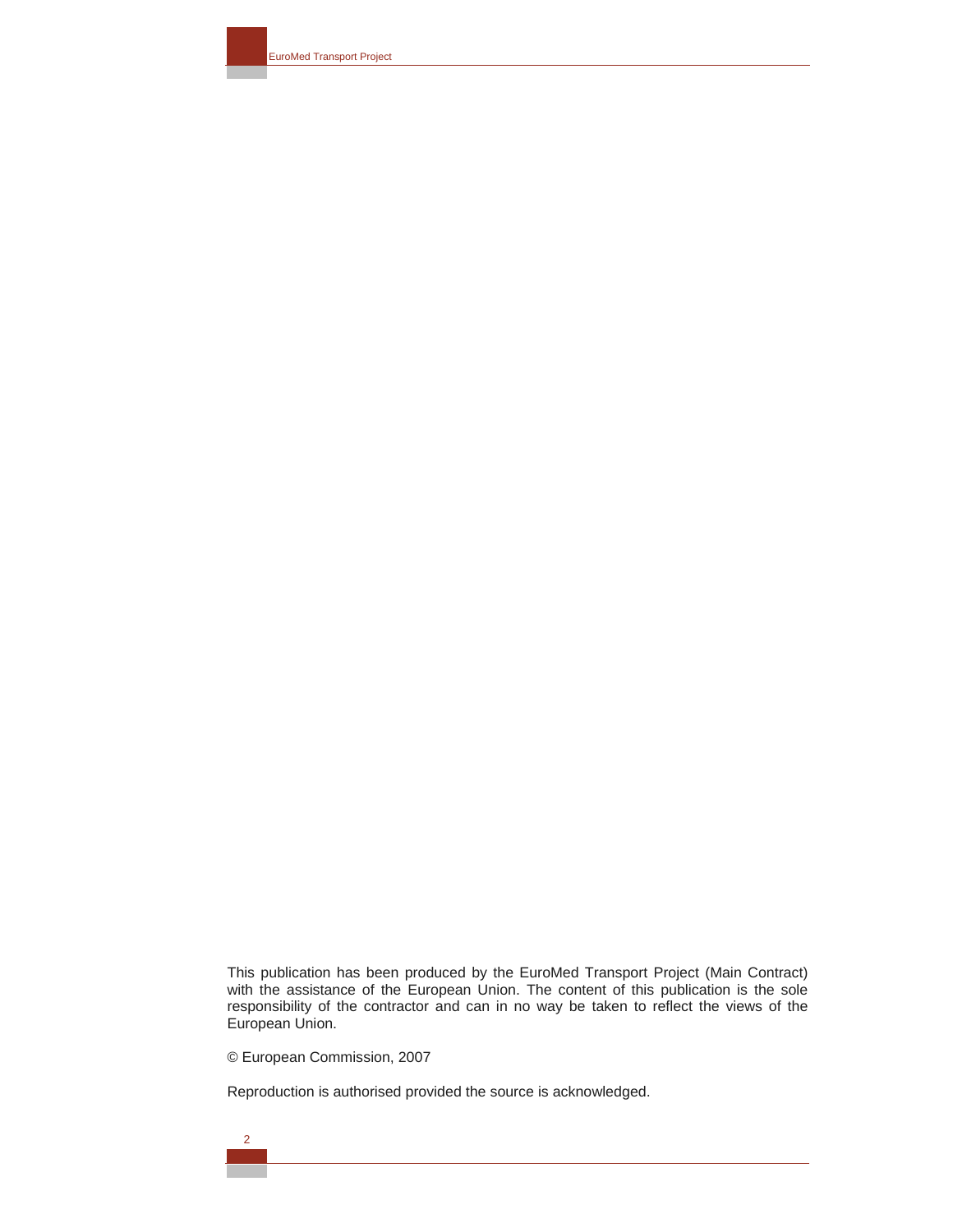## **EXECUTIVE SUMMARY**

A well-functioning transport system is an important and necessary condition for economic growth and integration in the Mediterranean. The present Regional Transport Action Plan (RTAP) for the period 2007-2013 was solicited by the Euro-Mediterranean Ministerial Conference of Marrakech, and addresses those Mediterranean Countries that are members of the Euro-Mediterranean partnership. The plan is an attempt to intensify cooperation with and within the Mediterranean region in the field of transport.

The RTAP comprises a set of actions in different transport sectors (maritime, road, railways and civil aviation) and targets mainly regulatory (institutional) reform and infrastructure network planning and implementation.

- Several of the actions (and especially those concerned with regulatory reform) are to be implemented at the national level but monitored at the multilateral level. This will be done in the framework of the Euro-Mediterranean Transport Forum and with technical support provided by the European Commission through ongoing and future EuroMed regional projects (SAFEMED, Motorways of the Sea, GNSS and EuroMed Aviation Project) as well as technical assistance and twinning programmes at bilateral level.
- Actions relating to infrastructure envisage the detailed specification of projects on the main transport axes connecting Mediterranean Countries with each other and/or the EU (Annex A), in anticipation of investment decisions at the multilateral level. The projects listed in Annex A are not definite. The list is provisional, based on the recommendations of the High Level Group. It will be further discussed with the countries in view of defining and adopting a Euro-Mediterranean regional transport network.

The actions proposed in the RTAP are to be implemented in the short-term, i.e. by 2009, or in the medium-term, i.e. by 2013. Not all actions are relevant to all countries in the same way. Annex B summarizes the situation in each country in this respect.

Analytically, the RTAP 2007-2013 foresees the following actions. (The number in parentheses corresponds to the numeration of actions in the main text.)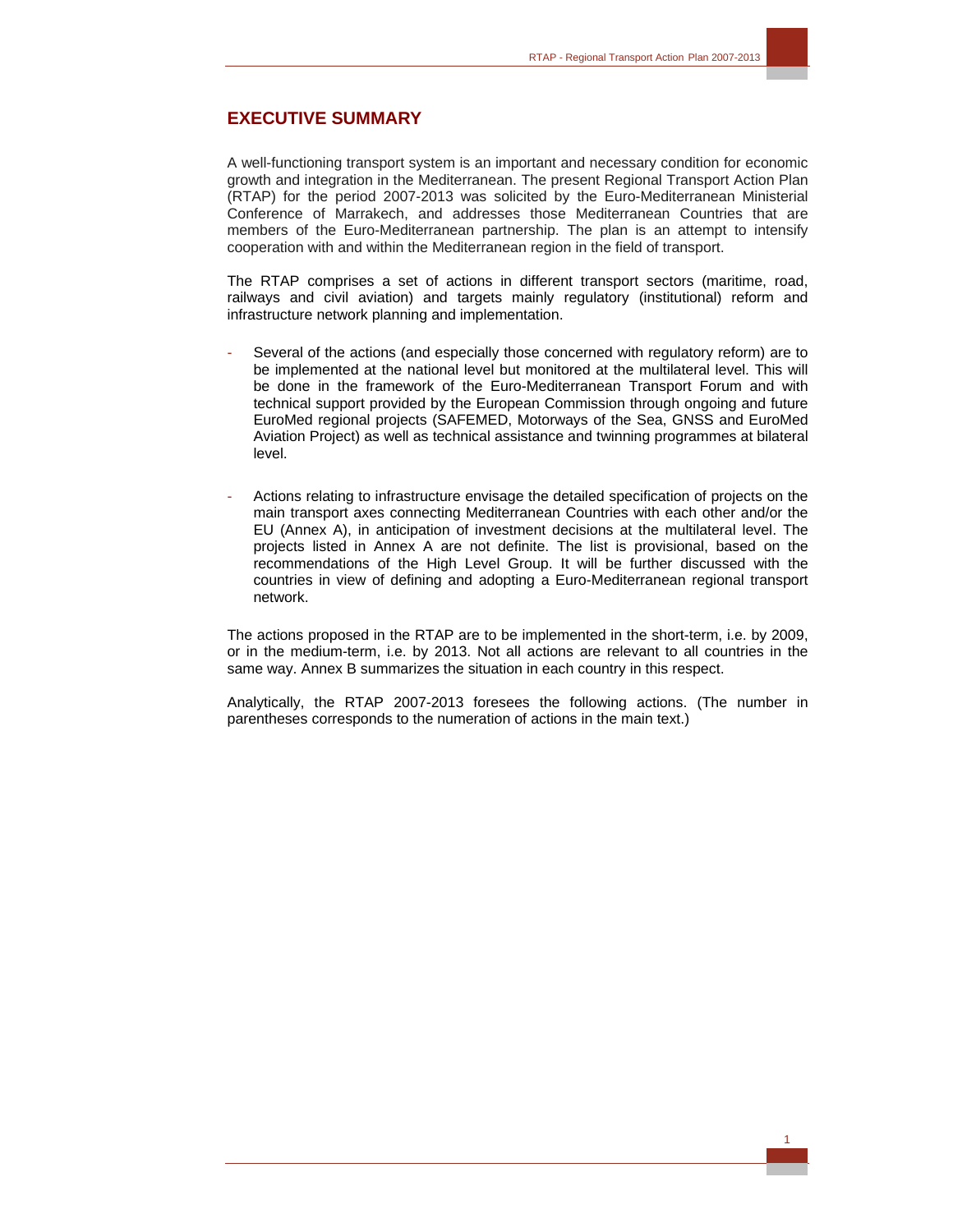## **General**

It is essential that transport planning and policy are better coordinated at different levels, more specifically between national master plans or transport strategies, the ENP plans and the Euro-Mediterranean partnership. Actions proposed in the RTAP should therefore be tailored to the national needs and reflected in national transport strategies and/or, if relevant, the ENP action plans. **[1]** 

#### Maritime transport

#### **Short-term implementation**

Mediterranean Countries are encouraged to:

- Elaborate national measures for the reduction of dwell times in container terminals with the support of the EuroMed Motorways of the Sea (MoS) project. These measures should be used by each port management authority as a basis for their annual business plans.**[4]**
- Introduce the recommendations of the IMO-FAL Convention for standardizing basic reporting formalities of ships when arriving and/or departing from ports so that documentation can be accepted equivalently in all regional ports. Technical support in this respect shall be provided by the EuroMed MoS project. **[5]**
- Assess the performance of competition-related reforms in national shipping sectors and produce recommendations for the removal of factors distorting competition. The working group on 'maritime transport' of the Euro-Mediterranean Transport Forum is called to monitor this activity. The EC should provide external expertise as required. **[6]**
- The European Maritime Safety Agency (EMSA) is called upon to examine ways for cooperation with the Mediterranean Countries and, on this basis, define concrete areas of cooperation. **[8]**

#### **Medium-term implementation**

Mediterranean Countries are invited to:

- Work towards the assignment of the tasks of port and terminal management, on the one hand, and regulation, on the other hand, to different autonomous agencies. Port and terminal management should be decentralized, for instance through private sector concessions. The concept of port community should be installed within each port. The European Commission is called upon to support the transfer of know-how, *inter alia*, through twinning activities and the dissemination of best-practices. **[2]**
- Continue work on the simplification of customs procedures in line with the recommendations of the Euro-Mediterranean Trade Ministerial Conference (Palermo recommendations), taking into account the commitments made in the context of the WCO SAFE Framework of Standards to Secure and Facilitate Global Trade and, whenever applicable, those in the framework of the ENP Action Plans. Technical support in this regard will be provided by the EuroMed MoS project. **[3]**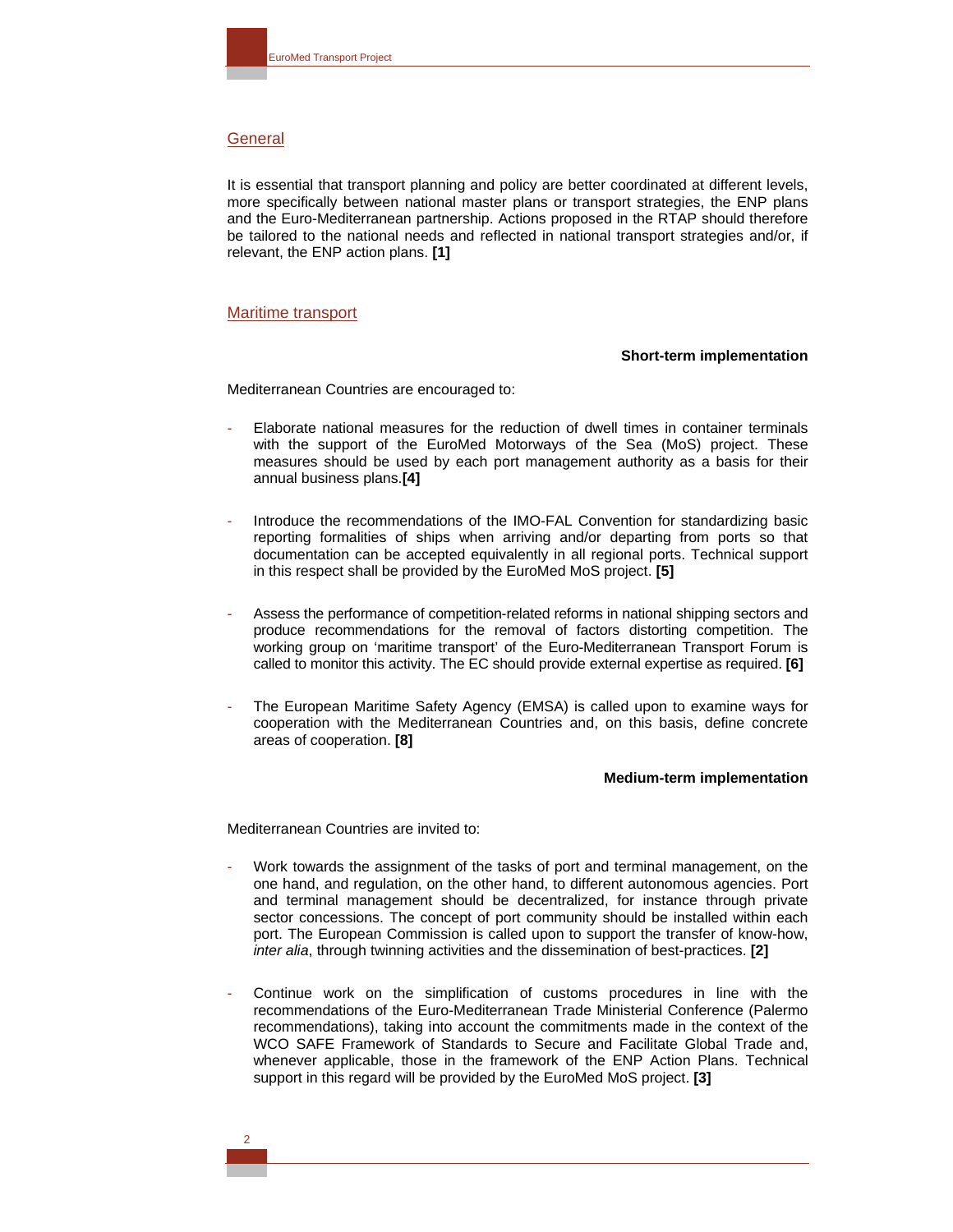- Assess and when possible implement VTS or VTMIS systems in the major Mediterranean ports and coordinate technological solutions between neighbouring ports and coastal areas. The expertise assembled by SAFEMED and EMSA on this as well as on the use of ICT (including GNSS) for improving the efficiency of sea / land interfaces should be used appropriately. **[9]**
- With regard to international conventions and given the pressing need to improve maritime safety and security, priority should be given to the full implementation of safety and security requirements deriving from IMO/ILO regulations. The ISPS security regulation should be implemented efficiently both at the Flag State and Ports levels following the recommendations and with the technical support of the SAFEMED project. Ideally this alignment should already become effective in 2008. The medium-term goal by 2013 is to effect the removal of Mediterranean Countries from the black list and to reach the inspections' target of the Paris MoU. **[7]**

#### Road transport

#### **Short-term implementation**

A Mediterranean task force comprising officials from the national road administrations should be set up by the Euro-Mediterranean Transport Forum to assess adherence to a number of key UN ECE agreements and identify measures to implement these agreements. The task force should also prepare recommendations for the gradual liberalization and harmonization of international road haulage. **[10]** 

The same task force shall also consider reforms in the road industry. In particular, it will examine ways to reform the road haulage and passenger sector in order to increase the professionalism of drivers (through stringent and regular driver tests), operators (by introducing a licensing system) as well as the technical state of the vehicle fleet (by introducing road worthiness tests and complementary measures supporting the upgrading of the vehicle fleets). It is recommended that road worthiness tests are made mandatory for operators engaged in international transport by 2009. **[11]** 

#### Railway transport

#### **Short-term implementation**

With the view of increasing the attractiveness of rail transport, Mediterranean Countries are invited to elaborate a strategy paper on the future of their national railway sectors with a focus on freight transport. These strategy papers should be presented and discussed at the new working group to be established by the Euro-Mediterranean Transport Forum on 'infrastructures and regulatory issues'. **[13]** 

#### **Medium-term implementation**

Increasing the attractiveness of rail transport in the long-term will necessitate both infrastructure investments and structural reform. In the medium-term, i.e. by 2013, Mediterranean Countries are invited to:

- Elaborate a time and financing plan on those infrastructure investments that concern, inter alia, interoperability, the renovation of rolling stock, electrification and signalling systems. **[12]**
- Embark on structural railway reform, beginning with effecting an appropriate separation of infrastructure management from operations. This implies that access to rail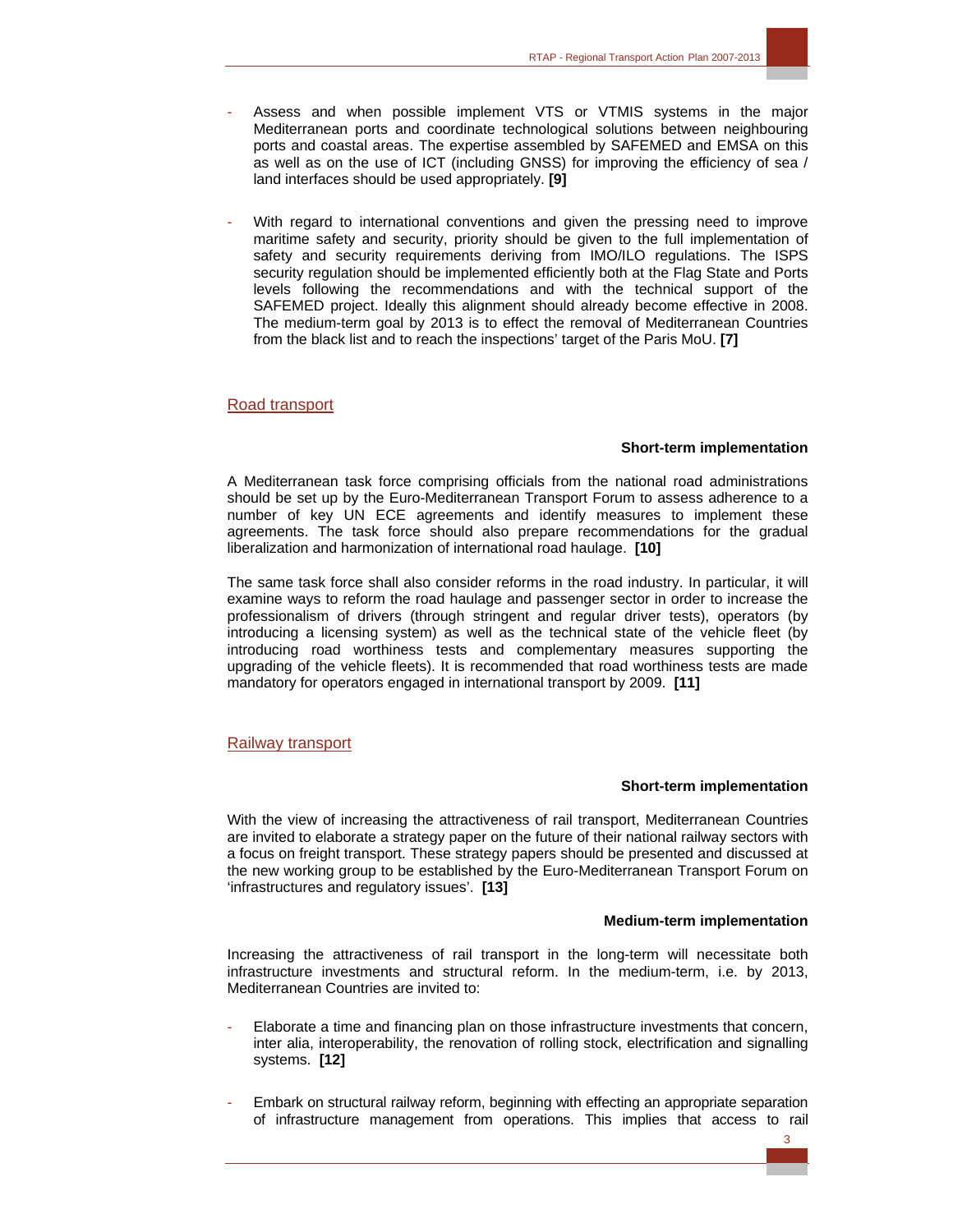infrastructure (including licensing railway undertakings, deciding path allocation as well as charges) must be decided independently from any railway undertaking. **[13]** 

#### Civil aviation

#### **Short-term implementation**

The sustainability of the air transport sector in the region requires that Mediterranean Countries introduce the same rules in their transport legislation as those included in the international and European regulations governing civil aviation (i.e. regulations of EC/EASA and JAA). For this purpose, the European Aviation Safety Authority (EASA) is called upon to elaborate concrete cooperation areas with the Mediterranean Countries by 2009. **[15]** 

#### **Medium-term implementation**

Mediterranean Countries are invited to:

- Assess the scope of reform of national aviation legislation in order to facilitate opening the civil aviation market to competition. This includes, as the case may be, the public flag carriers. Such a step is especially important if considering participation in the European Common Aviation Area (ECAA). Technical support in this respect will be provided by the EuroMed Aviation Project which is currently working on producing a road map for the establishment of a Euro-Mediterranean Common Aviation Area (EMCAA). This will be finalized in 2010. **[14]**
- Introduce cross-border regional arrangements with regard to aviation accident and incident investigation and reinforce their safety oversight capacity. Regarding aviation security, Mediterranean Countries are called upon to align security regulatory functions and security oversight mechanisms with the ECAA acquis and to reinforce the security oversight capacity of the competent authorities. The working group 'air transport' of the Euro-Mediterranean Transport Forum should coordinate the exchange of information.**[16]**

## Multimodal transport

Three action points are of particular relevance for multimodal transport:

- Developing the professional standard of the freight forwarding industry. **[11]**
- Encouraging the implementation of integrated ICT solutions for tracking, security and other electronic data interchange for trade and transport across modes and, especially, when related to border crossings and modal transfers (ports, rail stations).**[9]**
- Promoting the development of logistics platforms promoting interoperability.

In this latter respect, future plans for the development of logistic platforms in the Mediterranean should take into account the results of the EIB study on the subject to be completed in mid-2007. **[17]**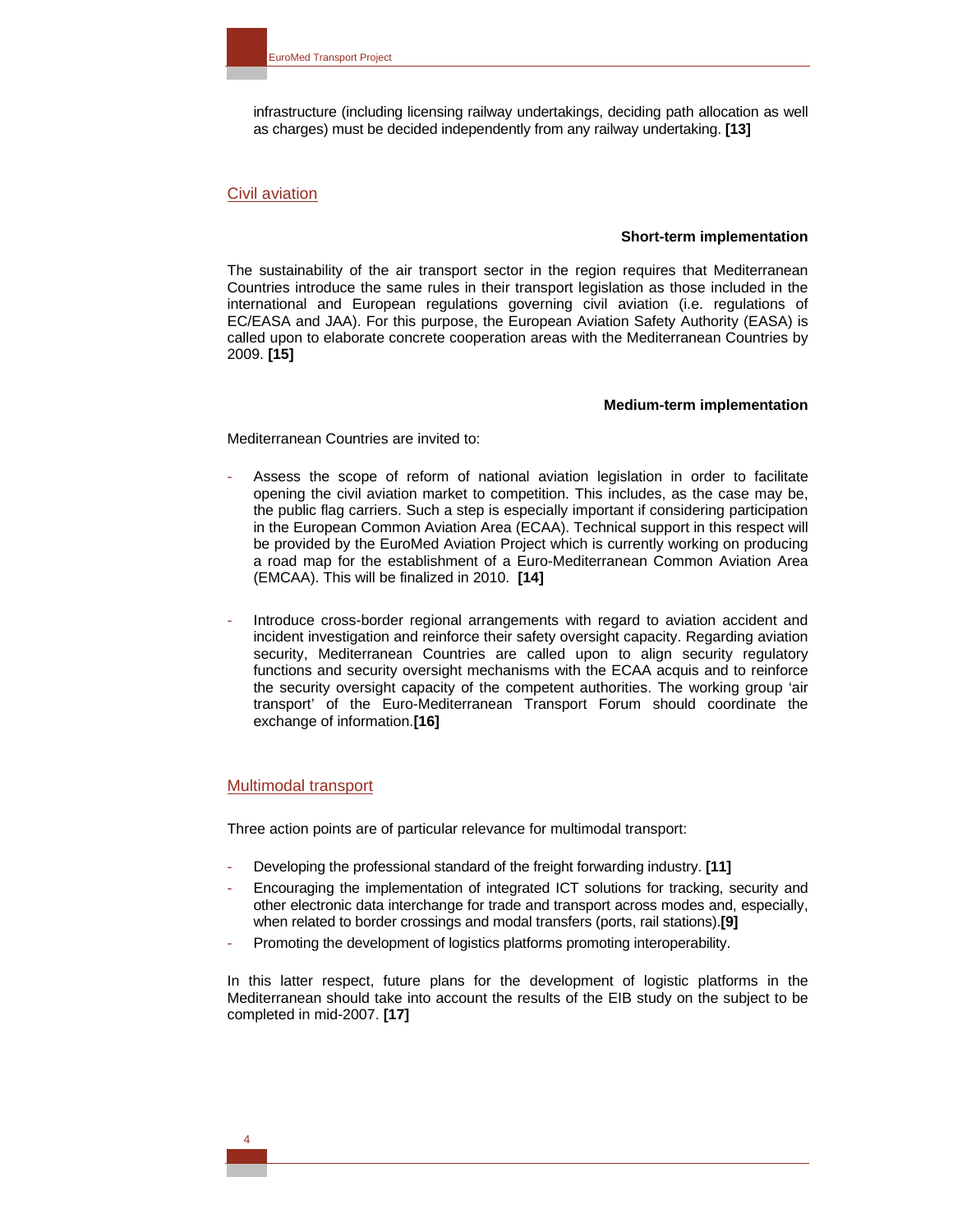Transport infrastructure network

#### **Short-term implementation**

The European Commission is called upon to:

- Hold a coordination meeting or set of meetings with the various international financing institutions (IFIs) active in the Mediterranean region notably in the context of the MoU on cooperation in the MEDA region signed between the EC, the European Investment Bank and the World Bank. The aim of these meetings – to take place in 2007-2008 and be chaired by the EC – should be to establish an Infrastructure Steering Group for facilitating coordination on regional transport priorities in line with strategies defined by the national authorities. In addition, the option for a Project Preparation Facility should be explored. Such a facility would be in charge of financing technical assistance for project preparation in order to make potential investments bankable. **[31]**
- Complete a micro-study evaluating the opportunities, chances and risks for PPPs in the Mediterranean region. The study will describe the current situation, thereby highlighting the legal possibilities and obstacles, and list the transport PPPs already implemented in the region. It will also publicize those projects with a potential to be implemented as PPPs and liaise with international finance institutions (IFIs) and private investors active in the Mediterranean region to gauge their potential interest in financing these projects. **[30]**

Mediterranean Countries are invited to:

- Set up a network of transport experts to collaborate on regularly assembling and analyzing transport data, maintaining a common database of demand, GIS network data and common forecasting scenarios for the Mediterranean. Such a network already exists in the framework of CETMO for the western Mediterranean. This should be expanded in the course of 2007 and 2008 to include representatives from eastern Mediterranean Countries. **[18]** *Assuming the successful and timely implementation of a permanent secretariat to support the activities of the Euro-Mediterranean transport forum (see action 35), the two actions should be linked.*
- Take the necessary steps for developing the projects provisionally identified by the High-Level Group (HLG) as short-term priorities (see Annex A) as well as any other projects on the HLG axes singled out as priorities by the newly formed WG on 'infrastructures and regulatory issues' of the Euro-Mediterranean Transport Forum. All agreed upon projects should be subsequently systematically appraised through full feasibility studies. The EC encourages and supports the development of bordercrossing projects in order to complete the physical infrastructure of the Euro-Mediterranean countries. **[19]**

These priorities should also provide the reference basis for the funding of feasibility and other studies by the NIF. **[29]** 

#### **Medium-term implementation**

Mediterranean Countries are invited to:

Submit the projects identified by the HLG as priorities in the long-term (to start after 2010) to pre-feasibility studies in anticipation of the review of the HLG priorities in 2010. Consider alternative proposals on the priority axes for projects displaying low suitability according to the completed pre-feasibility studies. The pre-feasibility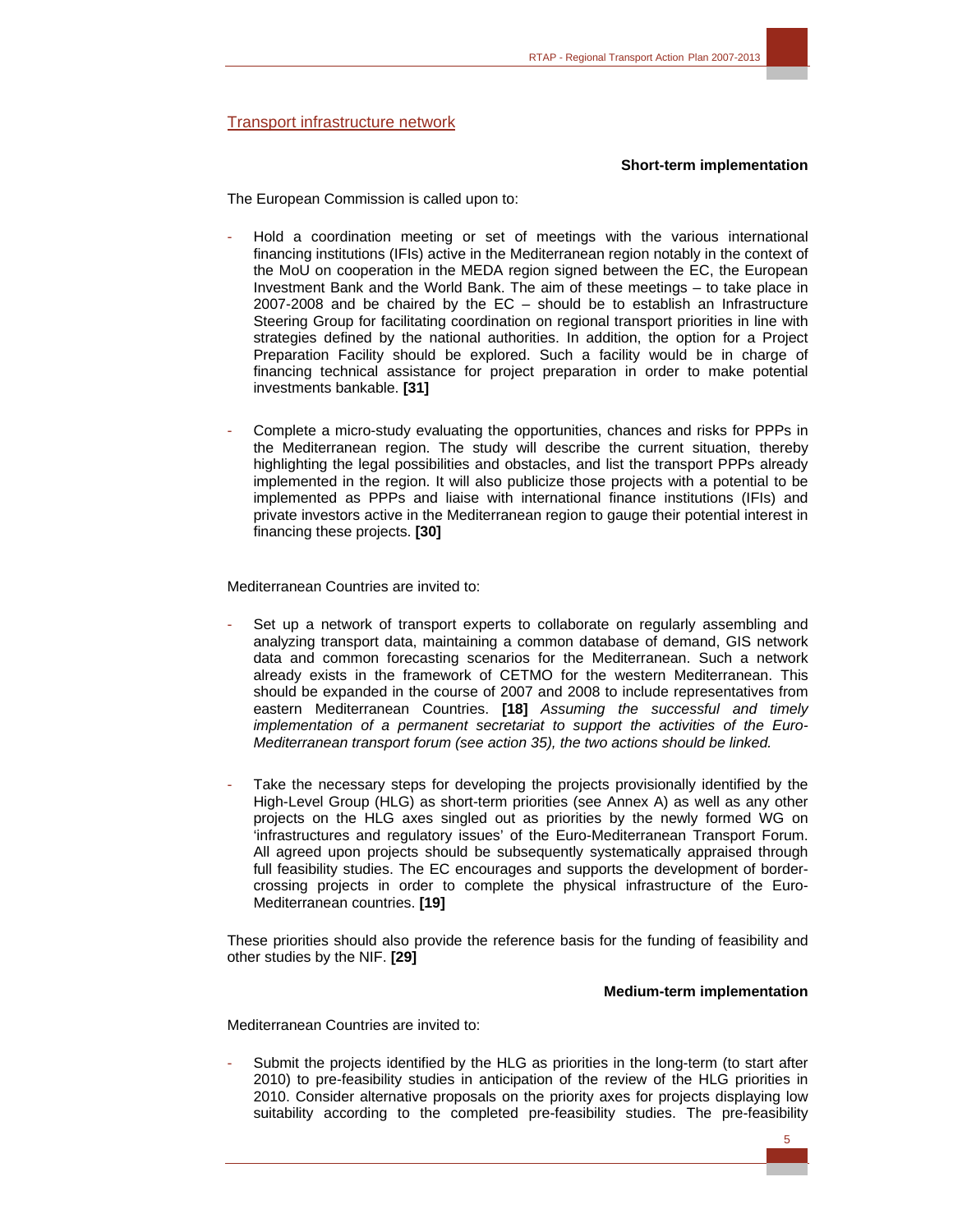studies on all the long-term priorities should be completed by 2010 and be followed by full feasibility studies by 2013. **[20]** 

Facilitate, to the extent possible and where relevant, the successful implementation of the first two MoS pilot projects in 2008 and 2009; subsequently, take into account their approach and replicate their best practices in future MoS projects to be installed in 2010-2013. **[21]** 

#### Towards a sustainable transport development: key principles

The following actions concern principles that apply horizontally across modes and transport sectors and which concern policy planning and infrastructure appraisal. They apply to activities undertaken at national level and to activities and projects supported by the European Commission.

#### **With regard to environment**

Strategic environmental assessments and environmental impact assessments have to be carried out for all relevant plans, programmes and projects concerning transport, especially with regard to port infrastructure, management and operations. **[22]** 

In order to expand the pool of environmental expertise available to Mediterranean Countries regarding transport, it is recommended to enhance the environmental expertise within national transport ministries, for example by establishing dedicated environmental units. **[23]** 

#### **With regard to transport infrastructure**

Future infrastructure needs assessments or feasibility studies should entail a risk assessment and management strategy through the incorporation of scenarios on socioeconomic development. **[24]** 

It is important to recall the goals of accessibility and public service obligation in transport planning. With respect to infrastructure investment, it is important to ensure the organic linkage of all new infrastructure on the trans-national axes with the national networks.**[25]** 

#### **With regard to safety**

Without prejudice to actions taken in other transport modes, safety aspects should be integrated in the design, construction and operation of any future road links and nodes and in the upgrading of existing links. This should follow the standards prescribed by international best practice. **[26]** 

Mediterranean Countries should continue to collaborate with the EuroMed GNSS projects and liaise with the GALILEO Euro-Mediterranean Cooperation Office (GEMCO). The Mediterranean Countries should also liaise with the European Commission regarding the progress and opportunities related to the gradual introduction of European GNSS services in the region as of 2011. **[27]** 

#### **Institutional issues**

Training, twinning and exchange programmes aiming at improving institutional capacity must be continued over the next five-year period and expanded through management seminars to assist in the organizational reform of transport administrations, maintaining institutional capacity and upgrading knowledge. Mediterranean Countries are invited to propose related activities to the TAIEX instrument. **[28]**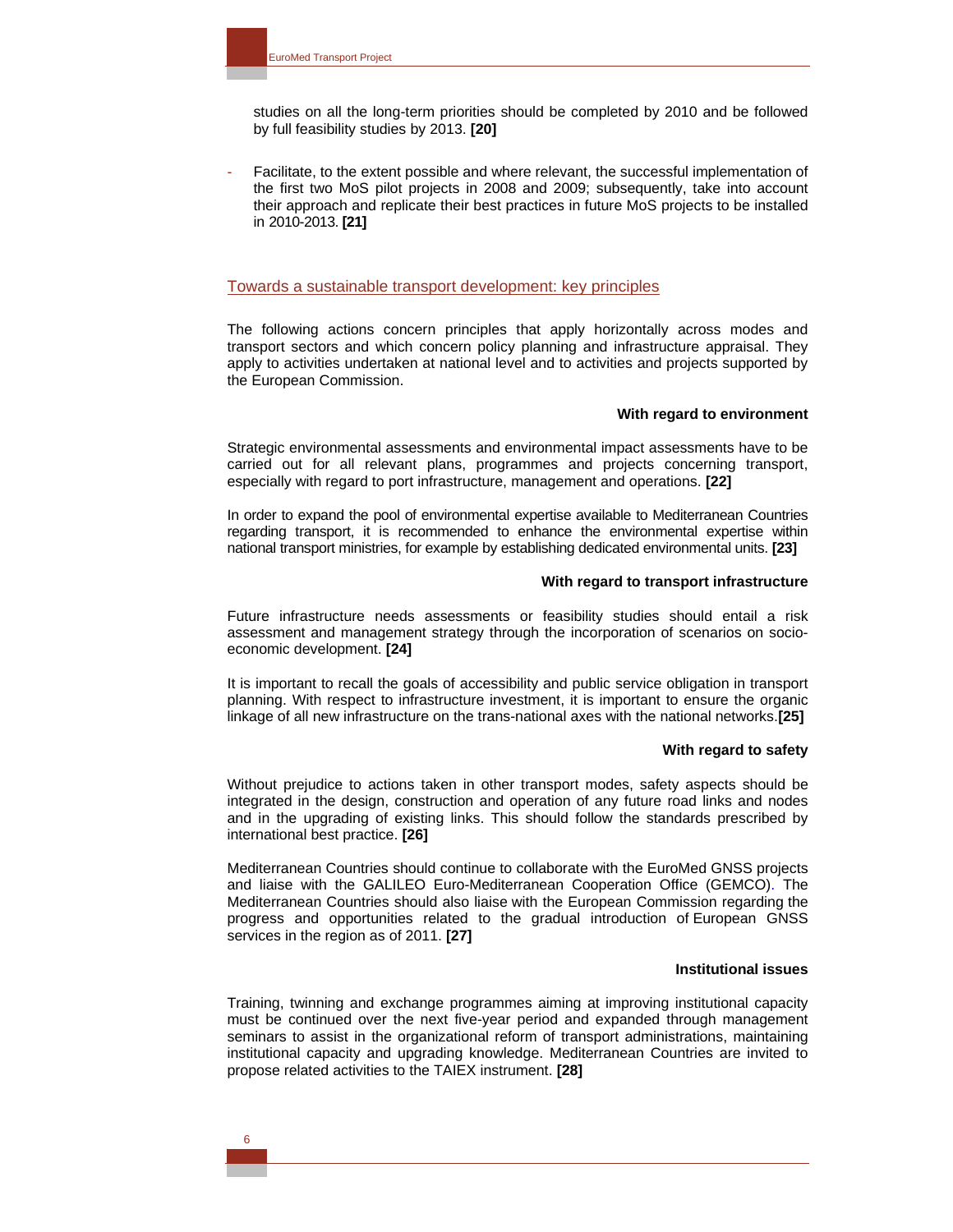## Monitoring the implementation of the RTAP

The Euro-Mediterranean Transport Forum as the main platform for the discussion, monitoring and regular update of the RTAP shall deliver a mid-term review of the RTAP by the end of 2009 and a final report by mid-2013. Given that the executive capacity of the Euro-Mediterranean Transport Forum is limited, the European Commission – as secretariat of the Forum – should continue to provide the support required to prepare reports and updates. **[32]** 

In order to fulfil its monitoring task with respect to the implementation of the trans-national axes in the Mediterranean, the Euro-Mediterranean Transport Forum is invited to establish an additional thematic WG in 2007 to deal with infrastructures for all modes of transport, and with regulatory issues for land transport. The working group should consider multi-modality, focusing on the main Mediterranean transport axes but taking the wider transport network into account. Furthermore, it should coordinate its work with other Forum working groups. The European Commission should provide organizational and financial support for the running of these working groups. **[33]** 

The Commission is invited to consider the establishment and maintenance of a permanent secretariat on Mediterranean transport to support the operation of the Euro-Mediterranean Transport Forum through the systematic collection and analysis of relevant data and the supply of expertise (see also action 18). Such a secretariat should ideally comprise two programme areas dealing with Western and Eastern Mediterranean respectively, given the different opportunities and challenges and the variable development of institutional structures of regional cooperation in the two sub-regions. A feasibility plan on the establishment of such a permanent secretariat should be completed by the end of 2007 and take into account the experiences made by CETMO for the Western Mediterranean. **[34]**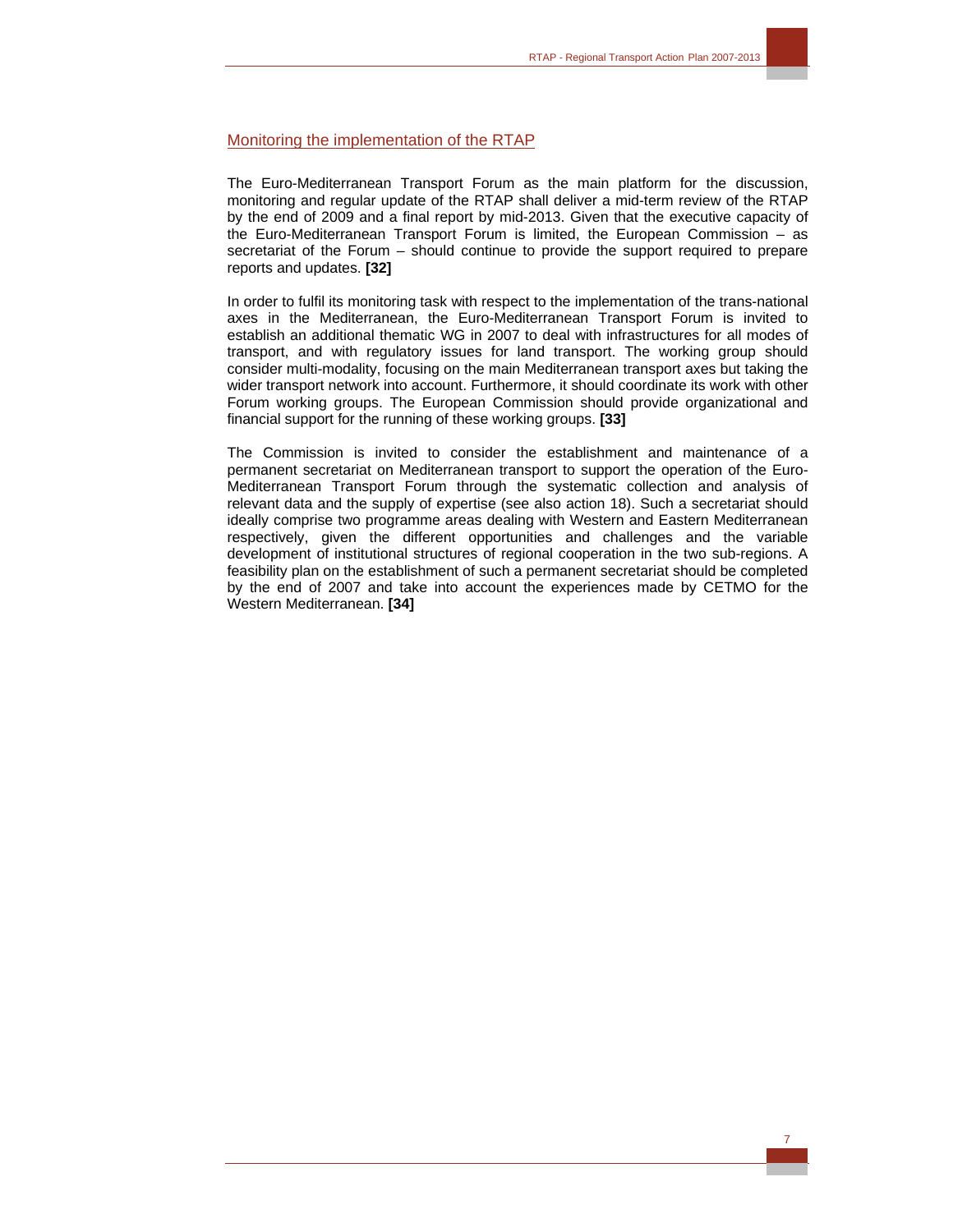## 1 Introduction

In 2005, ten years after the launch of the Euro-Mediterranean partnership, also known as the Barcelona process, the first Euro-Mediterranean Ministerial Conference on Transport took place in Marrakech. On this occasion, the ministers of transport of the EU and the Mediterranean called for an intensification of the cooperation with and within the Mediterranean region in the field of transport. In order to achieve this, they solicited the Euro-Mediterranean Transport Forum comprising public administration officials from Mediterranean Countries, representatives of the European Commission, as well as representatives of other international organizations and institutions, to produce a five-year Regional Transport Action Plan (RTAP) for the period 2007 to 2013.

This document fulfils this objective. It is structured as follows:

**Chapter 2** discusses the context and policy background of the RTAP 2007-2013 as defined by the Euro-Mediterranean strategy and the European Neighbourhood Policy.

**Chapters 3 to 5** present the actions of this plan. Three types of actions are proposed:

- Actions addressing regulatory and institutional reform that are relevant for the consolidation of an integrated Euro-Mediterranean transport system (chapter 3);
- Infrastructure-related actions (chapter 4);
- Horizontal measures that ensure the sustainable development of transport (chapter 5).

**Chapter 6** proposes a framework for monitoring the implementation of the RTAP over the next five years.

**Annex A** presents the infrastructure priorities in tabular form. **Annex B** summarizes where the different Mediterranean Countries stand with respect to the different actions proposed by this Plan.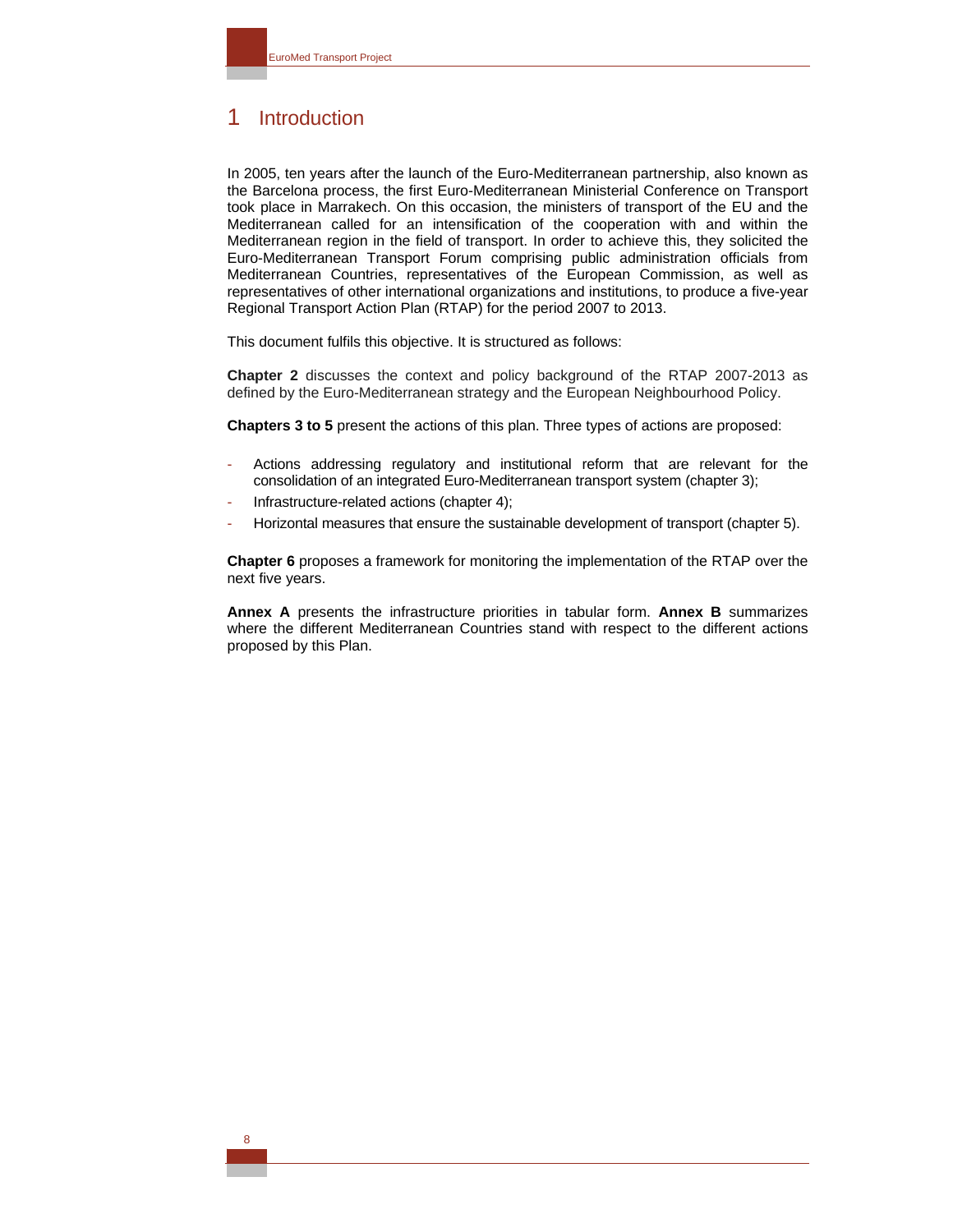# 2 Context and Background

## 2.1 Evolving context and political constraints

There is a clear commitment in the Mediterranean region to advance towards stability and prosperity. Against the background of globalization characterized by rapidly evolving trade patterns, Mediterranean Countries have embarked on profound structural economic reforms, democratization and political transformations.

It is acknowledged that the Mediterranean partners have made important efforts with regard to the development of transport infrastructure, the establishment of border crossing facilities as well as sector reforms. Further efforts are needed in order to complete the physical and economic integration of the Euro-Mediterranean region. The Euro-Mediterranean free trade area addresses this challenge and offers the opportunity to consolidate and accelerate economic growth. Both the Mediterranean Countries and the European Union stand to gain from a common area of economic integration deepened further through cooperation in other policy areas. This requires commitment from all sides.

Economic integration will never achieve its full potential without a well-functioning transport system. A well-integrated intermodal transport system is an important prerequisite: those countries whose transport sector is capable of dealing with logistically complex transport flows will be able to profit most from the opportunities offered by globalization and free trade agreements. For the EU to participate in the dynamic growth of the Mediterranean region, it is moreover important to extend the trans-European networks to the neighbouring countries.

A prerequisite for successful transport integration are coherent regulatory frameworks that foster, inter alia, competitive port services and air traffic, the development of professional road haulage, and efficient freight forwarding as well as successful railway reforms. These reforms are part of the ongoing structural adaptation at the national level and need to be complemented at the regional level so as to encourage and facilitate the unimpeded flow of goods and people in the Mediterranean region.

## 2.2 The European Union and the Mediterranean Region

The Barcelona process, which was launched by the Euro-Mediterranean Foreign Ministers in November 1995, formed an innovative alliance based on the principles of joint ownership, dialogue and cooperation. The Partnership has been driven by the common political will to jointly build a space of peace, security and shared prosperity. It has been successful in creating long-term political and institutional links between Europe and its Mediterranean partners; in establishing the foundations for free trade; and in supporting Mediterranean partners in their reform efforts. The priority of the Barcelona process is to develop the regional dimension of the partnership between Europe and the southern Mediterranean. The European Union has further deepened its cooperation with the Mediterranean and the Middle East through the European Neighbourhood Policy (ENP) launched in 2003. The ENP supplements and reinforces the Barcelona process through action plans bilaterally agreed to with partner countries.

In 2004 two Mediterranean partners acceded to the European Union, namely Cyprus and Malta. Today the Euro-Mediterranean partnership comprises 37 members: 27 EU member states and 10 Mediterranean partners. The 10 Mediterranean Countries are Algeria, Egypt, Israel, Jordan, Lebanon, Morocco, the Palestinian Authority, Syria, Tunisia, and Turkey (as candidate country). Libya has observer status since 1999.

In 2005, the tenth anniversary of the Barcelona process was celebrated by adopting a declaration on a Common Vision and a five-year Work Programme for reinforcing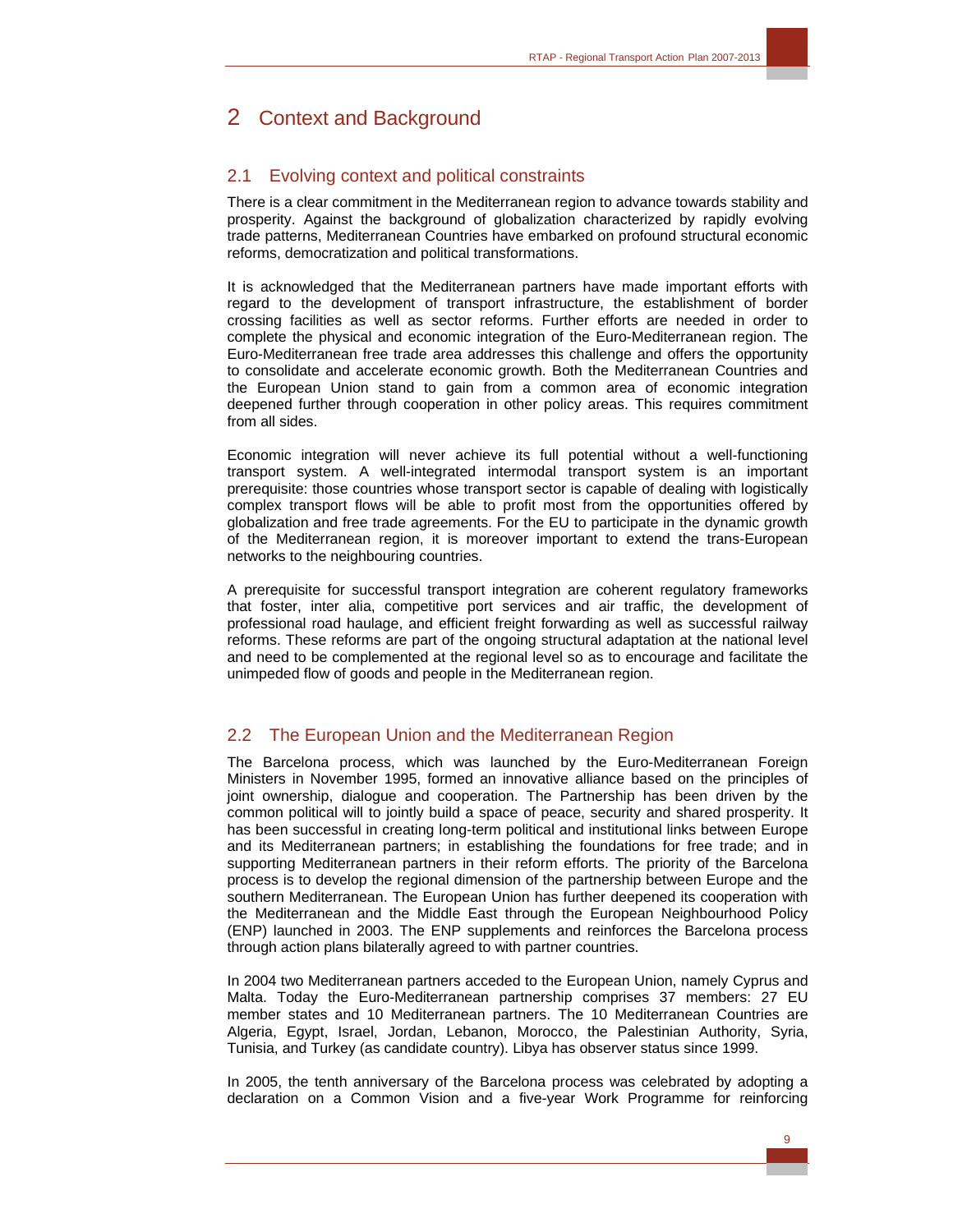relations and meeting the demanding challenges that lie ahead.<sup>1</sup> This includes farreaching proposals for addressing challenges such as terrorism, political and economic reform as well as migration and acknowledges the Barcelona process as a unique discussion forum for addressing trans-national and regional issues such as transport interconnections.

The European Neighbourhood Policy complements and builds on the Euro-Mediterranean Partnership. ENP is a policy for bringing the EU's eastern and southern neighbours closer to the EU, facilitating their participation in the EU internal market and building a free trade area. Relations between the EU and Mediterranean Countries are based on strong commitments to shared values and political, economic and institutional reforms. The EU and its neighbours mutually agree on Action Plans which set ambitious objectives based on joint ownership, common interests and shared values, reciprocal commitments and differentiation. Twelve bilateral ENP Action Plans have thus far been agreed on. In the Mediterranean this includes Morocco, Tunisia, Jordan, Palestine Authority, Israel, Lebanon and Egypt. The Action Plans support the implementation of national plans and reform programmes in the political, economic, social and institutional fields. In the transport sector the ENP Action Plans concentrate on measures designed to improve the safety, security and efficiency of transport operations as well as the development of an efficient transport network. The Action Plans underline the need for the implementation of these measures at the regional level. The adoption of the RTAP will reinforce this process.

Association agreements and ENP Action Plans will contribute to further develop the relationship of the EU with individual countries and the Mediterranean region as a whole. In order to support the implementation of partners' internal reform agendas as well as the Barcelona five-year work programme and action plans, the Community provides assistance through the European Neighbourhood and Partnership Instrument (ENPI). The ENPI succeeded the MEDA-programme in 2007. It provides financial support for bilateral and regional cooperation as well as cross-border and trans-national cooperation.

In this context, Turkey represents a special case. An Accession Partnership with Turkey was adopted by the Council of the EU in March 2001. In December 2004 the European Council concluded that Turkey sufficiently fulfils the Copenhagen political criteria to open accession negotiations. Negotiations started on 3 October 2005 when the Council adopted a Negotiating Framework. Turkey is the beneficiary of a dedicated pre-accession financial assistance instrument to help it meet the criteria for EU membership.

## 2.3 Euro-Mediterranean transport policy dialogue 2001-2006

In the Mediterranean region, a regular and intensive policy dialogue was established through the Euro-Mediterranean Transport Forum and its working groups under the umbrella of the Barcelona process. The strategy of the Forum for the development of an integrated Euro-Mediterranean transport system is recorded in the so-called Blue Paper. $2$ In addition, the Mediterranean Countries participated in the High Level Group on the *Extension of the major trans-European transport axes to the neighbouring countries and*  regions, chaired by former Commission Vice-President Loyola de Palacio.<sup>3</sup> The Blue Paper and High Level Group report were both finalized in 2005.

The recommendations of the Blue Paper and HLG Report for promoting transport sector reform and network development were endorsed by the first Euro-Mediterranean Transport Ministerial Conference of Marrakech in December 2005. The Conference asked the forum to elaborate a Regional Transport Action Plan specifying the short- and

 $\overline{a}$ 

<sup>&</sup>lt;sup>1</sup> Five Year Work Programme, Euro-Mediterranean Summit 2005 (www.euromedbarcelona.org)

<sup>&</sup>lt;sup>2</sup> EuroMed Transport Project (2005), Blue Paper; Towards an Integrated Euro-Mediterranean Transport System, EuroMed

<sup>&</sup>lt;sup>3</sup> European Commission (2005), Networks for Peace and Development: Extension of the Major Trans-European Transport Axes to the Neighbouring Countries and Regions, Brussels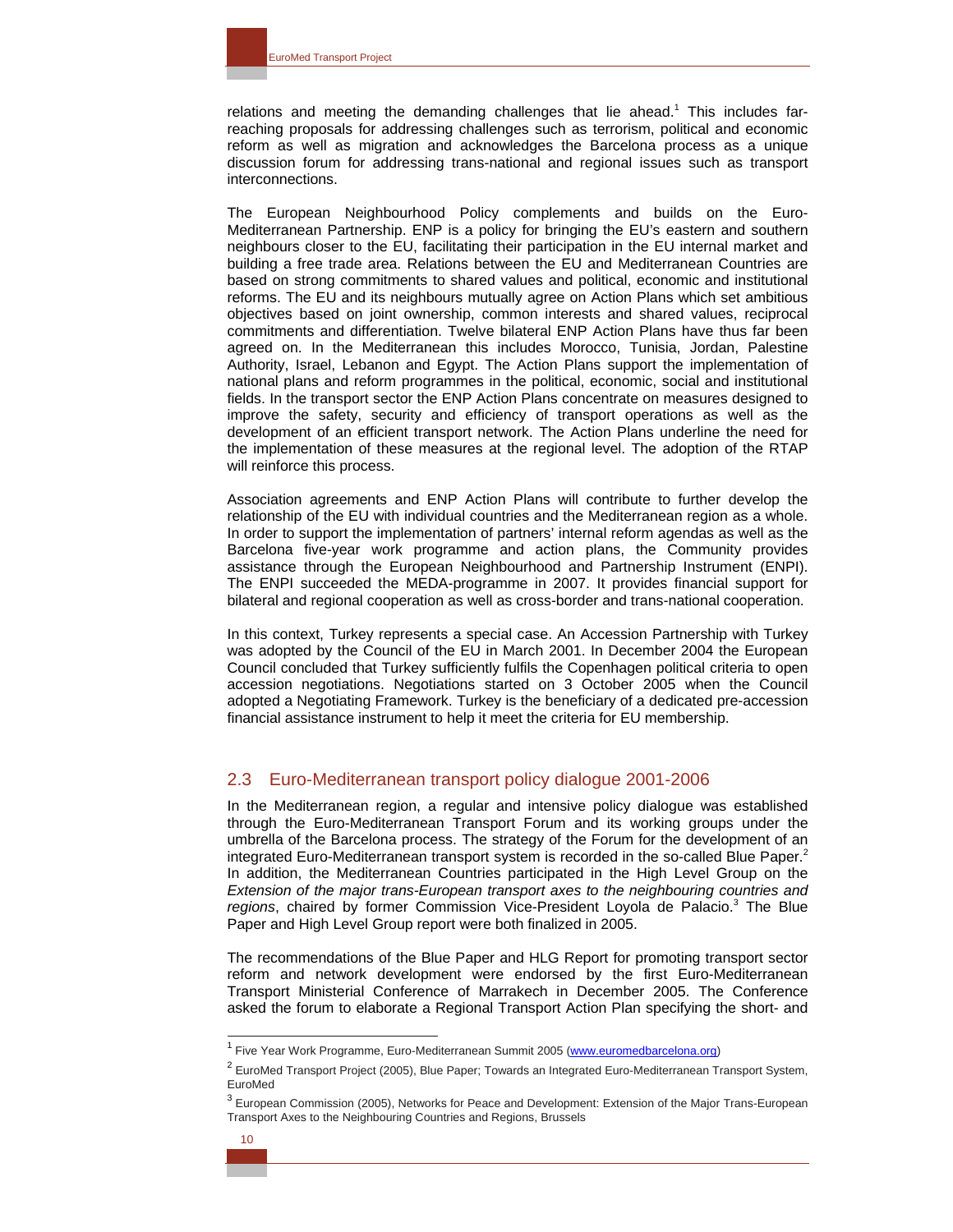medium-term priorities for advancing the recommendations of the Blue Paper and HLG Report. In addition to the Blue Paper and the High Level Group Report, the RTAP is expected to take account of the ENP as well as the outputs of previous studies and analyses carried out on the Mediterranean transport system(s) during the last five years. Analytically, the RTAP is based on:

- The transport priorities identified in the bilateral action plans signed between the EU and different Mediterranean Countries in the framework of the Euro-Mediterranean Partnership or the European Neighbourhood Policy.
- The results of the EuroMed framework transport project (2003-2007) funded by the European Union and dealing with transport policy development including institutional capacity building and infrastructure needs: The EuroMed project identified a set of 50 institutional / policy measures as priority action points.
- The findings of additional strategic regional projects on a wide range of issues ranging from maritime safety and security (SAFEMED), aviation (EuroMed Aviation), the motorways of the sea (MEDA MoS), logistic platforms as well as on satellite navigation systems (GNSS I). These projects will continue to provide technical assistance to the Mediterranean Countries with respect to the implementation of several of the RTAP actions.
- The results of the INCO-MED projects MEDA-TEN, DESTIN and REG-MED that dealt with infrastructure development and transport facilitation measures.

The EU is intent on strengthening and expanding its transport links with the Mediterranean region even further. At the beginning of 2007 the Commission adopted a Communication entitled 'Guidelines for Transport in Europe and Neighbouring Regions',<sup>4</sup> in which it endorsed the High Level Group's recommendations with regard to the major trans-national transport axes as well as a series of horizontal measures aiming at the removal of administrative and organizational bottlenecks along the main axes and, in particular, at border crossings. Furthermore, the European Council has mandated the Commission to launch exploratory talks in order to enhance thematic cooperation with the ENP region, possibly through a coordination framework. The challenge is to streamline cooperation and bring policy dialogue and corridor development closer together.

## 2.4 Way forward: strategy 2007-2013

Despite the fact that transport is recognized as one of the key sectors for successful trade integration and economic development, Euro-Mediterranean transport policy is still at an early stage of development.

The successful first Euro-Mediterranean Ministerial Conference on Transport that took place in Marrakech underscored the willingness of the region to significantly deepen cooperation in the next five years. This conference recognized that an integrated, safe and efficient transport system in the Mediterranean region is key for the development and stability of the region and the increase of intra-regional trade.

The Blue Paper and the High Level Group Report represent a first needs assessment and long-term strategy as to how to increase the efficiency of the transport sectors of the Mediterranean Countries and, moreover, improve the connectivity and quality of the Mediterranean transport network as a whole. The exchanges and networking achieved in the course of the EuroMed project as well as through sub-regional committees such as the Transport Ministers Group of the Western Mediterranean (GTMO)<sup>5</sup>, the Arab Maghreb Union (AMU), and the United Nations Economic and Social Commission for Western Asia

 $\overline{a}$ 

<sup>4</sup> COM (2007) 32 final (31.01.2007).

<sup>&</sup>lt;sup>5</sup> The GTMO was constituted in 1995 in Paris. It was established to promote cooperation in the transport sector in West Mediterranean. Members of the Group are France, Italy, Spain, Portugal, Morocco, Algeria, Tunisia, and as of 2007 Malta, Libya and Mauritania – GTMO (5+5).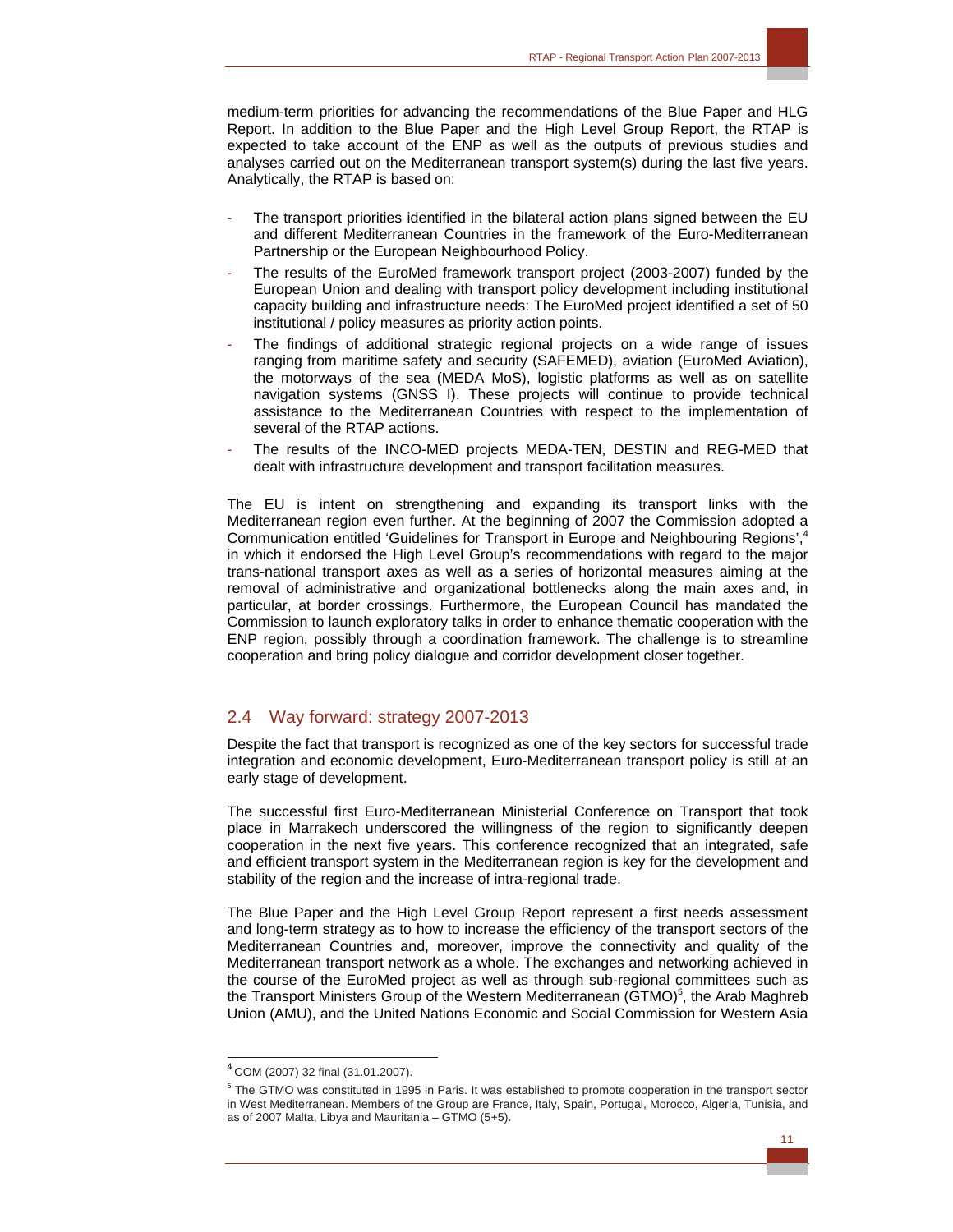(ESCWA), facilitate planning and concerted action in the future. As a next step the RTAP has to identify and prioritize short- and medium-term policies in the areas of:

- institutional (regulatory) reform and
- infrastructure network and financing

Regulatory reform faces similar problems in all countries. Management reforms and the liberalization and/or commercialization of services represent important milestones for improving the efficiency of the transport sector and, ultimately, attracting private capital in the construction and operation of new infrastructure. Furthermore, in all sectors and across most Mediterranean Countries there are significant delays regarding the accession to international conventions and the implementation of regulations impacting on safety, security and environmental protection. At the same time, the proper implementation of these agreements necessitates improvements with regard to the institutional and technological capacity of relevant transport authorities. The implications of regulatory reform for each transport mode and the priorities in this respect for the next five years are presented in chapter 3. Horizontal measures are addressed in chapter 5.

Insofar as the infrastructure network is concerned, the upgrading of existing transport infrastructures takes priority over the construction of new infrastructure. With regard to the road infrastructure this applies to the entire road network and, especially, internationally relevant links and links to the ports; in the rail sector improvements should be thought through in relation to interoperability demands. Infrastructure investment in port infrastructure is likely to emerge as a need faster than for the other modes of transport. Nevertheless, in the medium-term much can be gained through a more efficient use of the existing infrastructure and the improvement of logistic services. The priorities with regard to financing infrastructure investment and the preparatory actions in this respect are discussed in chapter 4.

The RTAP must further take into account national specificities and priorities, and specify the geographic scope of the proposed actions (regional, sub-regional or national) as well as their time frame. Emphasis is to be given to those actions that may be implemented in the medium-term (i.e. during the next five years) and which will impact positively and significantly on further reforms and actions to be undertaken subsequently.

The actions proposed in this RTAP are for the most part common to all Mediterranean Countries, even if not always to the same degree. This is because some countries are more advanced than others with regard to the proposed reform areas. It is for this reason that it is important to tailor the RTAP actions to each country and coordinate their realization with national transport strategies and the ENP Action Plans.

The action following from the above is as follows:

## **Action 1**

It is essential that transport planning and policy are better coordinated at different levels, more specifically between national master plans or transport strategies, the ENP action plans and the Euro-Mediterranean partnership. Actions proposed in the RTAP should therefore be tailored to the national needs and reflected in national transport strategies and/or, if relevant, the ENP action plans.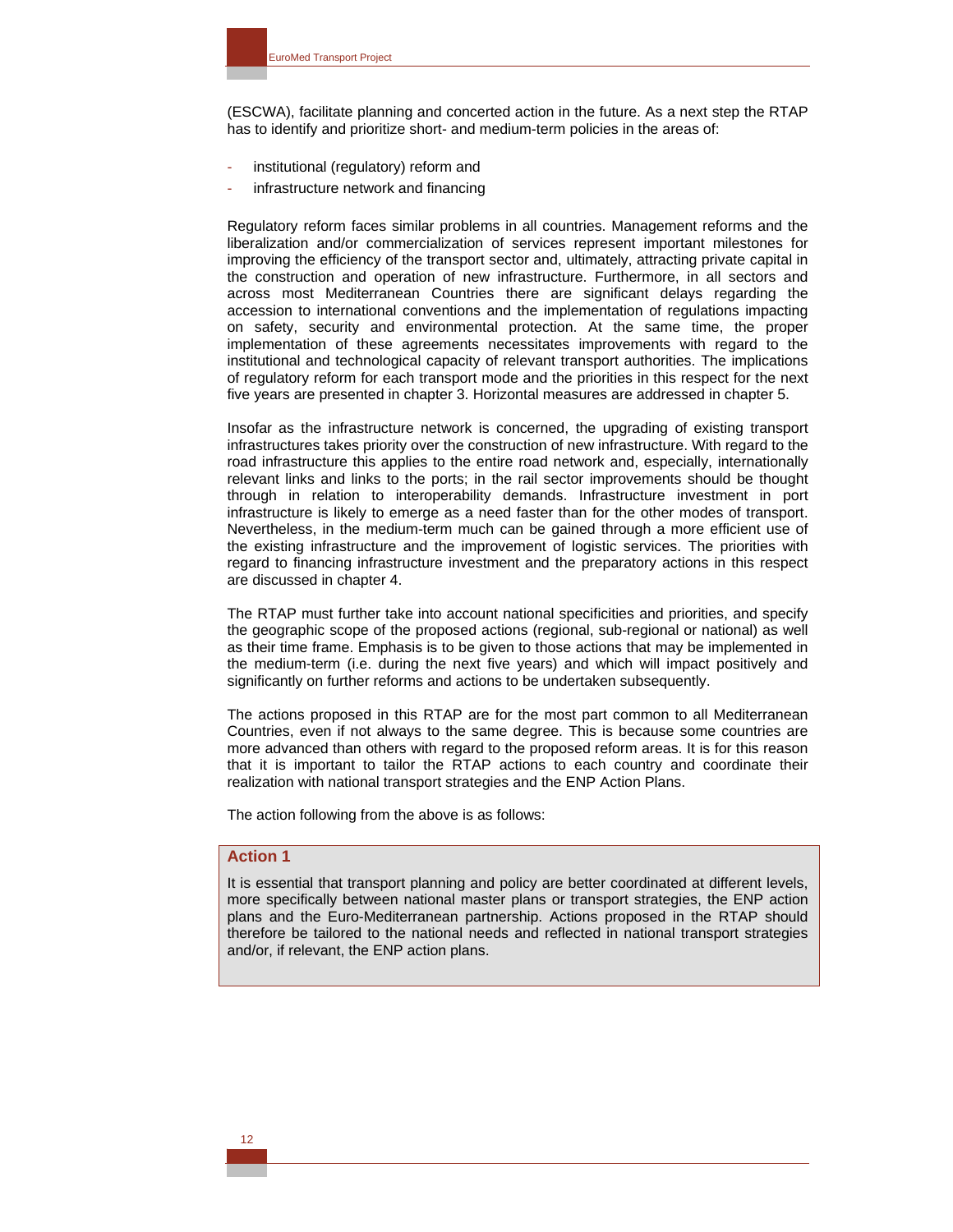## 3 Towards an Integrated Euro-Mediterranean Transport System

## 3.1 Maritime transport and ports

## 3.1.1 Improving the efficiency of ports

The efficiency of the transport sector can be significantly improved through the separation of management functions from those of regulatory oversight. The authority in charge of port management ought not to overlap with that in charge of regulation and control. In addition to this, decentralization brings supplementary benefits: in big countries with more than one port, each port should be managed separately rather than in a centralized fashion. These two reforms are far more important with regard to efficiency than ownership reforms. It is for this reason that the recommendation of the RTAP with regard to ports is to prioritize management reforms and decentralization prior to commercialization.

The separation of the tasks of port regulation and port management has a two-fold advantage: first, autonomous port management authorities are more aware of the customers' needs and the necessary requirements to make business profitable; this is also the key advantage of decentralization. The second advantage is that port regulation authorities are more likely to take their supervisory functions seriously since they have no stake in the management of the business.

Decentralization should however not result in lack of coordination. In order to optimise the global efficiency of maritime transport within a single country and across the Mediterranean, it is important to introduce, or, where it already exists, enhance, the concept of Port Community. This ensures that relevant stakeholders within any port (and its hinterland) coordinate their activities or exchange know-how in the public interest.

## **Action 2**

Mediterranean Countries are encouraged to work towards the assignment of the tasks of port and terminal management, on the one hand, and regulation, on the other hand, to different autonomous agencies. Port and terminal management should be decentralized, for instance, through private sector concessions. The concept of port community could be installed within each port. The European Commission is called upon to support the transfer of know-how, *inter alia*, through twinning activities and the dissemination of bestpractices.

At a different level, the efficiency of Mediterranean ports should be improved especially in two directions: (a) by continuing with the simplification customs and other border-crossing and reporting procedures – in some ports and/or countries, these procedures can be both extremely cumbersome, time and labour intensive and conducive to abuse and corruption; (b) by reducing the high dwell times in container terminals thus also reducing the need for investment in new port infrastructure.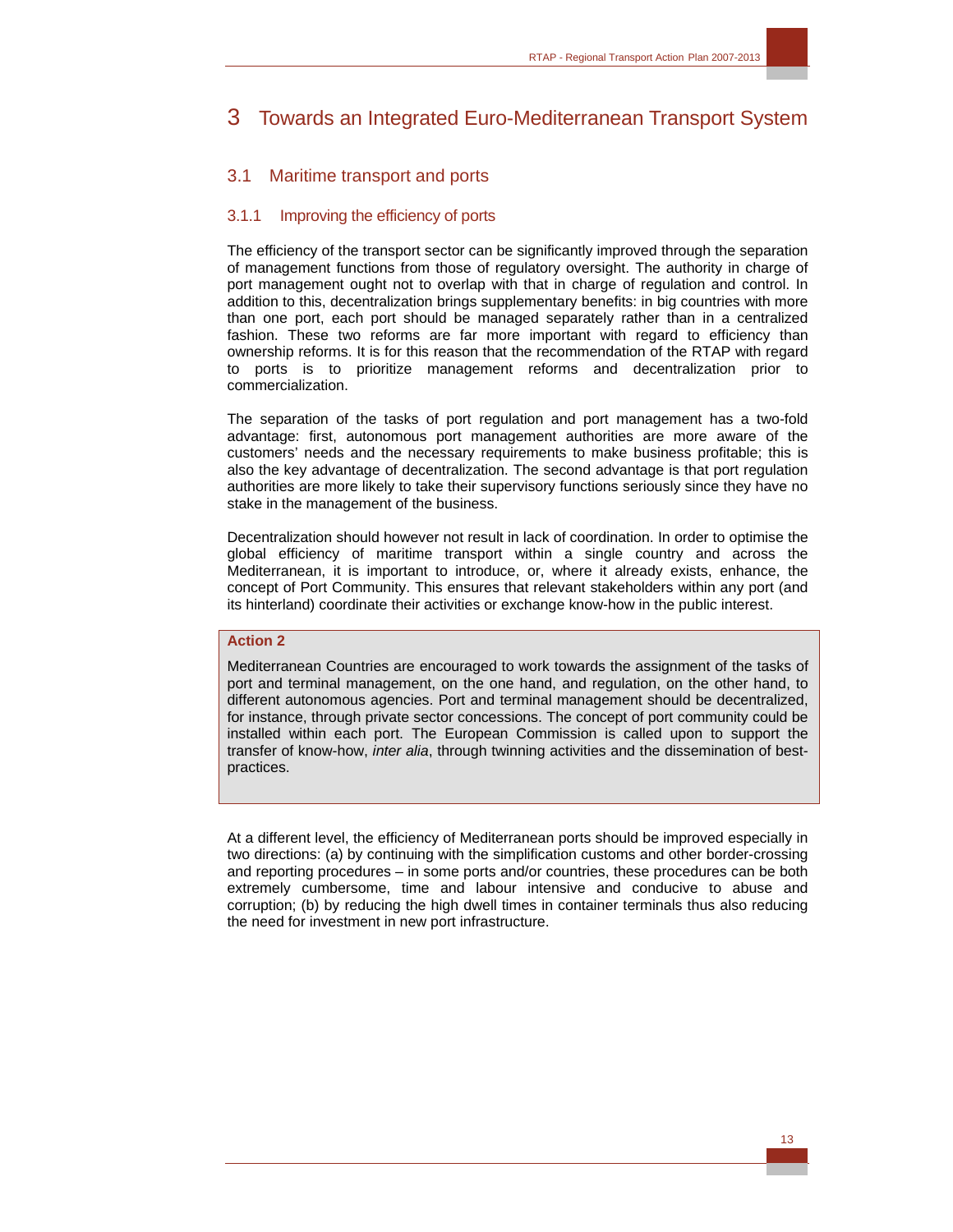#### **Mediterranean Countries are encouraged to:**

#### **Action 3**

Continue work on the simplification of customs procedures in line with the recommendations of the Euro-Mediterranean Trade Ministerial Conference (Palermo recommendations), taking into account the commitments made in the context of the WCO SAFE Framework of Standards to Secure and Facilitate Global Trade and, whenever applicable, those in the framework of the ENP Action Plans. Technical support in this regard will be provided by the EuroMed MoS project.

#### **Action 4**

Elaborate national measures for the reduction of dwell times in container terminals with the support of the EuroMed Motorways of the Sea (MoS) project. These measures should be used by each port management authority as a basis for their annual business plans.

## **Action 5**

Introduce in the short-term the recommendations of the IMO-FAL Convention for standardizing basic reporting formalities of ships when arriving and/or departing from ports so that documentation can be accepted equivalently in all regional ports. Technical support in this respect shall be provided by the EuroMed MoS project.

#### 3.1.2 Reforms in the shipping sector

Accomplishing the liberalization of international maritime transport services implies the restructuring of the shipping industry in a way that allows for parallel investment in the upgrading of the vessel fleets. This re-structuring primarily involves the removal of legislative constraints and administrative procedures encumbering the engagement of the private sector in the shipping industry and the parallel development of incentives in line with EU schemes (e.g. single tonnage tax). It is equally important to address anticompetitive behaviour whereby carriers may abuse market power to set excessive fares.

#### **Action 6**

Mediterranean Countries are encouraged to assess the performance of competitionrelated reforms in their national shipping sectors and to produce recommendations for the removal of factors distorting competition. The working group on 'maritime transport' of the Euro-Mediterranean Transport Forum is called to monitor this activity in the short-term. The EC should provide external expertise as required.

#### 3.1.3 Regulatory reform on safety and security

Over the next five years, regulatory reform in the maritime sector should focus on implementing IMO/ILO conventions and approximating EU legislation. Mediterranean Countries recognize that the accession to international agreements and the transposition of relevant EU legislation have to be supported by subsequent systematic implementation.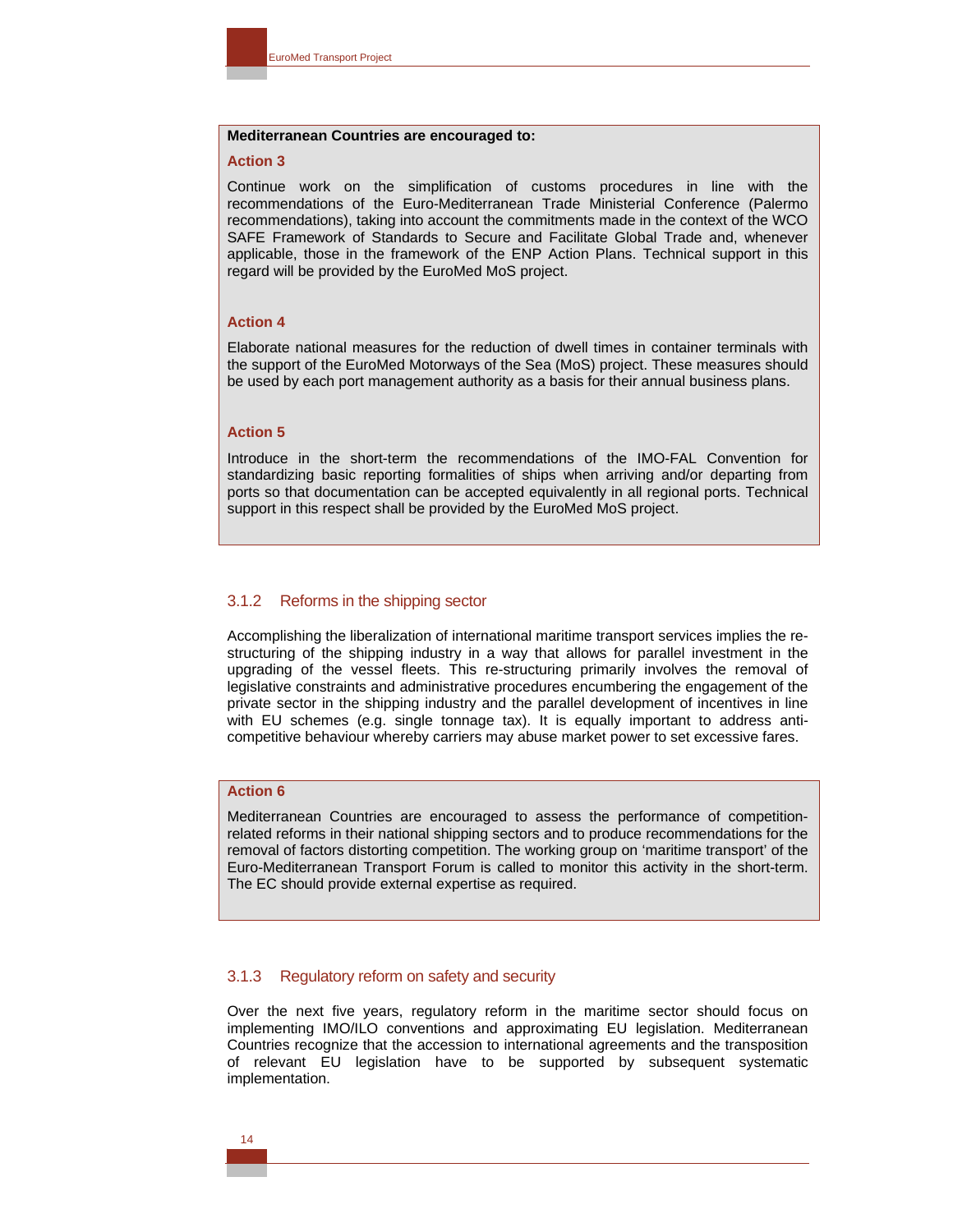International convention standards like those of the IMO/ILO seek to ensure minimum damage to the environment and maximum levels of service for users in terms of safety and security. In this connection, priority should be given to the full implementation of flag state and port state responsibilities, port state control, as well as the alignment of the Mediterranean MoU with the standards of the Paris MoU. This, in turn, requires an increase in the numbers and qualifications of the staff of maritime inspectors.

The EU assists Mediterranean Countries with the above tasks through the SAFEMED Project. The overall aim of SAFEMED is to mitigate the existing imbalance in the application of maritime legislation in the Mediterranean region. SAFEMED is implementing a number of tasks in the domain of flag State implementation. These include a study on possible standard models for flag State administration and a study for developing a framework for the adequate monitoring of Classification societies. Capacity building is carried out through the allocation of scholarships, the main ones being the Master of Sciences course at the World Maritime University in Malmö, Sweden, and the Master of Laws course at the IMO International Maritime Law Institute in Malta. The importance of the effective implementation of ISPS has been highlighted in a series of field missions in the beneficiary countries.

## **Action 7**

With regard to international conventions and given the pressing need to improve maritime safety and security, priority should be given to the full implementation of safety and security requirements deriving from IMO/ILO regulations. The ISPS security regulation should be implemented efficiently both at the Flag State and Ports levels following the recommendations and with the technical support of the SAFEMED project. Ideally this alignment should already become effective in 2008. The medium-term goal by 2013 is to effect the removal of Mediterranean Countries from the black list and to reach the inspections' target of the Paris MoU.

It is equally important to seek approximation with EU legislation governing maritime safety, security and environment protection. In most cases, EU regulations put into effect IMO-agreed rules. In specific areas, such as the safety of passenger ships, the EU maritime regulations go further than the IMO regulations. In this respect, it would be advisable to allow Mediterranean Countries to benefit from the expertise of the European Maritime Safety Agency. The SAFEMED Project will propose in 2007 a possible cooperation framework with EMSA taking into account the needs of Mediterranean partners.

## **Action 8**

The European Maritime Safety Agency (EMSA) is called upon to examine ways for cooperation with the Mediterranean Countries and, on this basis, to define concrete areas of cooperation.

#### 3.1.4 Technological apparatus

Technological tools are an important component of modernization. Two such tools are of particular significance for the maritime sector in the Mediterranean:

- Vessel tracking systems such as VTS and VTMIS. These are crucial for tracking vessel traffic, facilitating ship movements, avoiding collisions and accidents, enhancing search and rescue services, and protecting the environment. To date,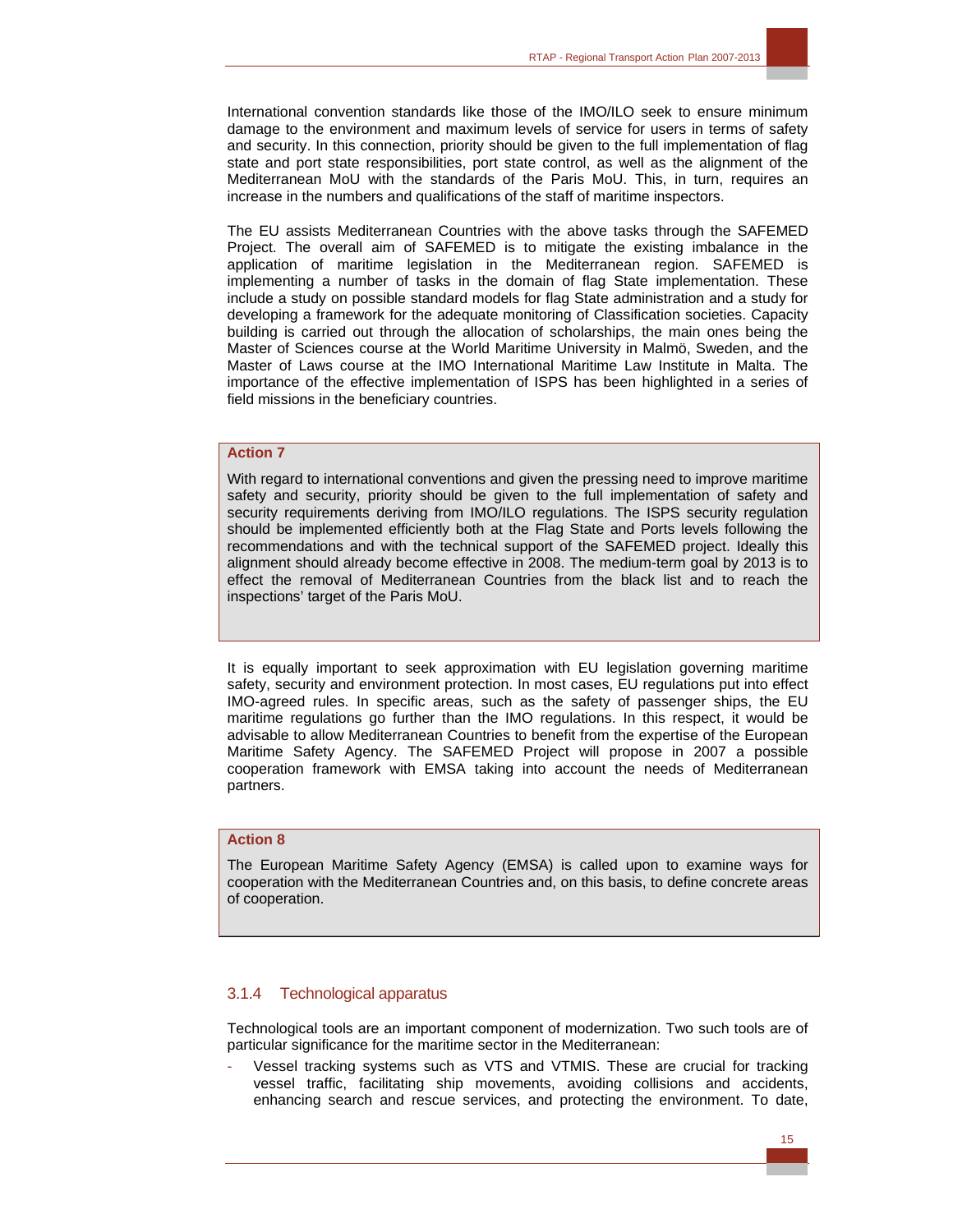these systems exist only in the major ports of the Mediterranean. Their use should be extended to all ports to enable a complete monitoring of the Mediterranean coast.

- Electronic data interchange (EDI). The introduction of an IT system in port management operations including customs can lead to major efficiency gains in addition to improving the levels of service and transparency.
- The SAFEMED Project has implemented several actions to assist the improvement of the safety of navigation through the development of traffic monitoring systems. This includes the compilation of an inventory of available equipment and data exchange systems in Mediterranean Countries, the organization of an information day on VTMIS and a training course for VTS operators. A report on possible sources of financing for VTS equipment will be prepared in 2007.

## **Action 9**

Mediterranean Countries are invited to assess, and, when possible, implement, VTS or VTMIS systems in the major Mediterranean ports and coordinate technological solutions between neighbouring ports and coastal areas. The expertise assembled by EMSA and SAFEMED on this as well as on the use of ICT (including GNSS) for improving the efficiency of sea / land interfaces should be used appropriately.

#### 3.2 Road transport: harmonizing international road freight

International freight transport by road will increase in significance as trade relations between Mediterranean Countries improve, but also as trade between North Africa and Asia evolves. In anticipation of these developments it will be important to adapt those parts of the bilateral / regional agreements (ESCWA and UMA) governing international and regional road transport between countries that are currently not consistent with each other. Within road transport there is a need to establish a level playing field for competition.

#### **Action 10**

A Mediterranean task force comprising officials from the national road administrations should be set up by the Euro-Mediterranean Transport Forum in the short-term to assess adherence to a number of key UN ECE agreements and identify measures to implement these agreements. The task force should also prepare recommendations for the gradual liberalization and harmonization of international road haulage.

The second priority area concerns in particular the national road transport industry. This is dominated by many small-size enterprises, often with only one truck, not meeting technical safety standards, professional and financial capacity criteria. This weakens the overall competitiveness of the Mediterranean road transport industries. Changing this is neither going to be easy nor uncontested as the experience in several EU countries has shown.

## **Action 11**

The task force on road transport shall also deal with necessary reforms in the road industry. In particular, it will examine ways to reform the road haulage and passenger sector, in order to increase the professionalism of drivers (through stringent and regular driver tests), operators (by introducing a licensing system) as well as the technical state of the vehicle fleet (by introducing road worthiness tests and complementary measures supporting the upgrading of the vehicle fleets). It is recommended that road worthiness tests are made mandatory for operators engaged in international transport by 2009.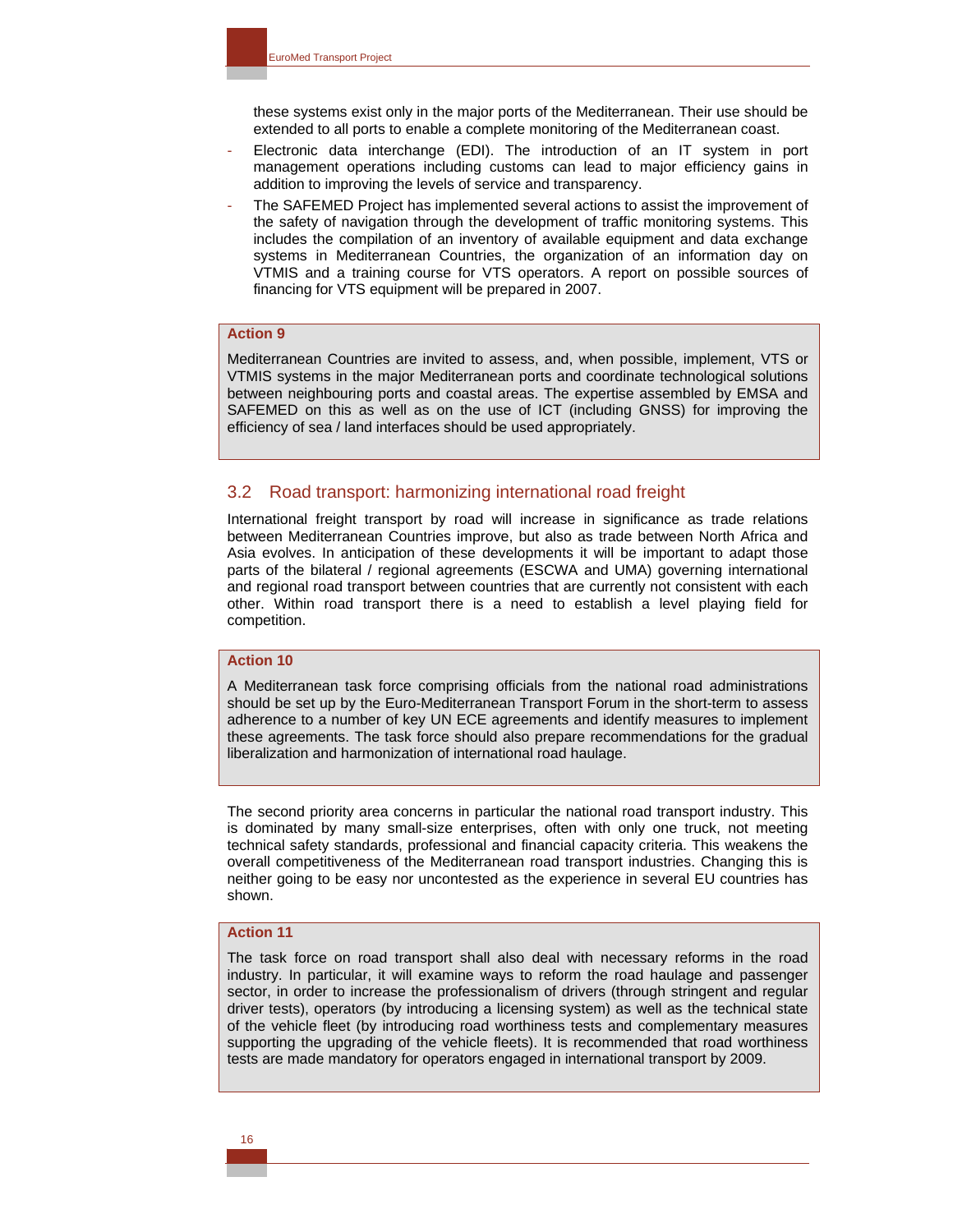## 3.3 Railway transport: interoperability and structural reform

Improving the attractiveness of railway transport in the Mediterranean Countries will require a great deal of organizational creativity besides significant infrastructural investments. This is by far the most ambitious and long-term transport initiative facing the Mediterranean Countries. In the medium-term, policy effort should concentrate on promoting the concept of interoperability and on launching structural reforms.

Structural reforms should be launched with a view to ensuring the independence of the management of railway undertakings, the separating of infrastructure management from transportation operations and the strengthening of the railway administration to handle regulatory tasks. Regulatory mechanisms for infrastructure charging and financing, crosssubsidies, the maintenance system, the drafting of a network statement, market monitoring and infrastructure capacity allocation need only be put in place in the long term.

## **Action 12**

Increasing the attractiveness of rail transport in the long-term will necessitate both infrastructure investments and structural reform. In the medium-term, i.e. by 2013, Mediterranean Countries are invited to: elaborate a time and financing plan on those infrastructure investments that concern, *inter alia*, interoperability, the renovation of rolling stock, electrification and signalling systems.

## **Action 13**

With the view of increasing the attractiveness of rail transport, Mediterranean Countries are invited to elaborate a strategy paper on the future of their national railway sectors with a focus on freight transport. These strategy papers – to be prepared in the short-term to report on ongoing and planned reforms – should be presented and discussed at the new working group to be established by the Euro-Mediterranean Transport Forum on 'infrastructures and regulatory issues'.

Furthermore, Mediterranean Countries are advised to embark on structural railway reform, beginning with effecting an appropriate separation of infrastructure management from operations. This implies that access to rail infrastructure (including licensing railway undertakings, deciding path allocation as well as charges) will be decided independently from any railway undertaking.

## 3.4 Civil aviation: opening-up markets and making air transport safer and sustainable

## 3.4.1 Opening-up the aviation market

The European Community has adopted a policy of creating a Common Aviation Area by 2010 under a principle of regulatory convergence and increased market access. This encompasses countries involved in the neighbourhood policy. The structural reform of air transport, especially the opening of the civil aviation sector to internal and international competition, is a long-term process that is not likely to be fully completed during the next five years. In several countries this will have to run in parallel to the reform of the public flag carriers currently enjoying exclusive rights over international scheduled flights.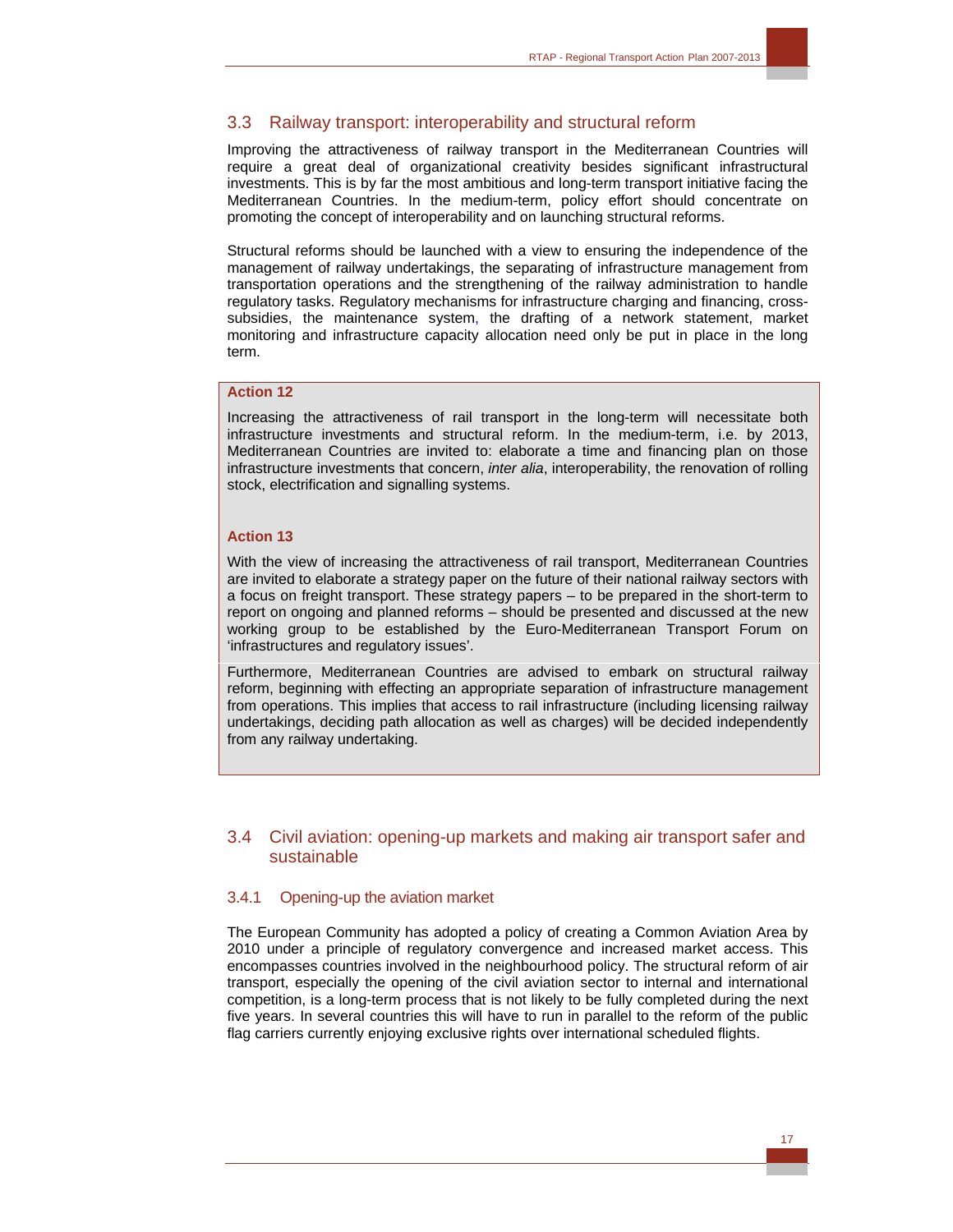## **Action 14**

Mediterranean Countries are encouraged to assess the scope of reform of national aviation legislation in order to facilitate the opening up of their air transport markets to competition, including, as the case may be, to allow competition for public flag carriers. This is especially important if considering participation in the European Common Aviation Area (ECAA). Technical support in this respect will be provided by the EuroMed Aviation Project which is currently working on producing a road map for the establishment of a Euro-Mediterranean Common Aviation Area (EMCAA). This will be finalized in 2010.

#### 3.4.2 Making air transport safer and secure

Especially in view of increasing competition in the civil aviation sector, it is important to ensure that international standards of safety, security and environmental protection are guaranteed. Given the significance of trade and tourism with the EU, convergence towards standards as defined by the EU regulatory framework should represent the benchmark.

#### **Action 15**

The sustainability of the air transport sector in the region requires that Mediterranean Countries introduce the same rules in their transport legislation as those included in the international and European regulations governing civil aviation (i.e. regulations of EC/EASA and JAA). For this purpose the European Aviation Safety Authority (EASA) is called upon to specify and elaborate concrete cooperation areas with the Mediterranean Countries by 2009.

#### **Action 16**

Mediterranean Countries are invited to introduce cross-border regional arrangements with regard to aviation accident and incident investigation and reinforce their safety oversight capacity. Regarding aviation security, Mediterranean Countries are called upon to align security regulatory functions and security oversight mechanisms with the ECAA acquis and to reinforce the security oversight capacity of the competent authorities. The working group 'air transport' of the Euro-Mediterranean Transport Forum should coordinate the exchange of information.

#### 3.4.3 Air Traffic Management

It is equally important to promote a common understanding and regulatory approach between EU and Mediterranean Countries with regard to Air Traffic Management (ATM). The European ATM system is currently being reformed in the context of the Single European Sky (SES) initiative. This entails significant changes with respect to new and harmonized rules and procedures and the introduction of new concepts and tools. Given the global character of the ATM sector and in order to gain complete efficiency, the initiative should be implemented in the EU neighbouring areas, including the Mediterranean zone. Existing sub-regional initiatives in the ATM field should be further supported. These include: the Europe Middle-East Air Traffic Management Coordination Agreement (EMAC), which involves Cyprus, Lebanon, Syria, Jordan and Egypt; the AEFMP Group (Algeria, Spain, France, Morocco, Portugal) and the recent Blue Meda initiative (Italy, Malta, Tunisia, Cyprus).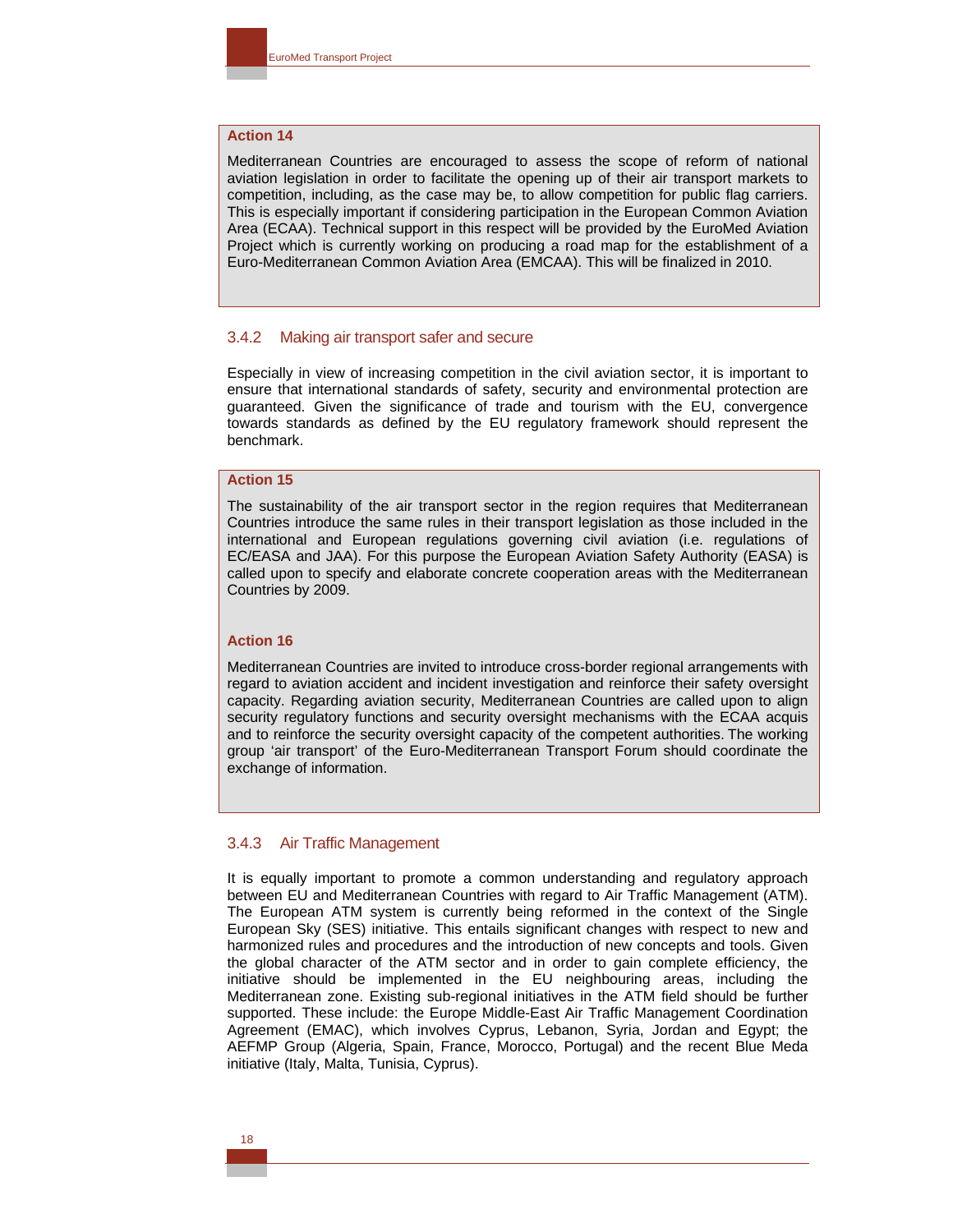## 3.5 Developing integrated multimodal services and issues

The efficiency of modern transport systems depends fundamentally on their ability to interface in an appropriate way allowing integrated multimodal services. In order for multimodality to materialize and be successful, the quality levels of the individual transport modes must be upgraded.

Three action points are of particular relevance for multimodal transport:

- Developing the professional standard of the freight forwarding industry.
- Encouraging the implementation of integrated ICT solutions for tracking, security and other electronic data interchange for trade and transport across modes and, especially, when related to border crossings and modal transfers (ports, rail stations).
- Promoting the development of logistics platforms promoting interoperability.

The development of the professional standards of the freight forwarding industry was discussed with reference to the road sector (action 11); the implementation of ICT solutions in ports was addressed in the section on the maritime sector (action 9).

The establishment and further development of logistics needs to take the cross-national variation in terms of market access and market maturity into account. In the majority of the Mediterranean Countries logistic services are slow to develop mainly because of the lack of trade service opportunities and less because of institutional or regulatory barriers. In a few countries some basic logistic facilities exist that could be used to push for development in this sector. In any case, the development of logistic services will largely depend on the future development of port infrastructures. Therefore future logistic platforms ought to be located near large ports and/or cities.

## **Action 17**

The development of logistic platforms in the Mediterranean Countries is a high priority. European Commission support will be provided through facilitation activities like TAIEX workshops or twining projects. The EIB study on the subject (to be completed in mid-2007) is a very important exercise which will provide a good basis for the development of logistic platforms in the future.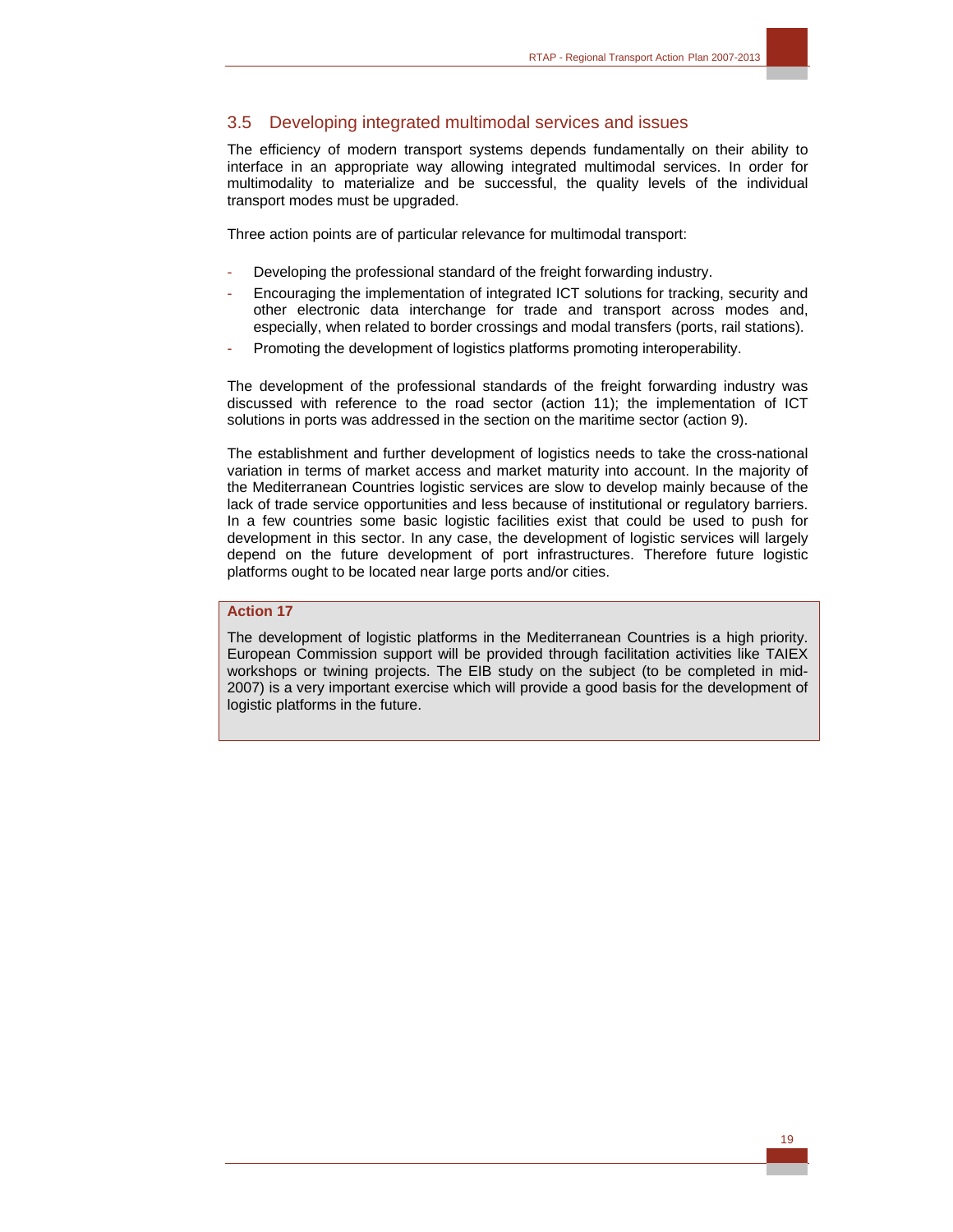## 4 A Mediterranean Transport Infrastructure Network to Promote Integration and Cohesion

## 4.1 Role of infrastructure investment and development

An efficient transport infrastructure network is vital for the development of the free trade area, as is its interconnection and interoperability with European networks. The policy measures described in chapter 3 are pre-requisite steps, but investment in infrastructure will be essential to provide new capacity and new types of facility promoting intermodality. The benefits of well-implemented investments will be seen in reduced transit times leading to lower costs for users and eventually lower prices for the wider population of consumers.

The strategic planning and development of transport infrastructure represents one of the strong components of European transport policy. Investment in transport infrastructure represents more than the construction of a link between two localities. It represents investment in a network of inter-connections suitable for both international and domestic traffic demands, taking efficiency, accessibility and environmental concerns into account. The trans-European transport network within the EU-15 and its subsequent extension to the new member states was developed along these lines. The ongoing development of the core network in the Balkans as well as in Turkey follows a similar logic.

There are several background policy documents with methodological principles to guide the planning of transport infrastructure from a network perspective and when considering multiple high-level objectives. Examples include:

- TINA Method on the assessment of transport infrastructure needs in the Central and East European Countries (1998-1999)
- High-Level Group (van Miert) on TEN-T priority projects (2003).
- Balkans Transport Infrastructure Regional Study TIRS (2002).
- UNECE TEM/TER project methodology for master plans.
- High-Level Group (Palacio) on Networks for Peace and Development (2005).
- TINA for Turkey (2007).
- DESTIN Project for West Mediterranean (2006).
- MEDA infrastructure project for the whole Mediterranean.

Specifically with respect to the Mediterranean region, the MEDA Infrastructure Project has developed a methodology to assess transport projects. In order to support these appraisals, the project has established a transport database and a GIS system and developed traffic forecasts and scenarios.

All of the above policy documents propose and apply methods for prioritizing projects. At the same time, they demonstrate the significance of the efficient use of existing capacities, complementary measures regarding multi- and inter-modality, as well as the need to incorporate mainstream environmental concerns into transport planning.

Modern transport planning represents an activity that must be coordinated at different levels: it is especially important to ensure that international network planning is consistent with national master plans; and that both planning activities are regularly updated to take into account real changes and new scientific evidence. The HLG report explicitly asks for a review of its priorities at the latest by 2010. In this connection, one of the main problems is maintaining continuity of expertise and data. Without this, regular traffic forecasts and socio-economic assessments are not possible. In turn, this slows down the economic and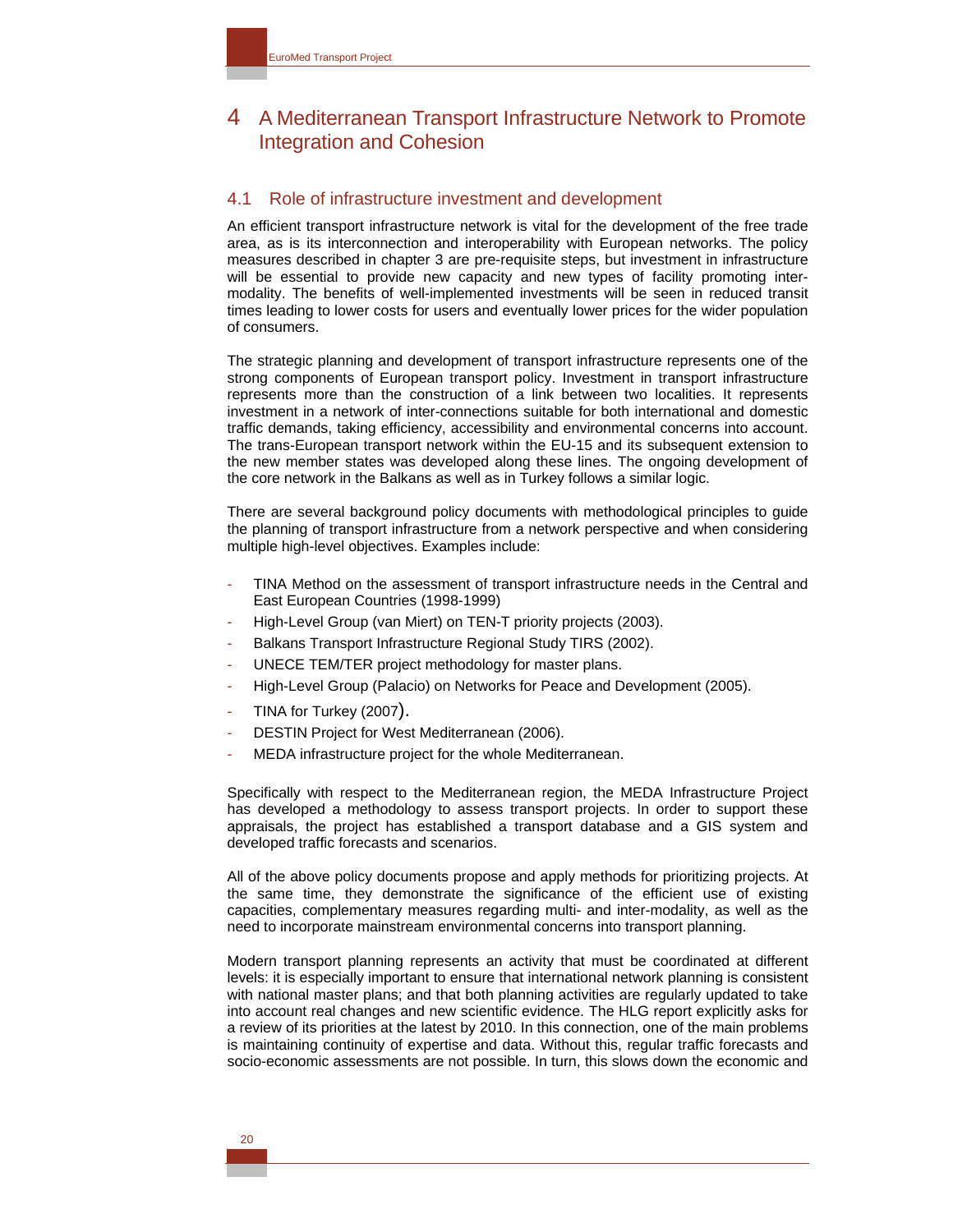

## **Action 18**

In the framework of the EuroMed Forum, Euro-Mediterranean countries will set up a network of transport experts to collaborate on regularly assembling and analyzing transport data, maintaining a common database of demand, GIS network data and common forecasting scenarios for the Mediterranean. Such a network already exists in the framework of CETMO for the western Mediterranean. This should be expanded in the course of 2007 and 2008 to include representatives from eastern Mediterranean Countries. *Assuming the successful and timely implementation of a permanent secretariat to support the activities of the Euro-Mediterranean transport forum (see action 35), the two actions should be linked.* 

## 4.2 The role of assessment and prioritization

The first step in infrastructure network planning is the definition of the network. When the network under investigation is trans-national, it often involves a 'first-level' prioritization for selecting those projects most relevant at the international level.

In the case of the Mediterranean, this was done by a High Level Group comprising representatives of transport ministries and transport experts from the EU neighbouring countries. The High-Level Group relied on the traffic data, forecasts and scenarios prepared by the MEDA Infrastructure Project.

The methodology followed by the High Level Group involved a two-step procedure:

The first step was to identify the most important transport axes connecting the EU and the neighbouring countries. These axes had to be multi-modal and display a strong pan-European dimension. The latter was established with reference to the international and functional components of the axes. An axis was considered internationally relevant if it linked to an existing TEN-T corridor or was judged as having strategic future significance (considering actual transport and trade priorities within member states and at the European level). The functionality of the axes was established with reference to actual and expected future international and transit traffic flows and taking into account their total length (hence expected time savings). By applying the above criteria, five major axes to connect the EU with its neighbours were identified. Insofar as the Mediterranean is concerned, the relevant axes are the motorways of the sea (no.1) the south eastern axis (no.4) and the south western axis (no.5).

The second step of the HLG methodology concerned the selection of priority projects on the major axes. This was done by eliminating those projects of the core network that were not on the priority trans-national axes, were too small, not cost efficient in terms of technical characteristics, and lacked national commitment. Among the remaining projects, priority was given to those projects displaying an optimal positive balance of economic, environmental and social impacts and ready for launch before 2010.

Annex A lists the projects identified by the HLG Report as short- and long-term priorities for the Mediterranean region. For each project, the estimated costs, if available, and the project status are specified as follows:

TR = Terms of Reference issued (PS) = Pre-feasibility study in progress PS = Pre-feasibility study completed

 $\overline{a}$ 

 $^6$  Centre d'études des transports pour la Méditerranée occidentale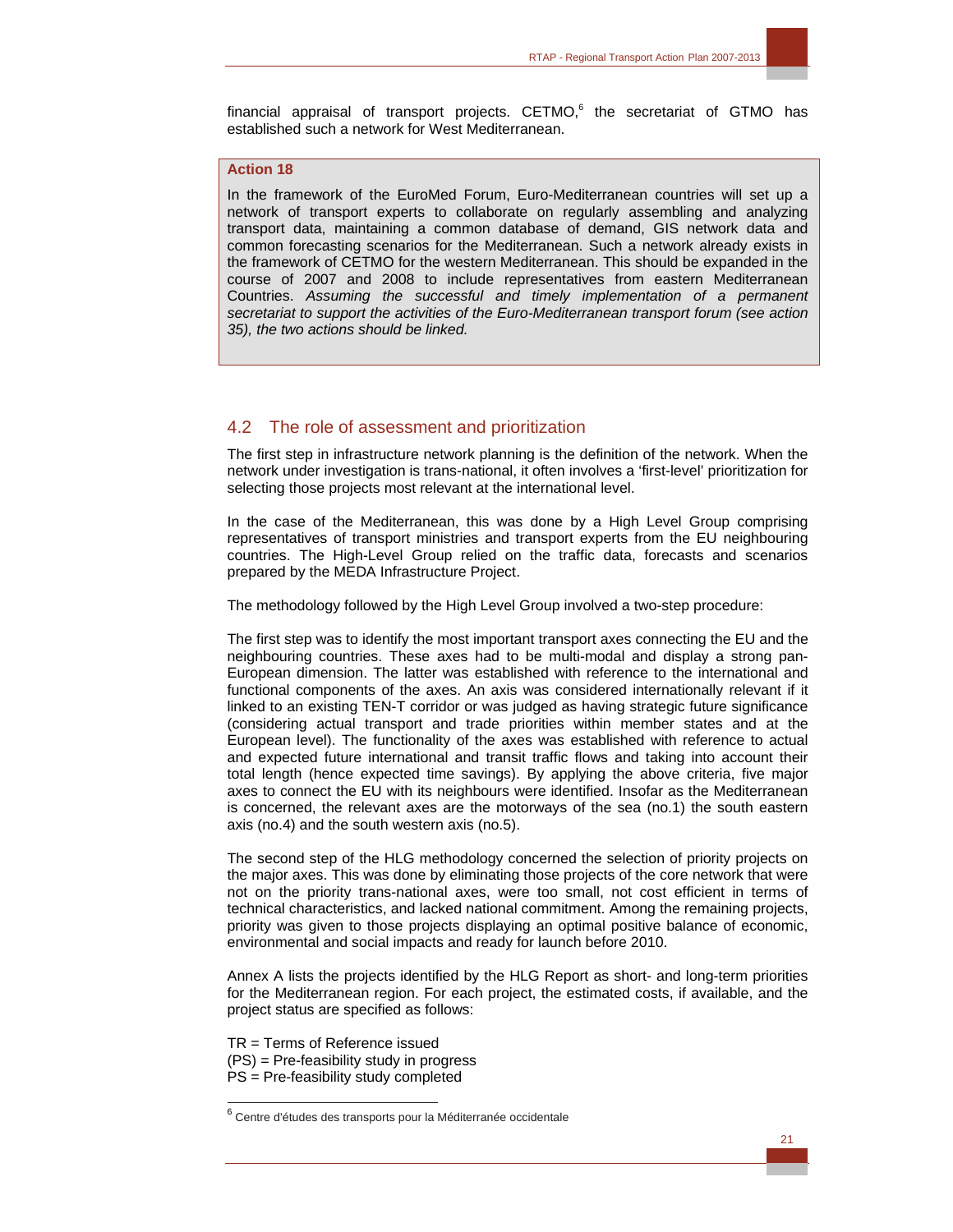(FS) = Feasibility study in progress FS = Feasibility study completed CD = Completed design

Delivery of a project involves a series of steps. A pre-feasibility study develops the specification to a stage where costs and demand can be assessed, providing insight on its role within the overall strategy and its fundability. Pre-feasibility studies were carried out on some of the priority projects in the framework of the MEDA Infrastructure Project. These studies were finalized in the Spring 2007.

Priority projects then require full feasibility studies, which are considerably more costly and time-consuming. A feasibility study results in a detailed project specification and constitutes the basis for a funding decision through an international financing institution (IFI). International financing institutions will usually only fund projects upon completion of an appraisal that considers economic, financial and institutional issues as well as social and environmental factors.

The administration of the planning process may require modernization to deliver projects more rapidly. Planning may be organized in many ways, carried out entirely by government organizations or with a government unit supervising consultants or other organizations; it is important to identify bottlenecks and modernize the capacity to bring projects to fruition maximizing the development of national expertise.

## **Action 19**

Mediterranean Countries are invited to take the necessary steps for developing the projects provisionally identified by the High-Level Group (HLG) as short-term priorities (see Annex A) as well as any other projects on the HLG axes singled out by the Euro-Mediterranean Transport Forum. All approved of projects should be subsequently systematically appraised through full feasibility studies. The European Commission encourages and supports the development of border crossing projects in order to complete the physical integration of the Euro-Mediterranean countries.

#### **Action 20**

Further to the above, Mediterranean Countries are encouraged to submit the projects identified by the HLG as priorities in the long-term (to start after 2010) to pre-feasibility studies in anticipation of the review of the HLG priorities in 2010. Alternative proposals should be considered for projects displaying low suitability according to the completed pre-feasibility studies. The pre-feasibility studies on all the long-term priorities should be completed by 2010 and be followed by full feasibility studies by 2013.

Considering the significance of the motorways of the sea for the Mediterranean region and, therefore, of ports and intermodal logistic platforms and services, short-term prioritization should additionally be given to road and rail links to the main ports or connecting main ports.

## **Action 21**

Mediterranean Countries are invited to facilitate, to the extent possible and where relevant, the successful implementation of the first two MoS pilot projects in 2008 and 2009; and to take into account their approach and replicate their best practices in future MoS projects to be installed in 2010-2013.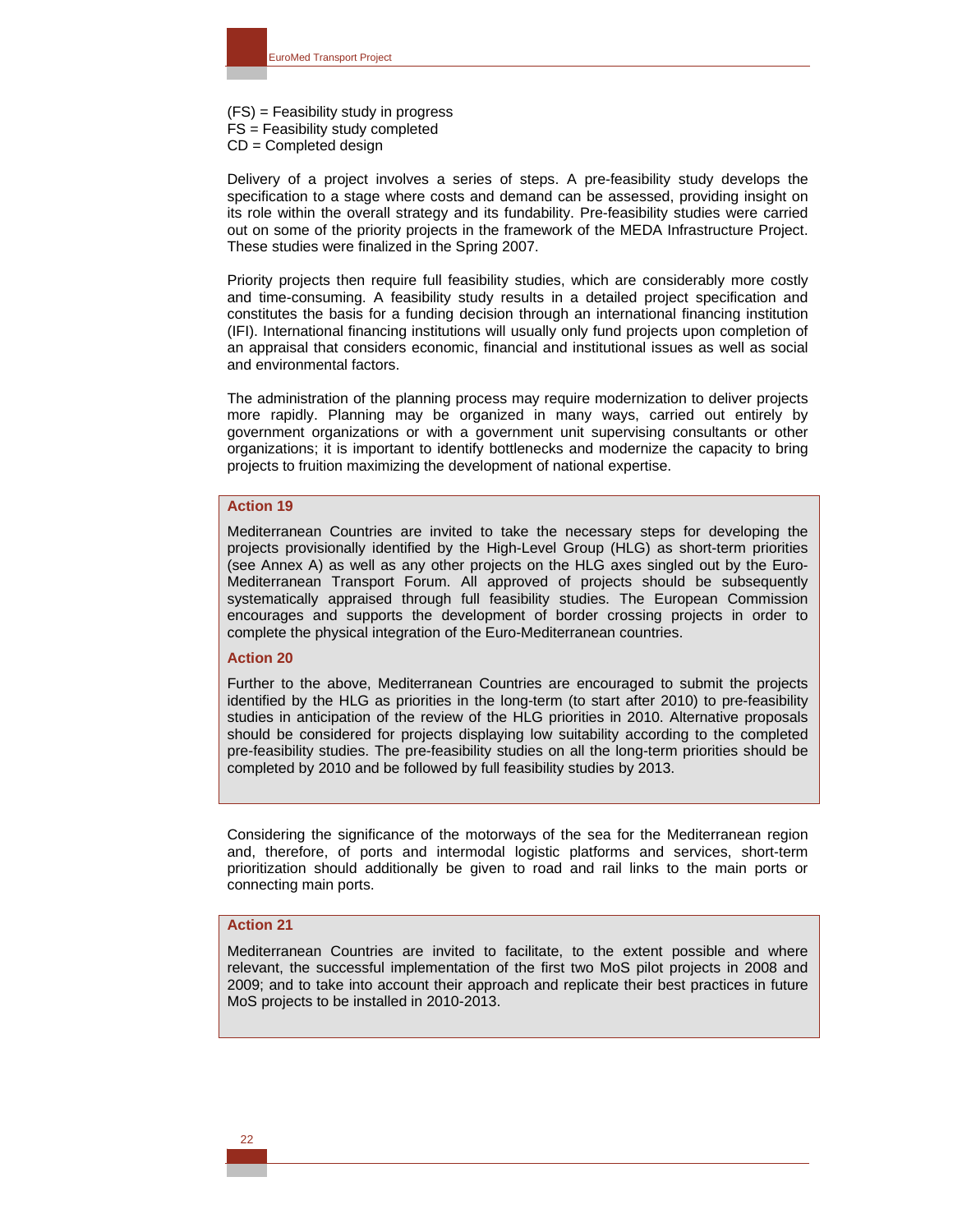# 5 Towards a Sustainable Mediterranean Transport System

## 5.1 Environmental considerations

At the Euro-Mediterranean Summit that marked the  $10<sup>th</sup>$  anniversary of the Euro-Mediterranean Partnership, which took place in Barcelona in November 2005, all countries of the region committed themselves to increase efforts to substantially reduce the pollution of the Mediterranean Sea by 2020. This 'Horizon 2020 Initiative', as it came to be known, covers pollution reduction as much as capacity building, research and monitoring in the field of the environment. A roadmap for this initiative was endorsed at the third environment ministerial meeting in Cairo in November 2006.

In September 2006, the European Commission published a Communication on 'Establishing an Environment Strategy for the Mediterranean',<sup>7</sup> outlining the Commission's approach to environmental cooperation in the Mediterranean in the coming years, including with respect to Horizon 2020. The Strategy aims to reduce pollution levels, promote sustainable use of land and sea, encourage neighbouring countries to cooperate on environmental issues, assist partner countries in developing institutions and policies and involve civil society in environmental decisions. These aims will be achieved through existing and planned financial assistance, strengthened dialogue with the region's representatives and stakeholders, improved coordination with other donors and initiatives, and the sharing of EU experiences.

Already in 2005, the European Commission concluded a joint work programme with the coordinating unit of the UNEP Mediterranean Action Plan, which also provides the secretariat for the Barcelona Convention. This joint work programme foresees the intensification of activities, inter alia, in the field of combating environmental pollution related to maritime transport. Related actions are being implemented by the MAP/IMO Regional Marine Pollution Emergency Response Centre for the Mediterranean Sea (REMPEC), which is also coordinating the SAFEMED project on maritime safety and the prevention of pollution from ships. The accession of Mediterranean Countries to and proper implementation of, relevant international conventions and EU legislation (actions 7 and 8) is a central priority in this respect. This includes the Barcelona Convention's 2002 Prevention and Emergency Protocol. Main actions in this connection relate to the effective implementation of the MARPOL Convention, identification of possible sources of financing of port reception facilities, guidelines on the designation of places of refuge, and assistance in the ratification of the AFS Convention and implementation of the IMDG Code.

Given the significance of the motorways of the sea for the regional economic development of the Mediterranean, and taking into account the rise of environmental concerns, it is important to ensure that all ongoing and future investments in the port infrastructure and operations as well as in short-sea shipping respect a high level of environmental protection in line with the existing policies and commitments in the region.

 $\overline{a}$  $7$  COM (2006) 475 final (5.9.2006).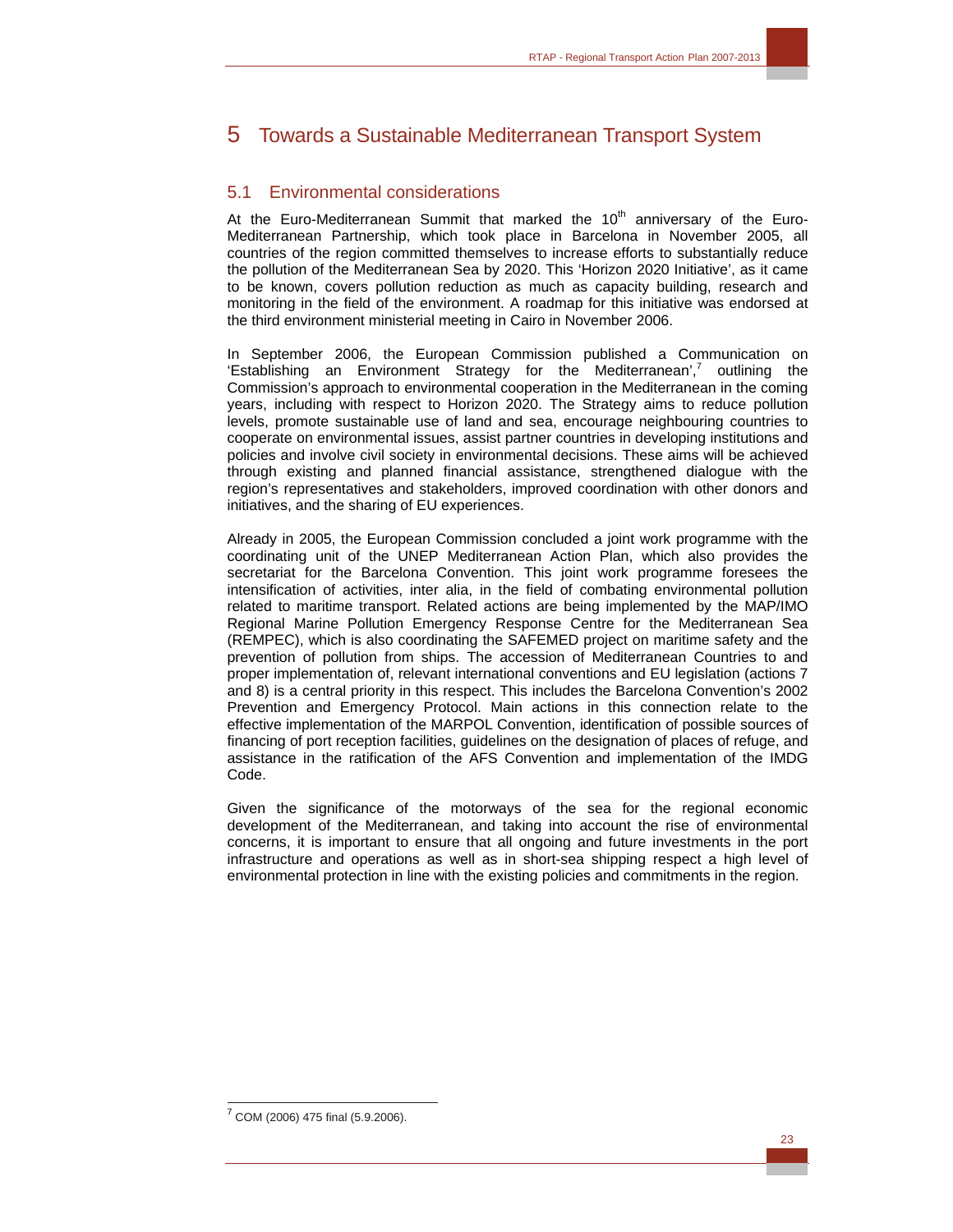## **Action 22**

Strategic environmental assessments and environmental impact assessments have to be carried out for all relevant plans, programmes and projects concerning transport, especially with regard to port infrastructure, management and operations.

## **Action 23**

In order to expand the pool of environmental expertise available to Mediterranean Countries regarding transport, it is recommended to enhance the environmental expertise within national transport ministries, for example by establishing dedicated environmental units.

## 5.2 Socio-economic considerations

The free-trade agreement with Mediterranean Countries is expected to significantly contribute to the economic development of the Mediterranean Countries and, hence, to the increase of employment opportunities and the decrease of inequalities. This is of significance for each individual Country and for the stability of the region as a whole.

It is beyond the scope of this plan with its focus on transport to provide guidance on socio-economic development. Suffice here to note that a stable economic outlook depends equally on structural, social and political reform.

Nonetheless, transport must consider socio-economic developments in the fields of assessment and evaluation, including infrastructure.

## **Action 24**

Future infrastructure needs assessment or feasibility studies should entail a risk assessment and management strategy through the incorporation of scenarios on socioeconomic development.

#### **Action 25**

It is equally important to recall the goals of accessibility and public service obligation in transport planning. With respect to infrastructure investment, it is important to ensure the organic linkage of all new infrastructures on the trans-national axes with the national networks.

## 5.3 Safety and security considerations

Safety and security are important dimensions for transport. Improvements are called for in both areas.

A key prerequisite in this respect is the accession to international conventions and, accordingly, the remodelling of institutional authorities and procedures to pay greater attention to safety and security considerations. This is especially the case for the maritime and civil aviation sectors (action 7, 8 and 16).

In the road sector the problem is more complex. It has to do with the sub-optimal followthrough of safety controls by traffic authorities and the sub-standard technical condition of the fleets of most small road operators (see action 11). However, it also has to do with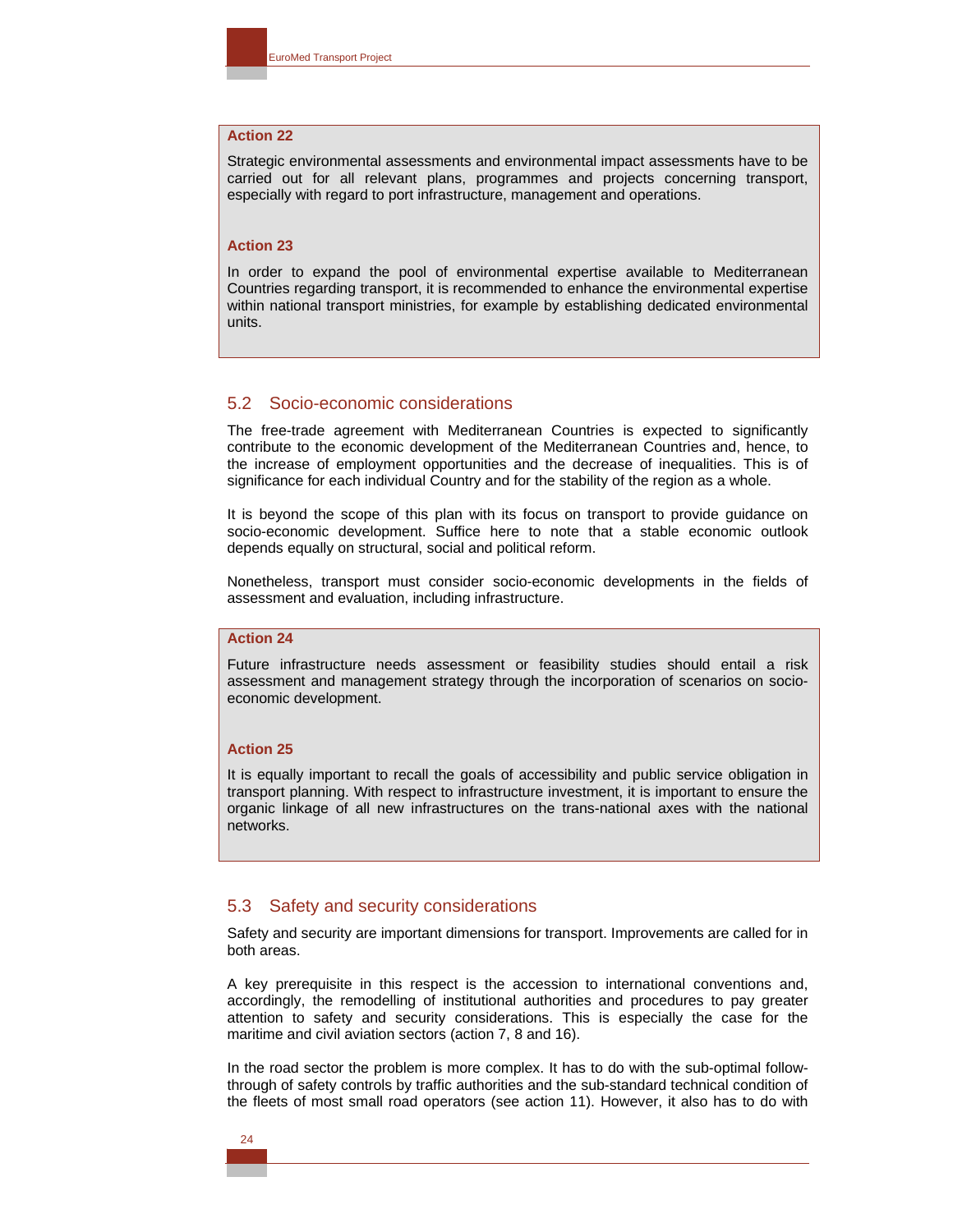

#### **Action 26**

Without prejudice to actions taken in other transport modes, safety aspects should be integrated in the design, construction and operation of any future road links and nodes and in the upgrading of existing links. This should follow the standards prescribed by international best practice.

The introduction of the Global Navigation Satellite Services (EGNOS and Galileo) in the Mediterranean is a key instrument for the development of an efficient, secure and safe transport network in the region. Consequently, it is important to continue discussions at bilateral and multilateral levels with a view to implement and make best use of interoperable satellite radio navigation systems. The EuroMed GNSS projects are designed to demonstrate the added-value of GNSS applications for Mediterranean Countries, and include customized training. To this end, the Galileo EuroMed Mediterranean Cooperation Office (GEMCO), established in Cairo, has as main objectives to promote the use of GNSS technology, implement education and awareness activities, ease information flow and facilitate interaction among GNSS actors.

## **Action 27**

Mediterranean Countries should continue to collaborate with the EuroMed GNSS projects and liaise with the GALILEO Euro-Mediterranean Cooperation Office (GEMCO). The Mediterranean Countries should also liaise with the European Commission regarding the progress and opportunities related to the gradual introduction of European GNSS services in the region as of 2011.

## 5.4 Building institutional and organizational capacity

The institutional and organizational capacity must be strengthened across most Mediterranean Countries and sectors. In transport this concerns transport ministries but also transport authorities across modes. The European Commission has already invested significantly in twinning and exchange programmes as well as in training activities. Since 2006, the Technical Assistance and Information Exchange Instrument (TAIEX) has been extended to the Mediterranean Countries. TAIEX is an instrument designed to help countries with the processes of approximation, application and enforcement of EU legislation. TAIEX targets public administration officials, supports the organization of study visits and finances training and dedicated workshops.

## **Action 28**

Training, twinning and exchange programmes aiming at improving institutional capacity must be continued over the next five-year period and expanded through management seminars to assist in the organizational reform of transport administrations, maintaining institutional capacity and upgrading knowledge. Mediterranean Countries are invited to propose related activities to the TAIEX instrument.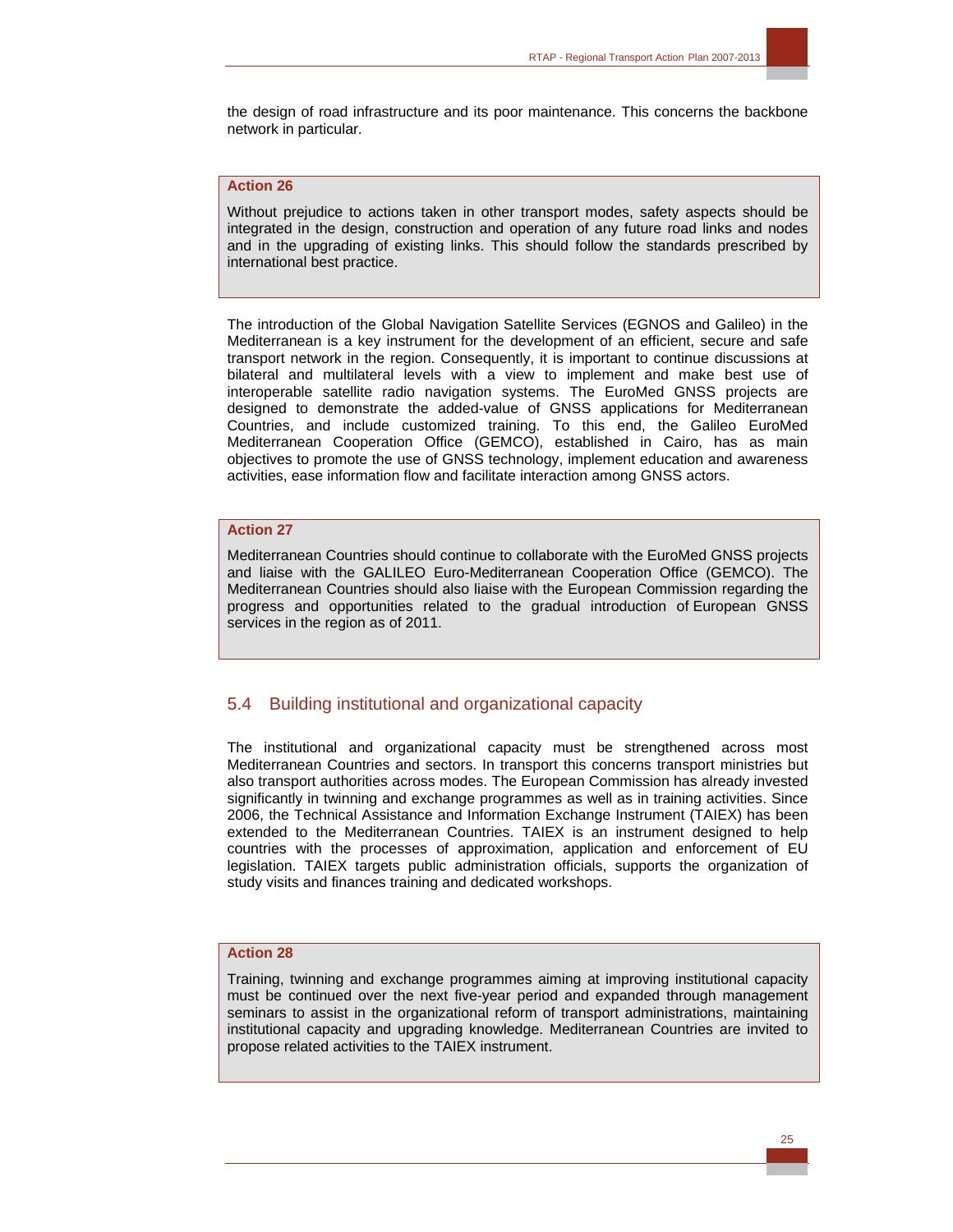## 5.5 The challenge of financing

Mediterranean Countries are confronted with different financing prospects: from full government-only funded implementation finance in Algeria to total dependence on foreign aid and international financial assistance as in the Palestinian Territories. This calls for the use of different financing options.

## 5.5.1 The role of the European Neighbourhood Partnership Instrument

Community support to infrastructure investment in the Mediterranean will in the future be provided through the European Neighbourhood and Partnership Instrument (ENPI). The ENPI is a 'policy-driven' instrument, which operates in the framework of existing bilateral agreements between the EU and neighbouring countries and focuses, in particular, on supporting the implementation of the ENP Action Plans. Over the next seven years ENP funding is expected to grow by 45 per cent in nominal terms (32 per cent in real terms). National allocations will in almost all cases already grow as of 2007.

In the framework of the ENPI, a Neighbourhood Investment Fund (NIF) will be used to support lending in partner countries. The NIF is envisaged as a 'trust fund' set up by the Community for the period 2007-2013 to which EU Member States will be able to contribute. The Fund is intended to provide grant support for lending operations by the EIB, the EBRD as well as those development-finance institutions of the Member States that have contributed to the Fund. It is estimated that such a fund could leverage as much as € 8-10 billion in concession lending for investment projects in ENP partner countries in the priority sectors identified by the Action Plans, namely, energy, transport and environment, as well as health, education, private-sector development and SMEs. The Commission plans to allocate  $\epsilon$  700 million to the NIF over the period 2007-13 ( $\epsilon$  250 million in the period 2007-10 and  $\epsilon$ 450 million in the period 2011-13). Member States are expected to match the EC contributions. At the outset, the NIF will assist the beneficiary countries in preparing for investments by supporting studies on the definition of master plans, the feasibility of projects and on public-private partnerships.

## **Action 29**

Assisted by the Working Group on infrastructure and regulatory issues, Mediterranean Countries are encouraged to start technical work on the priorities identified by the HLG or approved alternatives (see actions 19-21). These priorities should also provide the reference basis for the funding of feasibility and other studies by the NIF.

#### 5.5.2 The role of public-private partnerships

The ability to attract private sector finance in the transport sector has varied considerably across the Mediterranean but remains, on the whole, low. Some countries, like Morocco, have opened up their system to foreign investors, who now actively participate in helping to develop the transport sector. Other countries, such as Syria, have had very limited success to date in attracting investors in the transport sector. Besides, some mode facilities, such as airports, are more attractive to private investors due to their traffic robustness and the regular cash-flow associated with this type of facility.

Internationally, the private sector participates in the provision of transport services and infrastructure in various forms:

- a) outright private ownership and operation of transport infrastructure (such as worldwide port and airport terminals, railways in USA, Australia or South America),
- b) private operations of state owned assets in the form of concessions (such as railways in the UK, airport terminals in Asia), or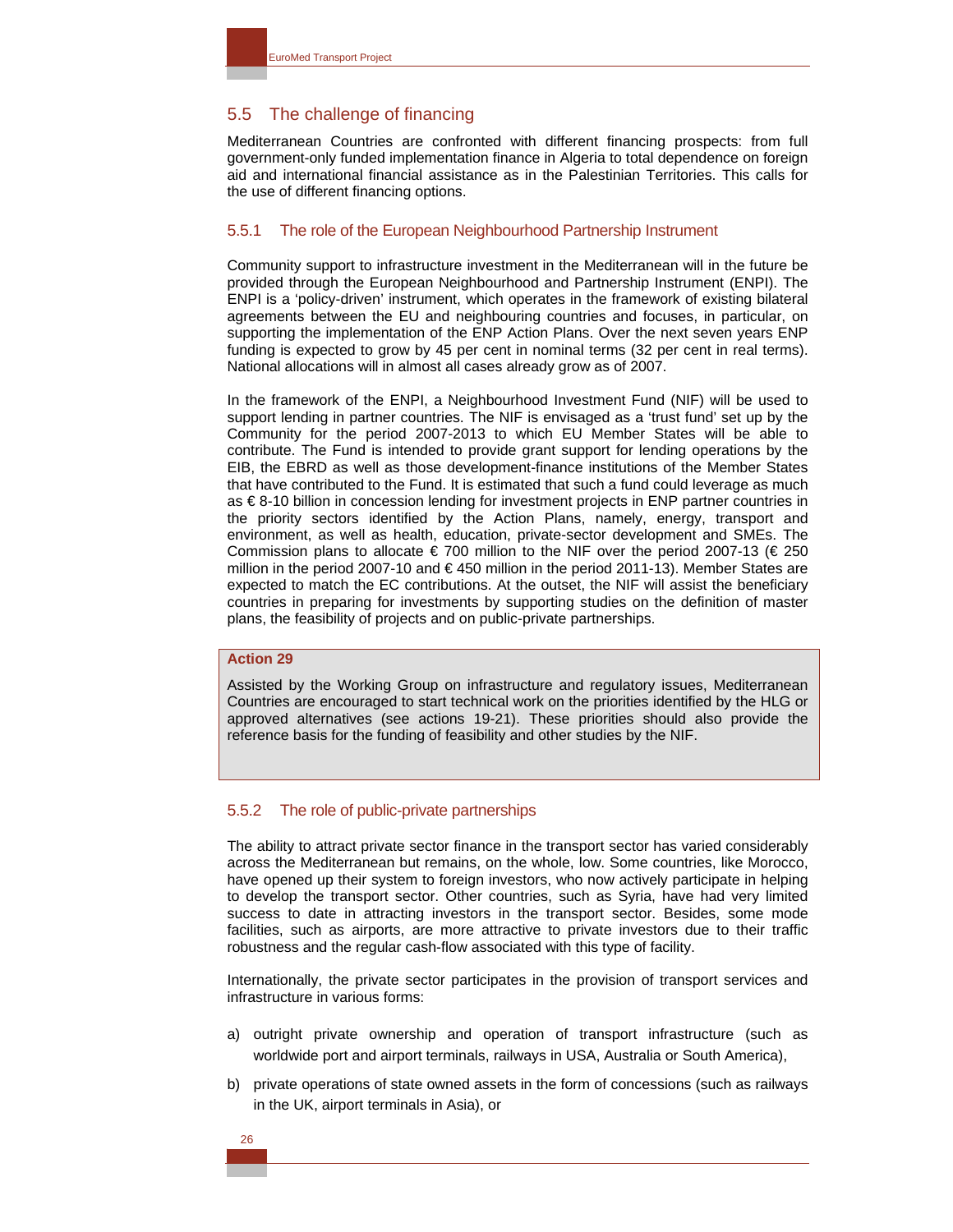c) different forms of Public Private Partnerships (PPPs) where the public and private sector work together to build and operate transport infrastructure (mainly roads worldwide).

Generally, the reasons to involve the private sector in transport are twofold: assumed efficiency gains and fund raising.

If the operation of transport services is separable from that of infrastructure,<sup>8</sup> transport operations by the private sector will normally be more efficient than state-provided services, able to also fund investments in equipment and the subsequent operations without government involvement.<sup>9</sup> If however, the private sector is involved in the provision of transport infrastructure, the issues are more complex: transport infrastructures often represent natural monopolies or have significant market power for those who control the prime site. This limits competition and the operation's regulation becomes of major importance.<sup>10</sup> In all these cases, the operation of the infrastructure needs careful planning and supervision by the public sector. It is this regulatory oversight which many countries lack and the results are often legal disagreements between the private operator and the government. This often results in the failure of concessions and PPPs.

Private sector investors are only willing to commit significant funds in countries where they know that legal contracts stand the test of time. In addition, the regulation of private transport operation can be complex and requires independent agencies, staffed with highly trained and experienced personnel. Many countries do not have such agencies which have to be operated at arms-length from the ministries. Therefore, in order to attract the private sector to participate in the provision of infrastructure, the legal system in each country must ensure that concessions and agreements will be honoured and transparent procurement process to encourage competition are put in place (see actions 6, 13 & 14).

In the short-term, the least complicated way to involve the private sector in the provision of transport infrastructure and transport services is the outright private ownership and operation of the assets. Examples are port or airport terminals, logistics centres, or some railway lines (mainly for the transport of natural resources to port terminals). An intermediate solution for more advanced countries would be to award concessions for the operation and maintenance of existing roads or railroads. In these cases, the private sector would not have to invest large sums of money, but could 'test the water' with limited investments.

## **Action 30**

The European Commission is called upon to complete a micro-study evaluating the opportunities, chances and risks for PPPs in the Mediterranean region. The study will describe the current situation, thereby highlighting the legal possibilities and obstacles, and list the transport PPPs already implemented in the region. It will also publicize those projects with a potential to be implemented as PPPs and liaise with international finance institutions (IFIs) and private investors active in the Mediterranean region to gauge their potential interest in financing these projects.

<sup>&</sup>lt;sup>8</sup> As is the case in airlines, stevedores, shipping lines, barge companies, road haulage companies, bus companies, freight forwarding and logistics companies.

<sup>&</sup>lt;sup>9</sup> Exceptions are subsidies for concessionary fares, or grants for services which are economically but not financially viable.

<sup>&</sup>lt;sup>10</sup> Examples are toll motorways, operating concessions for railways or some major airports with almost no competition.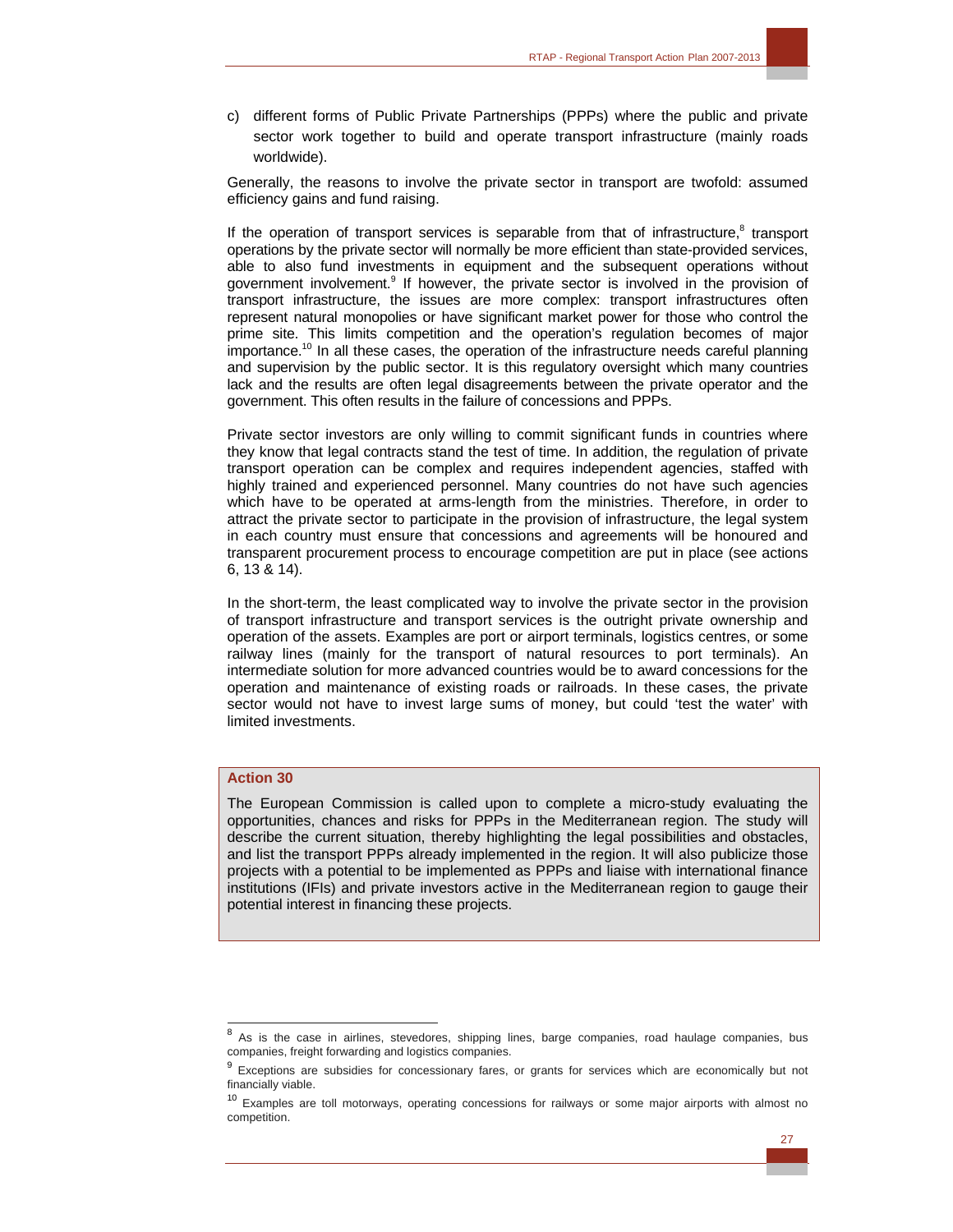## 5.5.3 The role of coordination among financing institutions

Those institutions involved in the financing of transport infrastructure in the Mediterranean ought to coordinate their activities. This process already began with the signing of a memorandum of understanding (MoU) in 2004 between the EC, the EIB and the World Bank as well as one in 2005 between the Facility for Euro-Mediterranean Investment and Partnership (FEMIP) of the EIB and twelve bilateral development finance institutions from member states. This coordination must be continued, strengthened and extended to include the World Bank, the International Finance Cooperation (IFC) and the African Development Bank.

## **Action 31**

The European Commission is called upon to hold a coordination meeting or set of meetings with the various international financing institutions (IFIs) active in the Mediterranean region, notably in the context of the MoU on cooperation in the MEDA region signed between the EC, the EIB and the World Bank in May 2004. The aim of these meetings – to take place in 2007-2008 and be chaired by the EC – should be to establish an Infrastructure Steering Group for facilitating coordination on regional transport priorities in line with strategies defined by the national authorities. In addition, the option for a Project Preparation Facility should be explored. Such a facility would be in charge of financing technical assistance for project preparation in order to make potential investments bankable.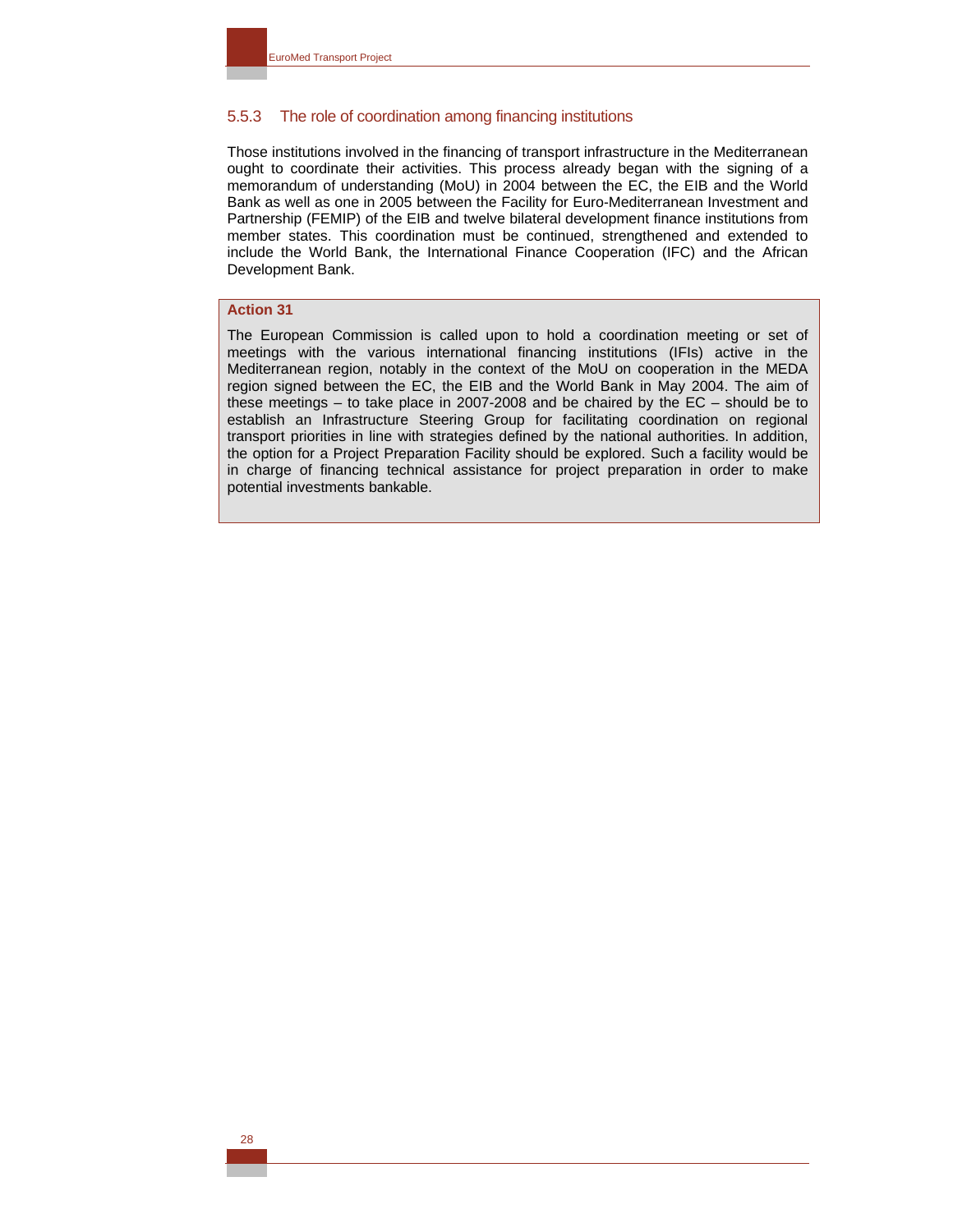# 6 Monitoring the Implementation of the RTAP

## 6.1 The Euro-Mediterranean Transport Forum as the key umbrella

The Euro-Mediterranean Transport Forum should continue to play a key role in the Euro-Mediterranean transport process, being responsible for reporting to the Mediterranean and EU Transport Ministers about the progress achieved in implementing the RTAP and the impact that its actions will have in the Mediterranean transport system. To this end, a mid-term review of the RTAP should be delivered by the Forum at the end of 2009; the final review by mid-2013.

## **Action 32**

The Euro-Mediterranean Transport Forum as the main platform for the discussion, monitoring and regular update of the RTAP shall deliver a mid-term review of the RTAP by the end of 2009 and a final review report by mid-2013. Given that the executive capacity of the Euro-Mediterranean Transport Forum is limited, the European Commission – as secretariat of the Forum – should continue to provide the support required to prepare reports and updates.

## 6.2 The establishment of a new thematic Working Group

The work of the Euro-Mediterranean Transport Forum profits extensively from the activities of thematic expert working groups (WG) in the fields of 'maritime transport<sup>11</sup>', 'global navigation satellite systems' and 'air transport'. These groups have greatly facilitated information exchange and the discussion on policies among Mediterranean Countries and the EU and will also have a key role to play with respect to the monitoring of the RTAP and the implementation of regulatory reforms in their respective areas. To this end, it will be necessary to complete the already existing WG with one other on infrastructures (for all modes of transport) and regulatory reforms for land transport.

## **Action 33**

 $\overline{a}$ 

In order to fulfil its monitoring task with respect to the implementation of the trans-national axes in the Mediterranean, the Euro-Mediterranean Transport Forum is invited to establish an additional thematic WG in 2007 to deal with infrastructures for all modes of transport, and with regulatory issues for land transport. The working group should consider multimodality, focusing on the main Mediterranean transport axes but taking the wider transport network into account. Furthermore, it should coordinate its work with other Forum working groups. The European Commission should provide organizational and financial support for the running of these working groups.

## 6.2.1 Agenda on regulatory issues

Regulatory reform is of primary importance for the further development of the transport sector in the coming years. To reiterate in brief what was already stated in chapter 3, regulatory reform relates to:

- a) the accession to international conventions of relevance for technical standards, safety, security and the environment;
- b) the removal of distortions to competition entailed in existing regulatory frameworks,

 $11$  This comprises two sub-groups: one on ports and maritime policy; and a second one on maritime safety.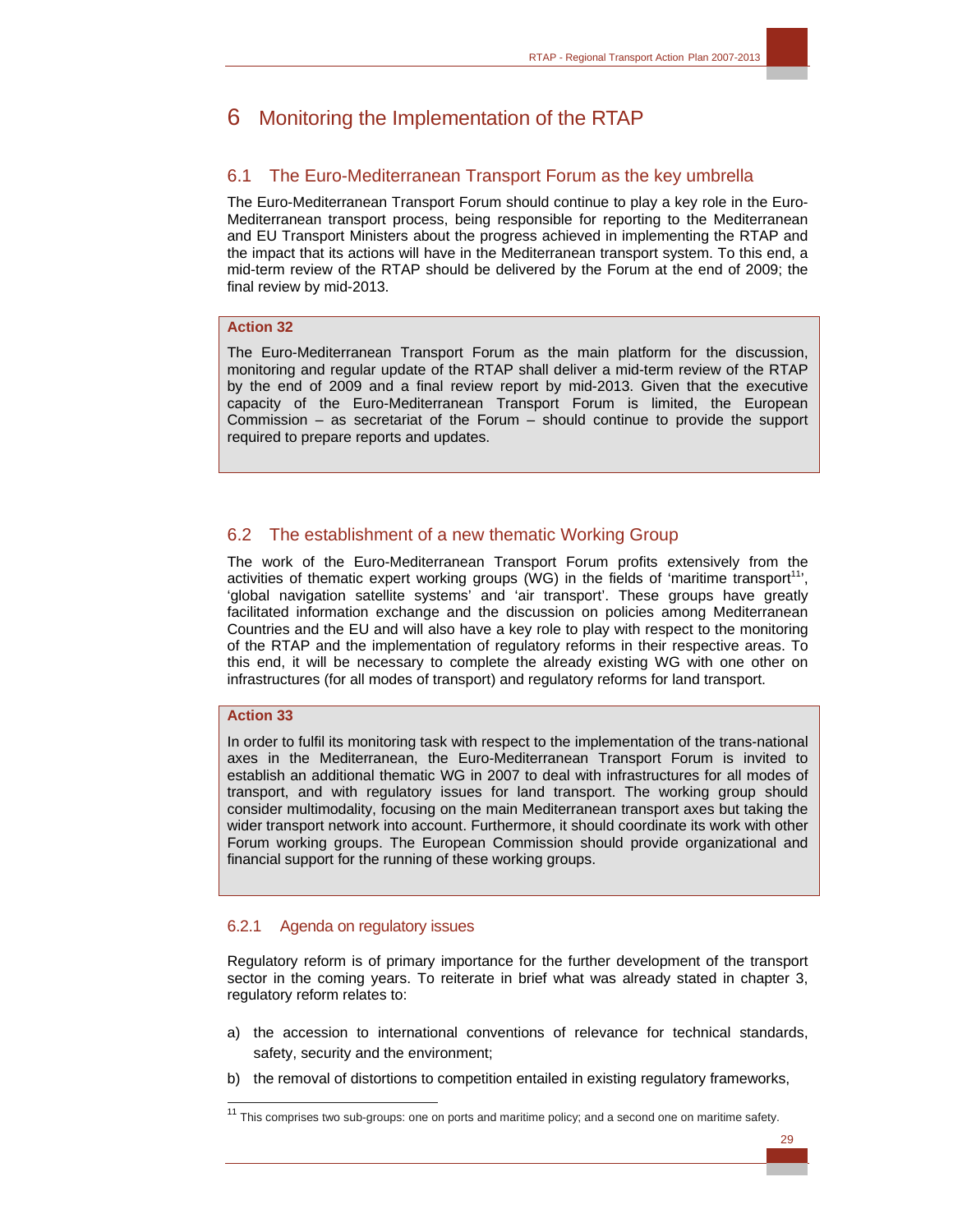- c) the screening and harmonization of bilateral or sub-regional agreements to remove inconsistencies possibly causing distortions to competition,
- d) the definition and/or upgrading of qualifications and certifications applying to operators or forwarders,
- e) the implications for regulatory oversight resulting from management reforms.

Several of the actions proposed in chapter 3 relate to regulatory reform as it impacts on specific modes and individual countries. The WGs established or to be established under the Forum should provide the platform for Mediterranean partners to report on progress in this respect but also to exchange information and coordinate activities along the main Mediterranean transport axes.

#### 6.2.2 Agenda on infrastructures

Insofar as the monitoring work on infrastructures (for all modes of transport) is concerned, it is recommended to organize this WG in two sub-groups, one in charge of the East Mediterranean and the other in charge of the West Mediterranean. Each sub-group would be in charge of reviewing and monitoring the actions proposed in chapter 4 of this plan for road and rail and to follow the implementation of the trans-national axes in the Mediterranean region in the broadest sense. Analytically, the WG should be engaged in the following activities:

- The elaboration of recommendations regarding the definition of the Euro-Mediterranean regional network and the design of related maps;
- The update of the provisional HLG project list included as Annex A of RTAP and the addition of other important projects along the HLG trans-national axes;
- The preparation of feasibility and design studies for those projects identified by the HLG or for cross-border or other projects along the axes;
- The identification of financing options and the coordination with donors;
- he regular reporting on the implementation of regulatory reforms on the land transport axes.

Multilateral players such as the European Investment Bank (EIB) and the Facility for Euro-Mediterranean Investment and Partnership (FEMIP) as well as other financial institutions and stakeholders should be involved in the WG on network and infrastructure.

The regional sub-working groups could provide the institutional framework (regional steering groups and secretariats) proposed in the European Commission Communication 'Extension of the major trans-European transport axes to the neighbouring countries - Guidelines for transport in Europe and neighbouring regions' for the Mediterranean transnational axes. In this connection, a more active role of existing cooperation structures such the GTMO and UMA might be sensible.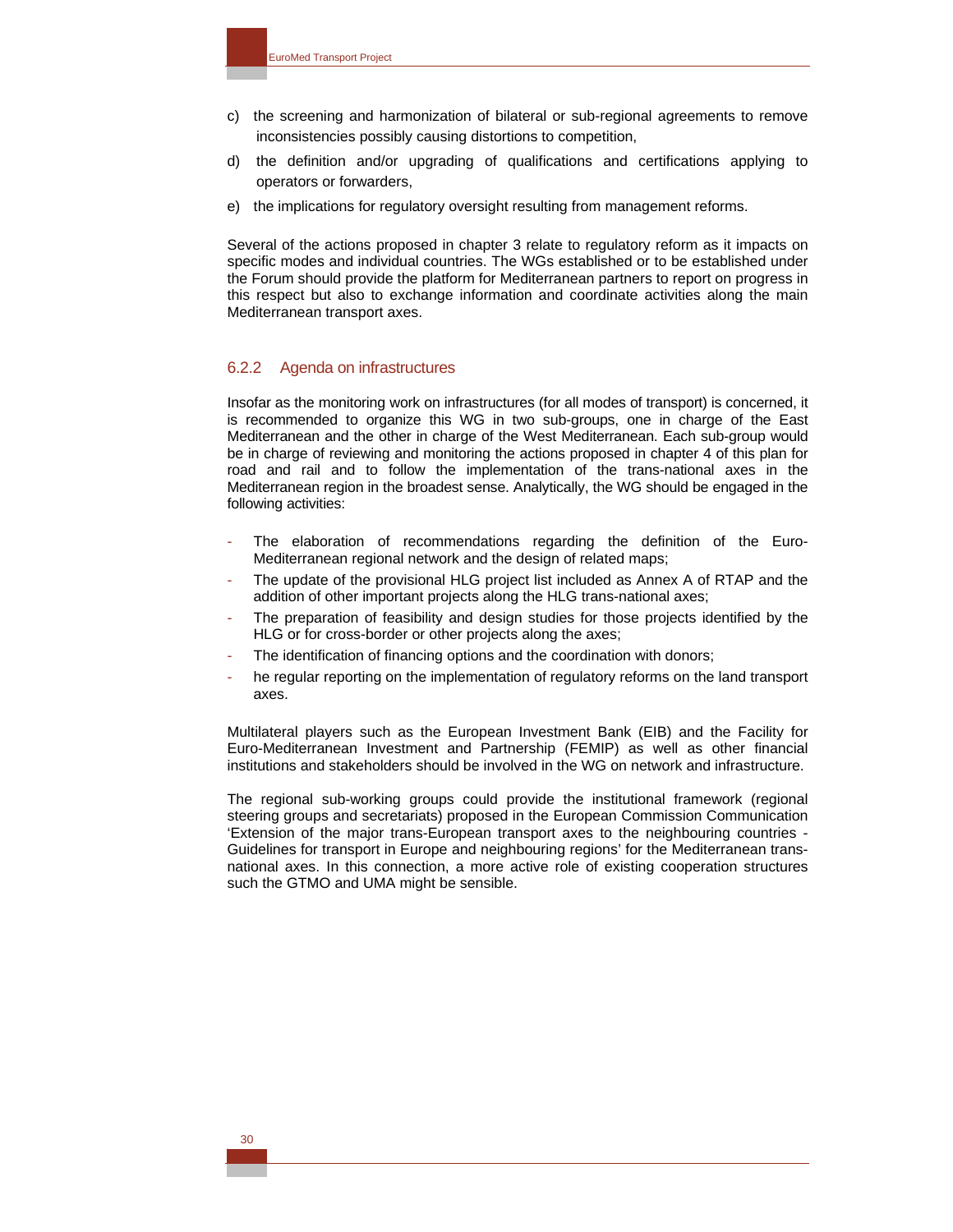## 6.3 Towards a Euro-Mediterranean knowledge centre

The Euro-Mediterranean Transport Forum is a consultative body without own resources. Any external expertise it might require in order to fulfil the tasks outlined in the previous section will have to be financed by the European Commission, which will also be in charge of supplying the organizational infrastructure for the meetings of the Forum.

The establishment of a permanent secretariat for this purpose in the mid-term would be appropriate and a more cost-effective strategy overall.

#### **Action 34**

The Commission is invited to consider the establishment and maintenance of a permanent secretariat on Mediterranean transport to support the operation of the Euro-Mediterranean Transport Forum through the systematic collection and analysis of relevant data and the supply of expertise (see also action 18). Such a secretariat should ideally comprise two programme areas dealing with Western and Eastern Mediterranean respectively, given the different opportunities and challenges and the variable development of institutional structures of regional cooperation in the two sub-regions. A feasibility plan on the establishment of such a permanent secretariat should be completed by the end of 2007 and take into account the experiences made by CETMO for the Western Mediterranean.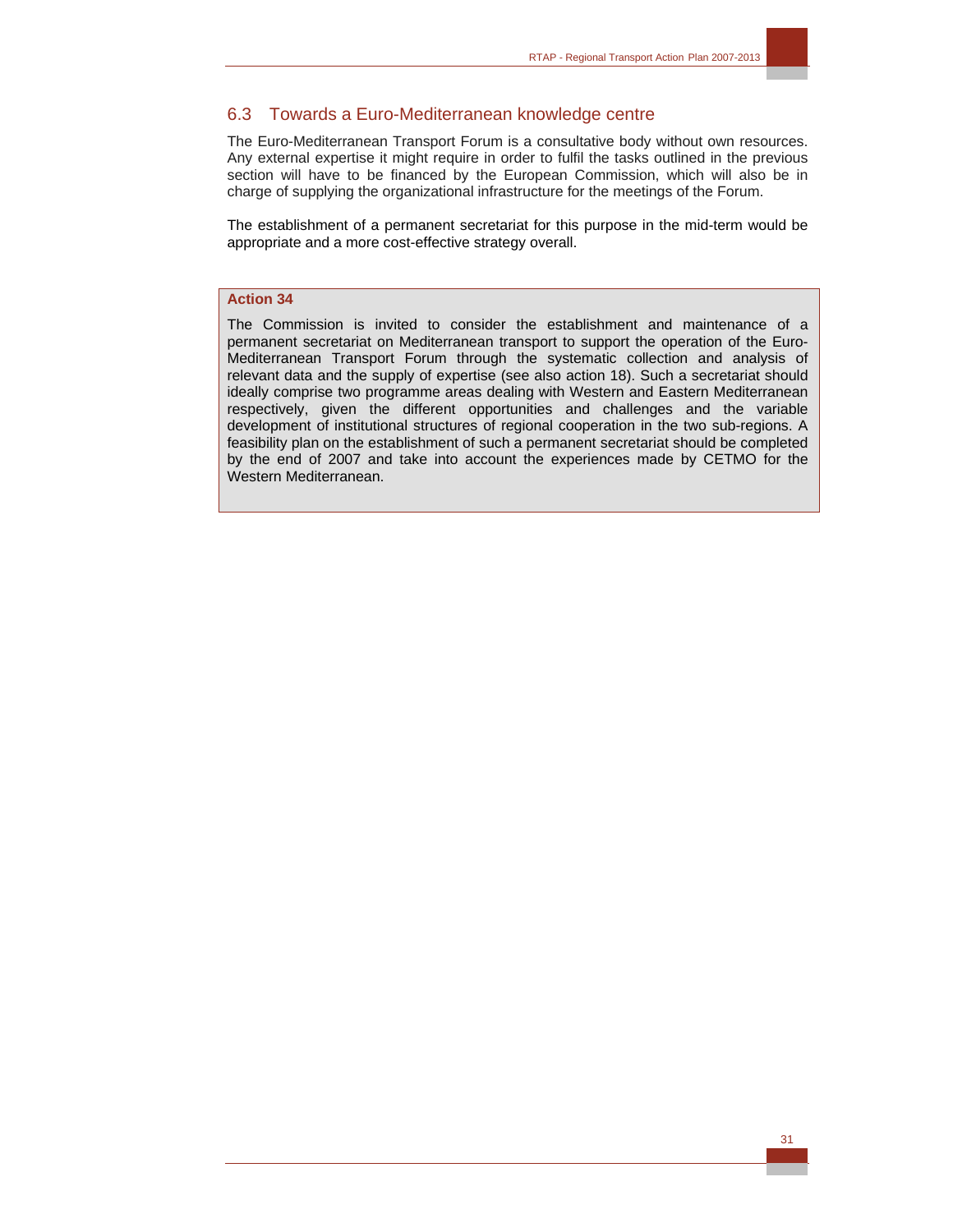# Annex A: Infrastructure priorities in HLG Report

| Project      | <b>Title</b>                                                                | <b>Country</b> | Project                             | Length                   | <b>Estimated Cost</b>         | <b>EIRR</b> | <b>Comment</b>                                                                                                                                                          |
|--------------|-----------------------------------------------------------------------------|----------------|-------------------------------------|--------------------------|-------------------------------|-------------|-------------------------------------------------------------------------------------------------------------------------------------------------------------------------|
| No.          |                                                                             | / Entity       | <b>Status</b>                       | (km)                     | (EUR million,<br>2004 prices) |             |                                                                                                                                                                         |
|              |                                                                             |                |                                     |                          | unless indicated              |             |                                                                                                                                                                         |
|              |                                                                             |                | Short-term (to start prior to 2010) |                          |                               |             |                                                                                                                                                                         |
|              |                                                                             |                | <b>PORTS</b>                        |                          |                               |             |                                                                                                                                                                         |
| TR-B4        | Capacity increase (phase I) of port of<br>Mersin                            | Turkey         | (PS)                                | $\blacksquare$           | 350                           |             |                                                                                                                                                                         |
| EG-10        | Multipurpose platform East Port Said Port Egypt                             |                |                                     |                          | 60                            |             | Will be studied within<br>the "Port Said East<br>Master Plan" study.<br>The study is tendered<br>and anticipated to start<br>shortly                                    |
|              | Port of Tartus                                                              | Syria          | (FS)                                |                          | 250                           |             | Private company to<br>invest EUR 39 million.<br>The capacity of the<br>port will increase form<br>30.000 containers to<br>477.000 containers<br>over the next ten years |
|              | Capacity increase (phase I) of port of<br>Aqaba                             | Jordan         | FS                                  | $\overline{\phantom{a}}$ | 100                           |             |                                                                                                                                                                         |
|              | Deep water port in Enfidha                                                  | Tunisia        | <b>FS</b>                           | $\overline{\phantom{a}}$ | 1400                          |             |                                                                                                                                                                         |
| DZ-1-<br>sea | Port of Djen-Djen                                                           | Algeria        |                                     | $\overline{\phantom{a}}$ | Unknown                       |             | <b>BOT</b> scheme-Under<br>negotiation                                                                                                                                  |
| MA-6-<br>ge  | Container terminal at Mohamedia port                                        | Morocco        | PS                                  | $\overline{\phantom{a}}$ | 224 (2006)<br>prices)         | 14.1%       |                                                                                                                                                                         |
|              |                                                                             |                | <b>RAILWAYS</b>                     |                          |                               |             |                                                                                                                                                                         |
| TR-B3        | Railway line Istanbul-Cerkezköy-Bulgaria<br>border                          | Turkey         |                                     | 250                      | 484                           |             |                                                                                                                                                                         |
| TR-B2        | Railway line Ankara-Sivas                                                   | Turkey         |                                     | 475                      | 968                           |             |                                                                                                                                                                         |
|              | Ha'emek railway (from Haifa to Jordanian Israel<br>border)                  |                | (PS)                                | 75                       | 362 (2007<br>prices)          |             |                                                                                                                                                                         |
| MA-5-<br>ıa  | High-speed railway line Casablanca-<br>Marrakech (phase I)                  | Morocco        |                                     | 250                      | Unknown                       |             |                                                                                                                                                                         |
|              |                                                                             |                | <b>ROADS</b>                        |                          |                               |             |                                                                                                                                                                         |
| TR-A2        | Road upgrading Gerede-Merzifon                                              | Turkey         |                                     | 300                      | 300                           |             |                                                                                                                                                                         |
|              | Road upgrading Turkey border-Jordan<br>border, including branch Tartus-Homs | Syria          | (FS)                                | 900                      | 756                           |             | Three alternatives<br>have been proposed<br>with lengths between<br>429 and 464 km and                                                                                  |
|              | 32                                                                          |                |                                     |                          |                               |             | with initial cost of EUR<br>730 million After<br>completing the<br>feasibility study, a<br>tender for a PPP<br>project will be<br>launched.                             |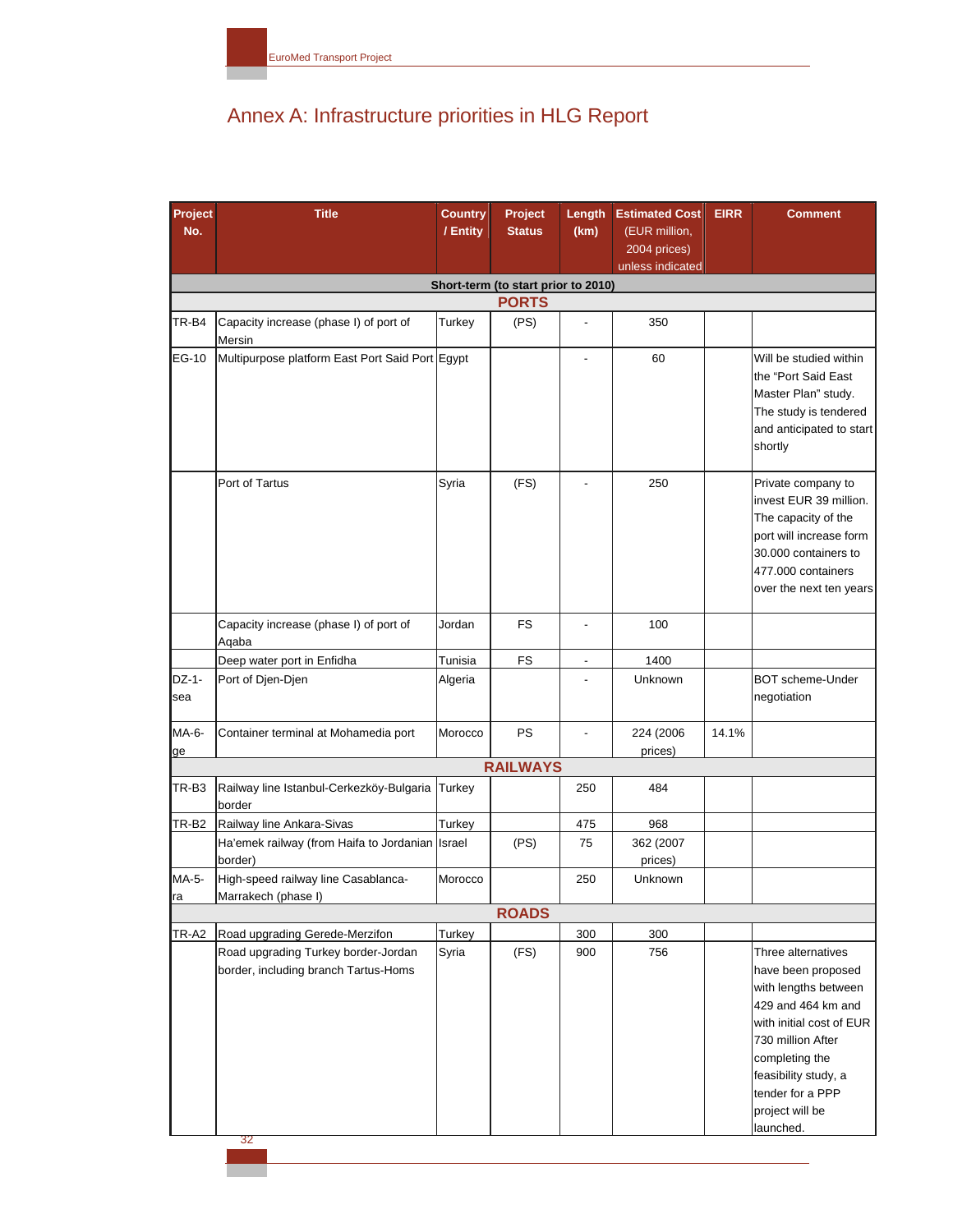

| Project<br>No. | <b>Title</b>                                                                  | <b>Country</b><br>/ Entity | Project<br><b>Status</b>                        | Length<br>(km) | <b>Estimated Cost</b><br>(EUR million, | <b>EIRR</b> | <b>Comment</b>                                                               |
|----------------|-------------------------------------------------------------------------------|----------------------------|-------------------------------------------------|----------------|----------------------------------------|-------------|------------------------------------------------------------------------------|
|                |                                                                               |                            |                                                 |                | 2004 prices)<br>unless indicated       |             |                                                                              |
|                | Irdib ring road                                                               | Jordan                     |                                                 | 100            | Unknown                                |             |                                                                              |
|                | Road upgrading Alexandria-Cairo-Suez-<br>Taba                                 | Egypt                      |                                                 |                | See below                              |             |                                                                              |
| EG-1-<br>ro    | * Alexandria-Cairo                                                            |                            | (PS)                                            | 200            | 129                                    |             | Under study<br>Implementation is<br>planned for 2007-2012<br>using BOT schem |
|                | Cairo-Suez                                                                    |                            |                                                 | 150            | Unknown                                |             | To start<br>implementation<br>2007/2008<br>From public budget                |
| EG-5-<br>ro    | Suez-Taba                                                                     |                            |                                                 | 250            | Unknown                                |             | Not economical                                                               |
|                | Road upgrading Ismailia-East Port Said Egypt                                  |                            |                                                 | 75             | 71                                     |             | To start<br>implementation<br>2007/2008<br>From public budget                |
|                | MA-r-ro Upgrading of road Casablanca-Rabat                                    | Morocco                    | (PS)                                            | 75             | 72 (2006 prices)                       |             |                                                                              |
| $MA-2$         | Upgrading of road Fes-Oujda                                                   | Morocco                    |                                                 | 320            | 696                                    |             |                                                                              |
|                |                                                                               |                            | Long-term (to start after 2010)<br><b>PORTS</b> |                |                                        |             |                                                                              |
|                | Capacity increase (phase II) of port of<br>Mersin                             | Turkey                     |                                                 |                | Unknown                                |             |                                                                              |
|                | Capacity increase (phase II) of port of<br>Aqaba                              | Jordan                     |                                                 | $\blacksquare$ | Unknown                                |             |                                                                              |
|                | Extension of existing breakwater and new Egypt<br>platform of El Dekhela Port |                            |                                                 |                | 30                                     |             | To be studied with<br>"Alexandria Middle<br>Port" master plan                |
|                |                                                                               |                            | <b>INLAND WATERWAYS</b>                         |                |                                        |             |                                                                              |
|                | Upgrading transportation through the<br>river Nile (up to Cairo)              | Egypt                      |                                                 | 200            | 25                                     |             | Implementation<br>ongoing                                                    |
|                |                                                                               |                            | <b>RAILWAYS</b>                                 |                |                                        |             |                                                                              |
|                | Construction of railway line Syria border<br>to Amman and Aqaba               | Jordan                     |                                                 |                | See below                              |             |                                                                              |
|                | * Amman-Syrian border                                                         |                            |                                                 | 75             | 81                                     |             |                                                                              |
|                | * Amman-Aqaba                                                                 |                            |                                                 | 300            | 832                                    |             |                                                                              |
|                | Signalling system and station<br>infrastructure Beni Suef-El Minya-Asyout     | Egypt                      |                                                 | 250            | 252                                    |             | Implementation to start<br>2007/2008                                         |
|                | <b>Fixed Gibraltar connection</b>                                             | Morocco                    |                                                 | 40             | 4500                                   |             |                                                                              |
|                | High-speed railway line Marrakech-<br>Agadir                                  | Morocco                    |                                                 | 200            | Unknown                                |             |                                                                              |
| MA-3-<br>Ira   | Doubling and electrification of the railway Morocco<br>line Fes-Oujda         |                            |                                                 | 300            | 80                                     |             |                                                                              |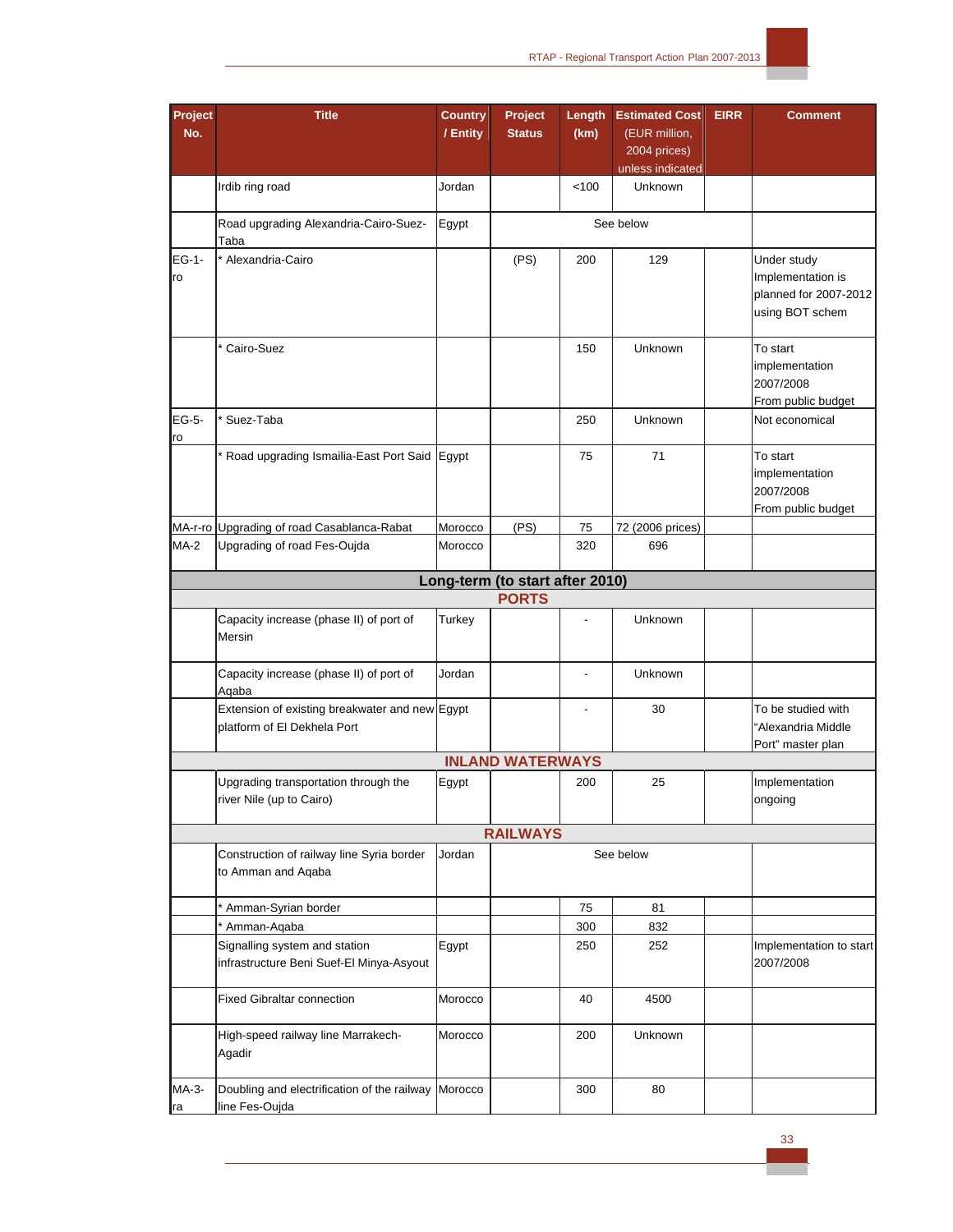|                                                 |                                                                   |                            | <b>ROADS</b>             |                |                                                                            |             |                                                                                                                                                                                                                                       |  |  |  |
|-------------------------------------------------|-------------------------------------------------------------------|----------------------------|--------------------------|----------------|----------------------------------------------------------------------------|-------------|---------------------------------------------------------------------------------------------------------------------------------------------------------------------------------------------------------------------------------------|--|--|--|
| TR-A3                                           | Road connection Sanhurfa-Silopi                                   | Turkey                     |                          | 351            | 365                                                                        |             |                                                                                                                                                                                                                                       |  |  |  |
| Project<br>No.                                  | <b>Title</b>                                                      | <b>Country</b><br>/ Entity | Project<br><b>Status</b> | Length<br>(km) | <b>Estimated Cost</b><br>(EUR million,<br>2004 prices)<br>unless indicated | <b>EIRR</b> | <b>Comment</b>                                                                                                                                                                                                                        |  |  |  |
|                                                 | Road connection Homs-Tanf-Iraq border                             | Syria                      | (FS)                     | 370            | 560                                                                        |             | Three alternatives<br>have been proposed<br>with lengths between<br>351 and-375 km and<br>with initial cost of EUR<br>440 million After<br>completing the<br>feasibility study, a<br>tender for a PPP<br>project will be<br>launched. |  |  |  |
|                                                 | Road construction Amman-Iraq border                               | Jordan                     |                          | 300            | 50                                                                         |             |                                                                                                                                                                                                                                       |  |  |  |
| Other projects of regional or national interest |                                                                   |                            |                          |                |                                                                            |             |                                                                                                                                                                                                                                       |  |  |  |
|                                                 |                                                                   |                            | <b>RAILWAYS</b>          |                |                                                                            |             |                                                                                                                                                                                                                                       |  |  |  |
|                                                 | Electrification of Shebin El Qanater-<br>Damietta railway line    | Egypt                      | <b>PS</b>                | 179            | 104                                                                        | 8.0%        | Implementation to start<br>2007/2008                                                                                                                                                                                                  |  |  |  |
| EG-8-<br>ra                                     | Railway line Bir El Abd-Rafah                                     | Egypt                      |                          | 125            | 101                                                                        |             | Not economical                                                                                                                                                                                                                        |  |  |  |
|                                                 |                                                                   |                            | <b>ROADS</b>             |                |                                                                            |             |                                                                                                                                                                                                                                       |  |  |  |
| EG-3-<br>ro                                     | Upgrading of coastal road Rafah-<br>Damietta-Alexandria-El Saloum | Egypt                      |                          | 1000           | 340                                                                        |             | Implementation is<br>planned for 2007-2012<br>using BOT scheme                                                                                                                                                                        |  |  |  |
|                                                 | Road tunnel under Suez Canal                                      | Egypt                      |                          | <10            | 161                                                                        |             | Not economical                                                                                                                                                                                                                        |  |  |  |
|                                                 | Burg Al Arab-Aswan western desert road                            | Egypt                      |                          | 900            | 400                                                                        |             | Implementation is<br>planned for 2007-2012<br>using BOT scheme                                                                                                                                                                        |  |  |  |
|                                                 |                                                                   |                            | <b>AIRPORTS</b>          |                |                                                                            |             |                                                                                                                                                                                                                                       |  |  |  |
|                                                 | Airport - supporting air cargo                                    | Jordan                     | PS                       | L.             | (100) Capacity<br>sufficient until<br>2024                                 |             |                                                                                                                                                                                                                                       |  |  |  |
|                                                 | Airport - expansions, rehabilitation and<br>modernization         | Jordan                     |                          |                | See below                                                                  |             |                                                                                                                                                                                                                                       |  |  |  |
|                                                 | * Amman passenger terminal                                        |                            |                          |                | 400                                                                        |             |                                                                                                                                                                                                                                       |  |  |  |
|                                                 | Marka arrivals terminal                                           |                            |                          | $\overline{a}$ | Unknown                                                                    |             |                                                                                                                                                                                                                                       |  |  |  |
|                                                 | Marka cargo facilities                                            |                            |                          | $\overline{a}$ | 100                                                                        |             |                                                                                                                                                                                                                                       |  |  |  |
|                                                 |                                                                   |                            | <b>INTERMODAL</b>        |                |                                                                            |             |                                                                                                                                                                                                                                       |  |  |  |
|                                                 | Development of logistics zones                                    | Tunisia                    |                          | 6 zones        | 150                                                                        |             |                                                                                                                                                                                                                                       |  |  |  |

TR = Terms of Reference issued

(PS) = Pre-feasibility study in progress

PS = Pre-feasibility study completed

 $(FS)$  = Feasibility study in progress

FS = Feasibility study completed

 $CD =$  Completed design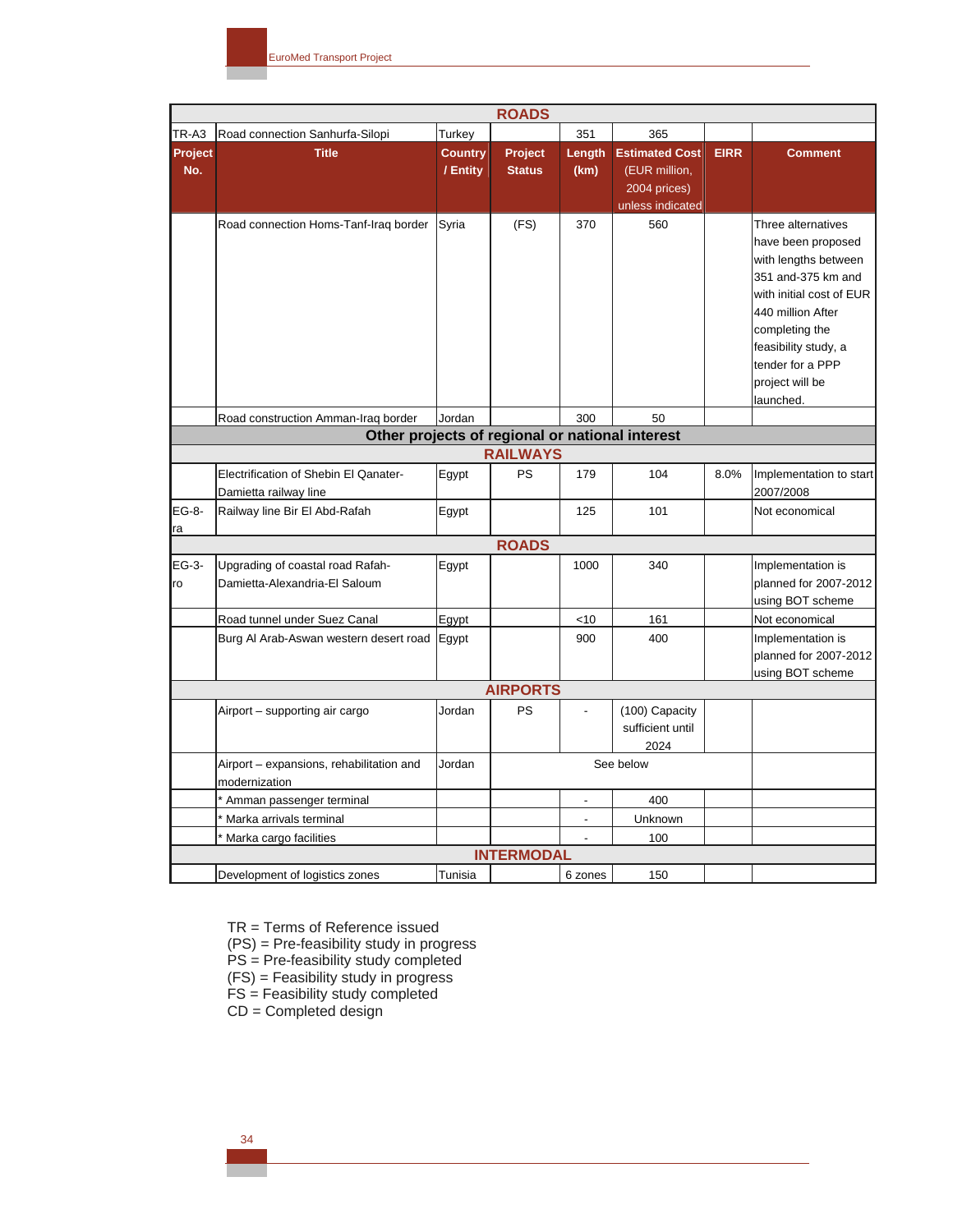# Annex B: Actions Matrix

| <b>Action</b>                                                                                                                                                                                                                                                                                                                                                                                                                                                                                                                                                                                                                                                                        | Algeria | Egypt | Israel | Jordan | Lebanon | Morocco | Palestine | <b>Syria</b> | Tunisia | Turkey                                                                                                                                                                                                                                                                                          | Comments                                                                                |
|--------------------------------------------------------------------------------------------------------------------------------------------------------------------------------------------------------------------------------------------------------------------------------------------------------------------------------------------------------------------------------------------------------------------------------------------------------------------------------------------------------------------------------------------------------------------------------------------------------------------------------------------------------------------------------------|---------|-------|--------|--------|---------|---------|-----------|--------------|---------|-------------------------------------------------------------------------------------------------------------------------------------------------------------------------------------------------------------------------------------------------------------------------------------------------|-----------------------------------------------------------------------------------------|
| <b>Action 1</b><br>It is essential that transport planning and policy are is better coordinated at different<br>levels, more specifically between national master plans or transport strategies, the ENP<br>action plans and the Euro-Mediterranean partnership. Actions proposed in the RTAP                                                                                                                                                                                                                                                                                                                                                                                        |         |       |        |        |         |         |           |              |         |                                                                                                                                                                                                                                                                                                 |                                                                                         |
| should therefore be tailored to the national needs and reflected in national transport<br>strategies and/or, if relevant, the ENP action plans.                                                                                                                                                                                                                                                                                                                                                                                                                                                                                                                                      |         |       |        |        |         |         |           |              |         |                                                                                                                                                                                                                                                                                                 |                                                                                         |
| <b>Action 2</b>                                                                                                                                                                                                                                                                                                                                                                                                                                                                                                                                                                                                                                                                      |         |       |        |        |         |         |           |              |         |                                                                                                                                                                                                                                                                                                 | Egypt, Israel, Syria and Lebanon display<br>decentralized structure and autonomous port |
| Mediterranean Countries are encouraged to work towards the assignment of the task of<br>port and terminal management, on the one hand, and regulation, on the other hand, to<br>different autonomous agencies. Port and terminal management should be<br>decentralized, for instance through private sector concessions. The concept of port<br>community should be installed within each port. The European Commission is called<br>upon to support the transfer of know-how, inter alia, through twinning activities and the<br>dissemination of best practices.                                                                                                                   |         |       |        |        |         |         |           |              |         | agencies. Algeria and Morocco have started<br>but not completed the reforms. Lebanon and<br>Jordan are attempting to effect these reforms<br>through changes in ownership structures. In<br>Turkey several ports have been privatized,<br>others are subjected to a privatization<br>programme. |                                                                                         |
| <b>Action 3</b>                                                                                                                                                                                                                                                                                                                                                                                                                                                                                                                                                                                                                                                                      |         |       |        |        |         |         |           |              |         |                                                                                                                                                                                                                                                                                                 | The simplification of customs procedures has                                            |
| Continue work on the simplification of customs procedures in line with the<br>recommendations of the Euro-Mediterranean Trade Ministerial Conference (Palermo<br>recommendations), taking into account the commitments made in the context of the<br>WCO SAFE Framework of Standards to Secure and Facilitate Global Trade and,<br>whenever applicable, those in the framework of the ENP Action Plans. Technical<br>support in this regard will be provided by the EuroMed MoS project.                                                                                                                                                                                             |         |       |        |        |         |         |           |              |         |                                                                                                                                                                                                                                                                                                 | began but has still to be completed.                                                    |
| <b>Action 4</b>                                                                                                                                                                                                                                                                                                                                                                                                                                                                                                                                                                                                                                                                      |         |       |        |        |         |         |           |              |         |                                                                                                                                                                                                                                                                                                 | For most countries this is a problem at critical                                        |
| Elaborate national measures for the reduction of dwell times in container terminals with<br>the support of the EuroMed Motorways of the Sea (MoS) project. These measures<br>should be used by each port management authority as a basis for their annual business<br>plans.                                                                                                                                                                                                                                                                                                                                                                                                         |         |       |        |        |         |         |           |              |         |                                                                                                                                                                                                                                                                                                 | periods, i.e. not throughout the year.                                                  |
| <b>Action 5</b>                                                                                                                                                                                                                                                                                                                                                                                                                                                                                                                                                                                                                                                                      |         |       |        |        |         |         |           |              |         |                                                                                                                                                                                                                                                                                                 |                                                                                         |
| Introduce in the short-term the recommendations of the IMO-FAL Convention for<br>standardizing basic reporting formalities of ships when arriving and/or departing from<br>ports so that documentation can be accepted equivalently in all regional ports. Technical<br>support in this respect shall be provided by the EuroMed MoS project.                                                                                                                                                                                                                                                                                                                                        |         |       |        |        |         |         |           |              |         |                                                                                                                                                                                                                                                                                                 |                                                                                         |
| <b>Action 6</b>                                                                                                                                                                                                                                                                                                                                                                                                                                                                                                                                                                                                                                                                      |         |       |        |        |         |         |           |              |         |                                                                                                                                                                                                                                                                                                 | In most countries the regulatory framework<br>restricts private investment through the  |
| Mediterranean Countries are encouraged to assess the performance of competition-<br>related reforms in their national shipping sector and to produce recommendations for<br>the removal of factors distorting competition. The working group on 'maritime transport'<br>of the Euro-Mediterranean Transport Forum is called to monitor this activity in the short-<br>term. The EC should provide external expertise as required.                                                                                                                                                                                                                                                    |         |       |        |        |         |         |           |              |         |                                                                                                                                                                                                                                                                                                 | imposition of high ship registration costs,<br>corporate taxes and annual tonage taxes  |
| <b>Action 7</b>                                                                                                                                                                                                                                                                                                                                                                                                                                                                                                                                                                                                                                                                      |         |       |        |        |         |         |           |              |         |                                                                                                                                                                                                                                                                                                 | Most countries have acceded to relevant                                                 |
| With regard to international conventions and given the pressing need to improve<br>maritime safety and security, priority should be given to the full implementation of safety<br>and security requirements deriving from IMO/ILO regulations. The ISPS security<br>regulation should be implemented efficiently both at the Flag State and Ports levels<br>following the recommendations and with the technical support of the SAFEMED project.<br>Ideally this alignment should already become effective in 2008. The medium-term goal<br>by 2013 is to effect the removal of Mediterranean Countries from the black list and to<br>reach the inspections' target of the Paris MoU |         |       |        |        |         |         |           |              |         |                                                                                                                                                                                                                                                                                                 | conventions but are not implementing these<br>systematically.                           |
| <b>Action 8</b>                                                                                                                                                                                                                                                                                                                                                                                                                                                                                                                                                                                                                                                                      |         |       |        |        |         |         |           |              |         |                                                                                                                                                                                                                                                                                                 |                                                                                         |
| The European Maritime Safety Agency (EMSA) is called upon to examine ways for<br>cooperation with the Mediterranean Countries and, on this basis, to define concrete<br>areas of cooperation.                                                                                                                                                                                                                                                                                                                                                                                                                                                                                        |         |       |        |        |         |         |           |              |         |                                                                                                                                                                                                                                                                                                 |                                                                                         |
|                                                                                                                                                                                                                                                                                                                                                                                                                                                                                                                                                                                                                                                                                      |         |       |        |        |         |         |           |              |         |                                                                                                                                                                                                                                                                                                 | つら                                                                                      |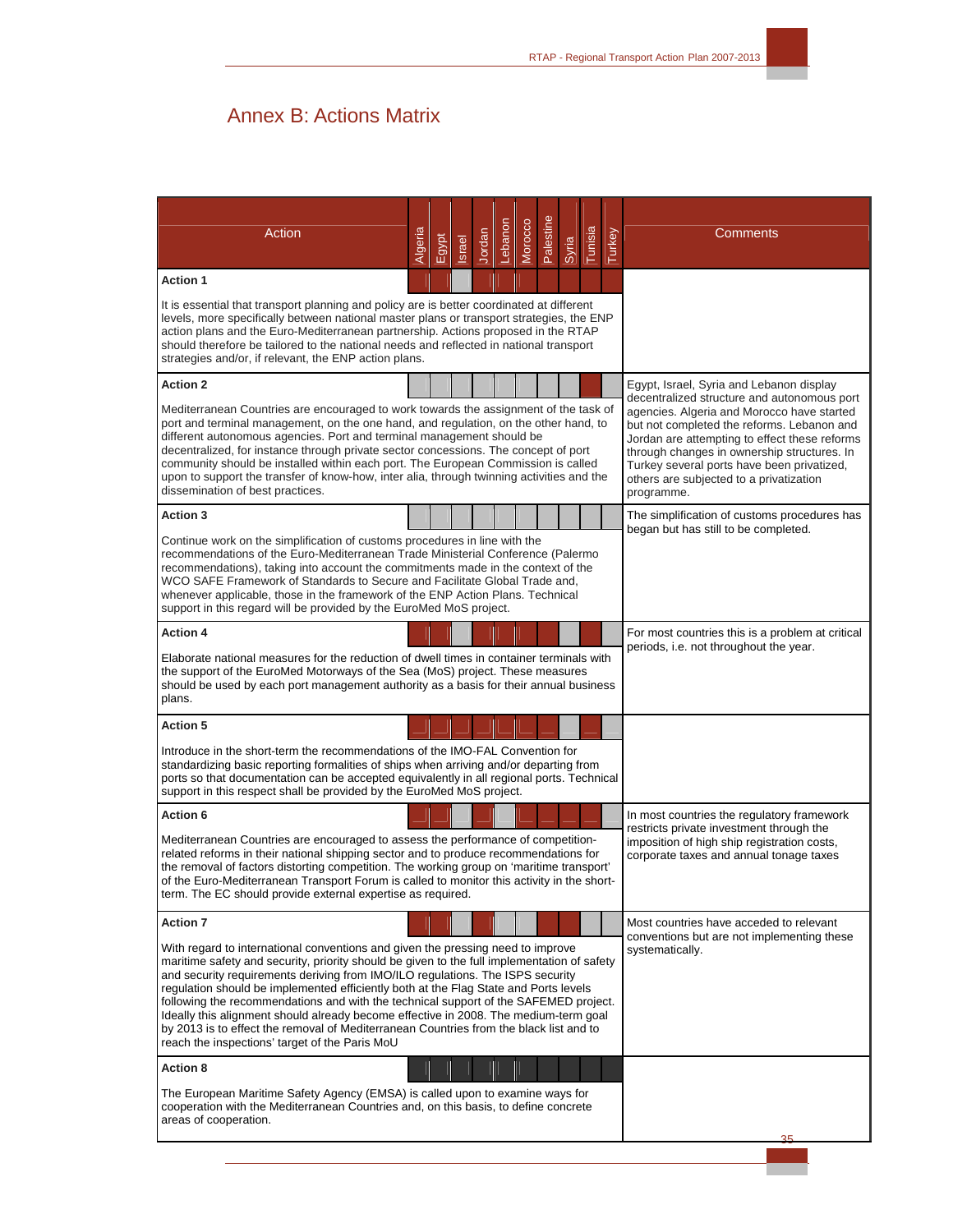| Action                                                                                                                                                                                                                                                                                                                                                                                                                                                                                                                                                                  | Algeria | Egypt | Israel | Jordan | Lebanon | Morocco | Palestine | Syria | Tunisia                                                                                                                                                              | Turkey                                                                                                                         | <b>Comments</b>                                                                                                                  |
|-------------------------------------------------------------------------------------------------------------------------------------------------------------------------------------------------------------------------------------------------------------------------------------------------------------------------------------------------------------------------------------------------------------------------------------------------------------------------------------------------------------------------------------------------------------------------|---------|-------|--------|--------|---------|---------|-----------|-------|----------------------------------------------------------------------------------------------------------------------------------------------------------------------|--------------------------------------------------------------------------------------------------------------------------------|----------------------------------------------------------------------------------------------------------------------------------|
| <b>Action 9</b><br>Mediterranean Countries are invited to assess, and, when possible, implement, VTS or<br>VTMIS systems in the major Mediterranean ports and coordinate technological solutions<br>between neighbouring ports and coastal areas. The expertise assembled by EMSA and                                                                                                                                                                                                                                                                                   |         |       |        |        |         |         |           |       | VTS or VTMIS is already operational in major<br>ports but not throughout national coastline<br>and territorial waters. ICT not fully used for<br>sea/land interfaces |                                                                                                                                |                                                                                                                                  |
| SAFEMED on this as well as on the use of ICT (including GNSS) for improving the<br>efficiency of sea / land interfaces should be used appropriately.                                                                                                                                                                                                                                                                                                                                                                                                                    |         |       |        |        |         |         |           |       |                                                                                                                                                                      |                                                                                                                                |                                                                                                                                  |
| <b>Action 10</b><br>A Mediterranean task force comprising officials from the national road administrations                                                                                                                                                                                                                                                                                                                                                                                                                                                              |         |       |        |        |         |         |           |       |                                                                                                                                                                      | Only Morocco, Algeria, Tunisia and Turkey<br>have began with (but not completed)<br>transposition of relevant regulations. All |                                                                                                                                  |
| should be set up by the Euro-Mediterranean Transport Forum in the short-term to<br>assess adherence to a number of key UN ECE agreements and identify measures to<br>implement these agreements. The task force should also prepare recommendations for<br>the gradual liberalization and harmonization of international road haulage.                                                                                                                                                                                                                                  |         |       |        |        |         |         |           |       |                                                                                                                                                                      |                                                                                                                                | countries are called upon to participate in task<br>force.                                                                       |
| <b>Action 11</b><br>The Mediterranean task force on road transport shall also deal with reforms in the road                                                                                                                                                                                                                                                                                                                                                                                                                                                             |         |       |        |        |         |         |           |       |                                                                                                                                                                      |                                                                                                                                | In Turkey, requirements of the relevant EU<br>legislations on access to market and<br>profession have already been transposed to |
| industry. In particular, it will examine ways to reform the road haulage and passenger<br>sector in order to to increase the professionalism of the drivers (through stringent and<br>regular driver tests), operators (by introducing a licensing system) as well as the<br>technical state of the vehicle fleet (by introducing road worthiness tests, and<br>complementary measures supporting the upgrading of the vehicle fleets). It is<br>recommended that road worthiness tests are made mandatory for operators engaged in<br>international transport by 2009. |         |       |        |        |         |         |           |       |                                                                                                                                                                      |                                                                                                                                | natinal legislations. Implementation is<br>proceeding                                                                            |
| <b>Action 12</b><br>Increasing the attractiveness of rail transport in the long-term will necessitate both                                                                                                                                                                                                                                                                                                                                                                                                                                                              |         |       |        |        |         |         |           |       |                                                                                                                                                                      |                                                                                                                                | This concerns especially the countries of<br>Eastern Mediterranean.                                                              |
| infrastructure investments and structural reform. In the medium-term, i.e. by 2013,<br>Mediterranean Countries are invited to: elaborate a time and financing plan on those<br>infrastructure investments that concern, inter alia, interoperability, the renovation of<br>rolling stock, electrification and signalling systems.                                                                                                                                                                                                                                       |         |       |        |        |         |         |           |       |                                                                                                                                                                      |                                                                                                                                |                                                                                                                                  |
| <b>Action 13</b><br>With the view of increasing the attractiveness of rail transport, Mediterranean Countries                                                                                                                                                                                                                                                                                                                                                                                                                                                           |         |       |        |        |         |         |           |       |                                                                                                                                                                      |                                                                                                                                | The strategy paper should be prepared by all<br>countries. Structural reforms have<br>commenced and are quite advanced in        |
| are invited to elaborate a strategy paper on the future of their national railway sectors<br>with a focus on freight transport. These strategy papers – to be prepared in the short-<br>term to report on ongoing and planned reforms – should be presented and discussed at<br>the new working group to be established by the Euro-Mediterranean Transport Forum<br>on 'infrastructures and regulatory issues'.                                                                                                                                                        |         |       |        |        |         |         |           |       |                                                                                                                                                                      |                                                                                                                                | Morocco, Israel and Algeria; they have<br>commenced in Jordan.                                                                   |
| Furthermore, Mediterranean Countries are advised to embark on structural railway<br>reform, beginning with effecting an adequate separation of infrastructure management<br>from operations. This implies that access to rail infrastructure (including licensing<br>railway undertakings, deciding path allocation as well as charges) is decided<br>independently from any railway undertaking.                                                                                                                                                                       |         |       |        |        |         |         |           |       |                                                                                                                                                                      |                                                                                                                                |                                                                                                                                  |
| <b>Action 14</b><br>Mediterranean Countries are encouraged to assess the scope of reform of national                                                                                                                                                                                                                                                                                                                                                                                                                                                                    |         |       |        |        |         |         |           |       |                                                                                                                                                                      |                                                                                                                                | Morocco is the only Mediterranean country to<br>have signed an aviation agreement with the                                       |
| aviation legislation in order to facilitate the opening up of their air transport markets to<br>competition and, as the case may be, allowing competition for public flag carriers. This<br>is especially important if considering participation in the European Common Aviation<br>Area (ECAA). Technical support in this respect will be provided by the EuroMed Aviation<br>Project which is currently working on producing a road map for the establishment of a<br>Euro-Mediterranean Common Aviation Area (EMCAA). This will be finalized in 2010.                |         |       |        |        |         |         |           |       |                                                                                                                                                                      |                                                                                                                                | EU. Jordan has embarked on related reforms.                                                                                      |
|                                                                                                                                                                                                                                                                                                                                                                                                                                                                                                                                                                         |         |       |        |        |         |         |           |       |                                                                                                                                                                      |                                                                                                                                |                                                                                                                                  |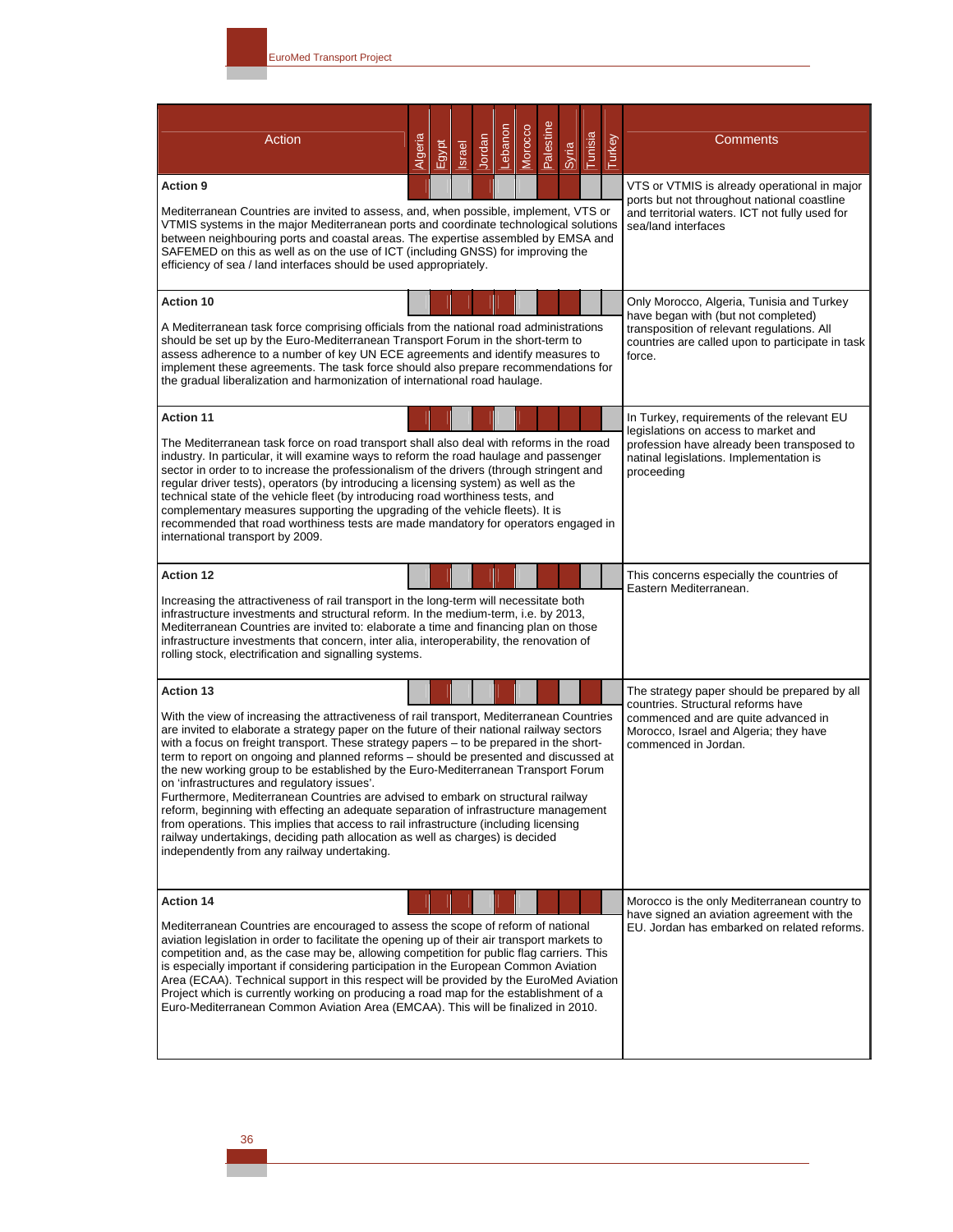| Action                                                                                                                                                                                                                                                                                                                                                                                                                                                                                                                                                                                                         | Algeria | Egypt | <b>Israel</b> | Jordan | Lebanon | Morocco | Palestine | Syria | Tunisia | <b>Turkey</b> | Comments |
|----------------------------------------------------------------------------------------------------------------------------------------------------------------------------------------------------------------------------------------------------------------------------------------------------------------------------------------------------------------------------------------------------------------------------------------------------------------------------------------------------------------------------------------------------------------------------------------------------------------|---------|-------|---------------|--------|---------|---------|-----------|-------|---------|---------------|----------|
| <b>Action 15</b>                                                                                                                                                                                                                                                                                                                                                                                                                                                                                                                                                                                               |         |       |               |        |         |         |           |       |         |               |          |
| The sustainability of the air transport sector in the region requires that Mediterranean<br>Countries introduce the same rules in their transport legislation as those included in the<br>international and European regulations governing civil aviation (i.e. regulations of<br>EC/EASA and JAA). The European Aviation Safety Authority (EASA) is called upon to<br>specify and elaborate concrete cooperation areas with the Mediterranean Countries by<br>2009.                                                                                                                                           |         |       |               |        |         |         |           |       |         |               |          |
| <b>Action 16</b>                                                                                                                                                                                                                                                                                                                                                                                                                                                                                                                                                                                               |         |       |               |        |         |         |           |       |         |               |          |
| Mediterranean Countries are invited to introduce cross-border regional arrangements<br>with regard to aviation accident and incident investigation and reinforce their safety<br>oversight capacity. Regarding aviation security, Mediterranean Countries are called<br>upon to align security regulatory functions and security oversight mechanisms with the<br>ECAA acquis and to reinforce the security oversight capacity of the competent<br>authorities. The working group 'air transport' of the Euro-Mediterranean Transport<br>Forum should coordinate the exchange of information.                  |         |       |               |        |         |         |           |       |         |               |          |
| <b>Action 17</b>                                                                                                                                                                                                                                                                                                                                                                                                                                                                                                                                                                                               |         |       |               |        |         |         |           |       |         |               |          |
| The development of logistic platforms in the Mediterranean Countries is a priority.<br>European Commission support in this respect will be provided by means of facilitation<br>activities like TAIEX workshops or twinning projects. The EIB study on the subject (to be<br>completed in mid-2007) is a very important exercise and will provide a good basis for<br>the development of logistic platforms in the future.                                                                                                                                                                                     |         |       |               |        |         |         |           |       |         |               |          |
| <b>Action 18</b>                                                                                                                                                                                                                                                                                                                                                                                                                                                                                                                                                                                               |         |       |               |        |         |         |           |       |         |               |          |
| Euro-Mediterrranean countries will set up a network of transport experts to collaborate<br>on regularly assembling and analyzing transport data, maintaining a common database<br>of demand, GIS network data and common forecasting scenarios for the Mediterranean.<br>Such a network already exists in the framework of CETMO for the western<br>Mediterranean. This should be expanded in the course of 2007 and 2008 to include<br>representatives from eastern Mediterranean Countries.                                                                                                                  |         |       |               |        |         |         |           |       |         |               |          |
| <b>Action 19</b>                                                                                                                                                                                                                                                                                                                                                                                                                                                                                                                                                                                               |         |       |               |        |         |         |           |       |         |               |          |
| Mediterranean Countries are invited to take the necessary steps for developing the<br>projects provisionally identified by the High-Level Group (HLG) as short-term priorities<br>(see Annex A) as well as any other projects on the HLG axes that are singled out by the<br>Euro-Mediterranean Transport Forum. All approved of projects should be subsequently<br>systematically appraised through full feasibility studies. The European Commission<br>encourages and supports the development of border crossing projects in order to<br>complete the physical integration of the Mediterranean countries. |         |       |               |        |         |         |           |       |         |               |          |
| <b>Action 20</b>                                                                                                                                                                                                                                                                                                                                                                                                                                                                                                                                                                                               |         |       |               |        |         |         |           |       |         |               |          |
| Further to the above, Mediterranean Countries are encouraged to submit the projects<br>identified by the HLG as priorities in the long-term (to start after 2010) to pre-feasibility<br>studies in anticipation of the review of the HLG priorities in 2010. Alternative proposals<br>should be considered for projects displaying low suitability according to the completed<br>pre-feasibility studies. The pre-feasibility studies on all the long-term priorities should be<br>completed by 2010 and be followed by full feasibility studies by 2013.                                                      |         |       |               |        |         |         |           |       |         |               |          |
| <b>Action 21</b>                                                                                                                                                                                                                                                                                                                                                                                                                                                                                                                                                                                               |         |       |               |        |         |         |           |       |         |               |          |
| Mediterranean Countries are invited to facilitate, to the possible extent and where<br>relevant, the successful implementation of the first two MoS pilot projects in 2008 and<br>2009 and to replicate their model and lessons learnt in future MoS projects to be<br>installed in 2010-2013.                                                                                                                                                                                                                                                                                                                 |         |       |               |        |         |         |           |       |         |               |          |
| <b>Action 22</b>                                                                                                                                                                                                                                                                                                                                                                                                                                                                                                                                                                                               |         |       |               |        |         |         |           |       |         |               |          |
| Strategic environmental assessments and environmental impact assessments have to<br>be carried out for all relevant plans, programmes and projects concerning transport,<br>especially with regard to port infrastructure, management and operations.                                                                                                                                                                                                                                                                                                                                                          |         |       |               |        |         |         |           |       |         |               |          |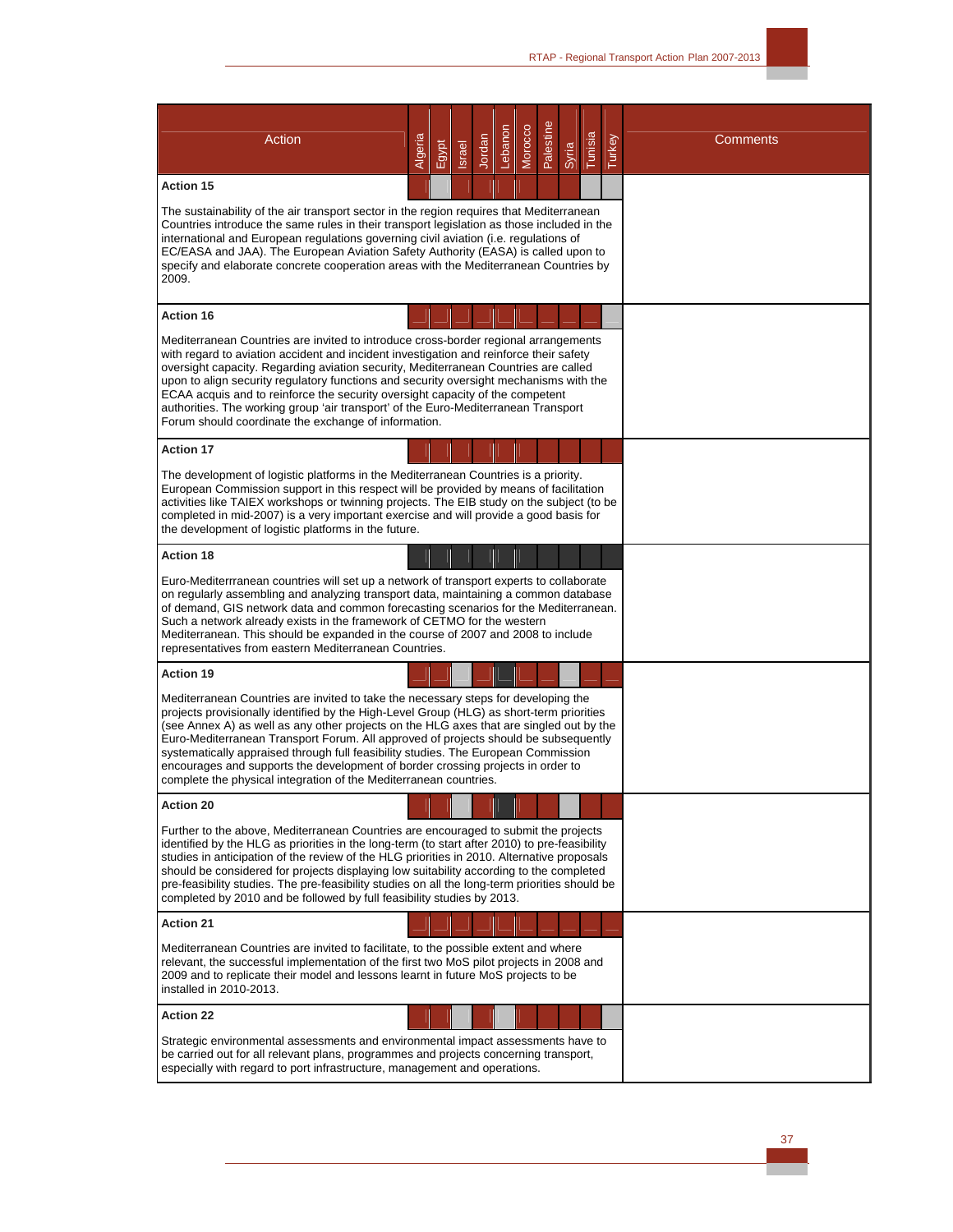| <b>Action</b>                                                                                                                                                                                                                                                                                                                                                                                                                                                                                                                                                                                                         | Algeria | Egypt | <b>Israel</b> | Jordan | Lebanon | Morocco | Palestine | Syria | Tunisia | Turkey | <b>Comments</b> |
|-----------------------------------------------------------------------------------------------------------------------------------------------------------------------------------------------------------------------------------------------------------------------------------------------------------------------------------------------------------------------------------------------------------------------------------------------------------------------------------------------------------------------------------------------------------------------------------------------------------------------|---------|-------|---------------|--------|---------|---------|-----------|-------|---------|--------|-----------------|
| <b>Action 23</b>                                                                                                                                                                                                                                                                                                                                                                                                                                                                                                                                                                                                      |         |       |               |        |         |         |           |       |         |        |                 |
| In order to expand the pool of environmental expertise available to Mediterranean<br>Countries regarding transport, it is recommended to enhance the environmental<br>expertise within national transport ministries, for example by establishing dedicated<br>environmental units.                                                                                                                                                                                                                                                                                                                                   |         |       |               |        |         |         |           |       |         |        |                 |
| <b>Action 24</b>                                                                                                                                                                                                                                                                                                                                                                                                                                                                                                                                                                                                      |         |       |               |        |         |         |           |       |         |        |                 |
| Future infrastructure needs assessment or feasibility studies should entail a risk<br>assessment and management strategy through the incorporation of scenarios on socio-<br>economic development.                                                                                                                                                                                                                                                                                                                                                                                                                    |         |       |               |        |         |         |           |       |         |        |                 |
| <b>Action 25</b>                                                                                                                                                                                                                                                                                                                                                                                                                                                                                                                                                                                                      |         |       |               |        |         |         |           |       |         |        |                 |
| It is equally important to recall the goals of accessibility and public service obligation in<br>transport planning. With respect to infrastructure investment, it is important to ensure<br>the organic linkage of all new infrastructure on the trans-national axes with the national<br>networks.                                                                                                                                                                                                                                                                                                                  |         |       |               |        |         |         |           |       |         |        |                 |
| <b>Action 26</b>                                                                                                                                                                                                                                                                                                                                                                                                                                                                                                                                                                                                      |         |       |               |        |         |         |           |       |         |        |                 |
| Without prejudice to actions taken in other transport modes, safety aspects should be<br>integrated in the design, construction and operation of any future road links and nodes<br>and in the upgrading of existing links. This should follow the standards prescribed by<br>international best practice.                                                                                                                                                                                                                                                                                                            |         |       |               |        |         |         |           |       |         |        |                 |
| <b>Action 27</b>                                                                                                                                                                                                                                                                                                                                                                                                                                                                                                                                                                                                      |         |       |               |        |         |         |           |       |         |        |                 |
| Mediterranean Countries should continue to collaborate with the EuroMed GNSS<br>projects and liaise with the GALILEO Euro-Mediterranean Cooperation Office<br>(GEMCO). The Mediterranean Countries should also liaise with the European<br>Commission regarding the progress and opportunities related to the gradual introduction<br>of European GNSS services in the region as of 2011.                                                                                                                                                                                                                             |         |       |               |        |         |         |           |       |         |        |                 |
| <b>Action 28</b>                                                                                                                                                                                                                                                                                                                                                                                                                                                                                                                                                                                                      |         |       |               |        |         |         |           |       |         |        |                 |
| Training, twinning and exchange programmes aiming at improving institutional capacity<br>must be continued over the next five-year period and expanded through management<br>seminars to assist in the organizational reform of transport administrations, maintaining<br>institutional capacity and upgrading knowledge. Mediterranean Countries are invited to<br>propose related activities to the TAIEX instrument.                                                                                                                                                                                               |         |       |               |        |         |         |           |       |         |        |                 |
| <b>Action 29</b>                                                                                                                                                                                                                                                                                                                                                                                                                                                                                                                                                                                                      |         |       |               |        |         |         |           |       |         |        |                 |
| Assisted by the Working Group on infrastructure and regulatory issues, Mediterranean<br>Countries are encouraged to start technical work on the priorities identified by the HLG<br>or approved alternatives (see actions 19-21). These priorities should also provide the<br>reference basis for the funding of feasibility and other studies by the NIF.                                                                                                                                                                                                                                                            |         |       |               |        |         |         |           |       |         |        |                 |
| <b>Action 30</b>                                                                                                                                                                                                                                                                                                                                                                                                                                                                                                                                                                                                      |         |       |               |        |         |         |           |       |         |        |                 |
| The European Commission is called upon to complete a micro-study evaluating the<br>opportunities, chances and risks for PPPs in the Mediterranean region. The study will<br>describe the current situation, thereby highlighting the legal possibilities and obstacles,<br>and list the transport PPPs already implemented in the region. It will also publicize those<br>projects with a potential to be implemented as PPPs and liaise with international finance<br>institutions (IFIs) and private investors active in the Mediterranean region to gauge their<br>potential interest in financing these projects. |         |       |               |        |         |         |           |       |         |        |                 |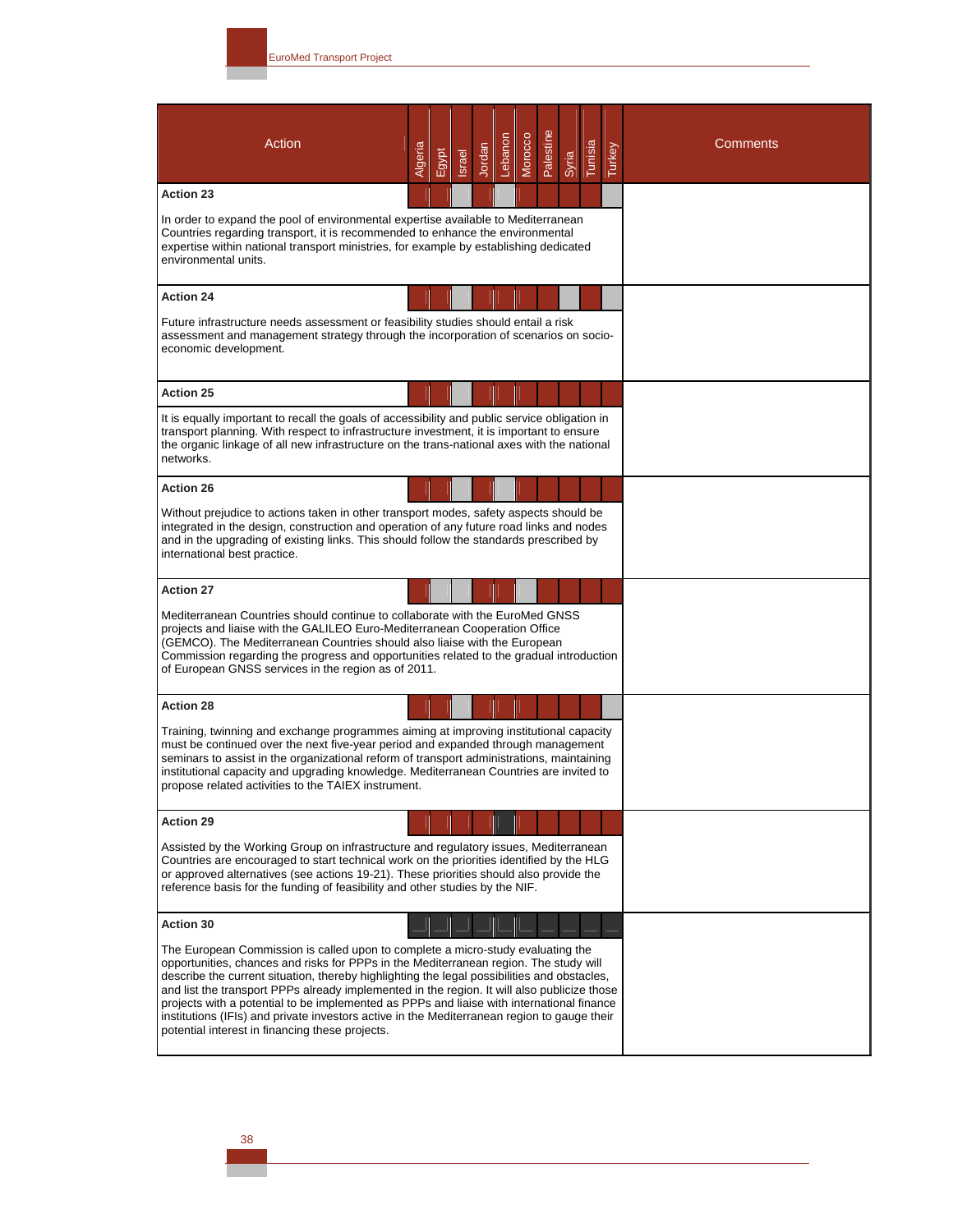| Action                                                                                                                                                                                                                                                                                                                                                                                                                                                                                                                                                                                                                                                                                                                                                                                                                                                         | Algeria | Egypt | <b>Israel</b> | Jordan | Lebanon | Morocco | Palestine | Syria | Tunisia | Turkey | <b>Comments</b> |
|----------------------------------------------------------------------------------------------------------------------------------------------------------------------------------------------------------------------------------------------------------------------------------------------------------------------------------------------------------------------------------------------------------------------------------------------------------------------------------------------------------------------------------------------------------------------------------------------------------------------------------------------------------------------------------------------------------------------------------------------------------------------------------------------------------------------------------------------------------------|---------|-------|---------------|--------|---------|---------|-----------|-------|---------|--------|-----------------|
| <b>Action 31</b>                                                                                                                                                                                                                                                                                                                                                                                                                                                                                                                                                                                                                                                                                                                                                                                                                                               |         |       |               |        |         |         |           |       |         |        |                 |
| The European Commission is called upon to hold a coordination meeting or set of<br>meetings with the various international financing institutions (IFIs) active in the<br>Mediterranean region, notably in the context of the MoU on cooperation in the MEDA<br>region signed between the EC, the EIB and the World Bank in May 2004. The aim of<br>these meetings $-$ to take place in 2007-2008 and be chaired by the $EC$ - should be to<br>establish an Infrastructure Steering Group for facilitating coordination on regional<br>transport priorities in line with strategies defined by the national authorities. In addition,<br>the option for a Project Preparation Facility should be explored. Such a facility would be<br>in charge of financing technical assistance for project preparation in order to make<br>potential investments bankable. |         |       |               |        |         |         |           |       |         |        |                 |
| <b>Action 32</b>                                                                                                                                                                                                                                                                                                                                                                                                                                                                                                                                                                                                                                                                                                                                                                                                                                               |         |       |               |        |         |         |           |       |         |        |                 |
| The Euro-Mediterranean Transport Forum as the main platform for the discussion,<br>monitoring and regular update of the RTAP shall deliver a mid-term review of the RTAP<br>by the end of 2009 and a final review report by mid-2013. Given that the executive<br>capacity of the Euro-Mediterranean Transport Forum is limited, the European<br>Commission – as secretariat of the Forum – should continue to provide the support<br>required to prepare reports and updates.                                                                                                                                                                                                                                                                                                                                                                                 |         |       |               |        |         |         |           |       |         |        |                 |
| <b>Action 33</b>                                                                                                                                                                                                                                                                                                                                                                                                                                                                                                                                                                                                                                                                                                                                                                                                                                               |         |       |               |        |         |         |           |       |         |        |                 |
| In order to fulfil its monitoring task with respect to the implementation of the trans-<br>national axes in Mediterranean, the Euro-Mediterranean Transport Forum is invited to<br>establish an additional thematic WG in 2007 to deal with infrastructures for all transport<br>modes and with regulatory issues for land transport. The working group should consider<br>multi-modality, focusing on the main Mediterranean transport axes but taking the wider<br>transport network into account. Furthermore, it should coordinate its work with other<br>Forum working groups. The European Commission should provide organizational and<br>financial support for the running of these working groups.                                                                                                                                                    |         |       |               |        |         |         |           |       |         |        |                 |
| <b>Action 34</b>                                                                                                                                                                                                                                                                                                                                                                                                                                                                                                                                                                                                                                                                                                                                                                                                                                               |         |       |               |        |         |         |           |       |         |        |                 |
| The Commission is invited to consider the establishment and maintenance of a<br>permanent secretariat on Mediterranean transport to support the operation of the Euro-<br>Mediterranean Transport Forum through the systematic collection and analysis of<br>relevant data and the supply of expertise (see also action 18). Such a secretariat should<br>ideally comprise two programme areas dealing with Western and Eastern<br>Mediterranean respectively, given the different opportunities and challenges and the<br>variable development of institutional structures of regional cooperation in the two sub-<br>regions. A feasibility plan on the establishment of such a permanent secretariat should<br>be completed by the end of 2007 and take into account the experiences made by<br>CETMO for the Western Mediterranean.                        |         |       |               |        |         |         |           |       |         |        |                 |

Action to be undertaken within RTAP

Action already implemented or under implementation

Action not applicable to country or implementation lies not at national level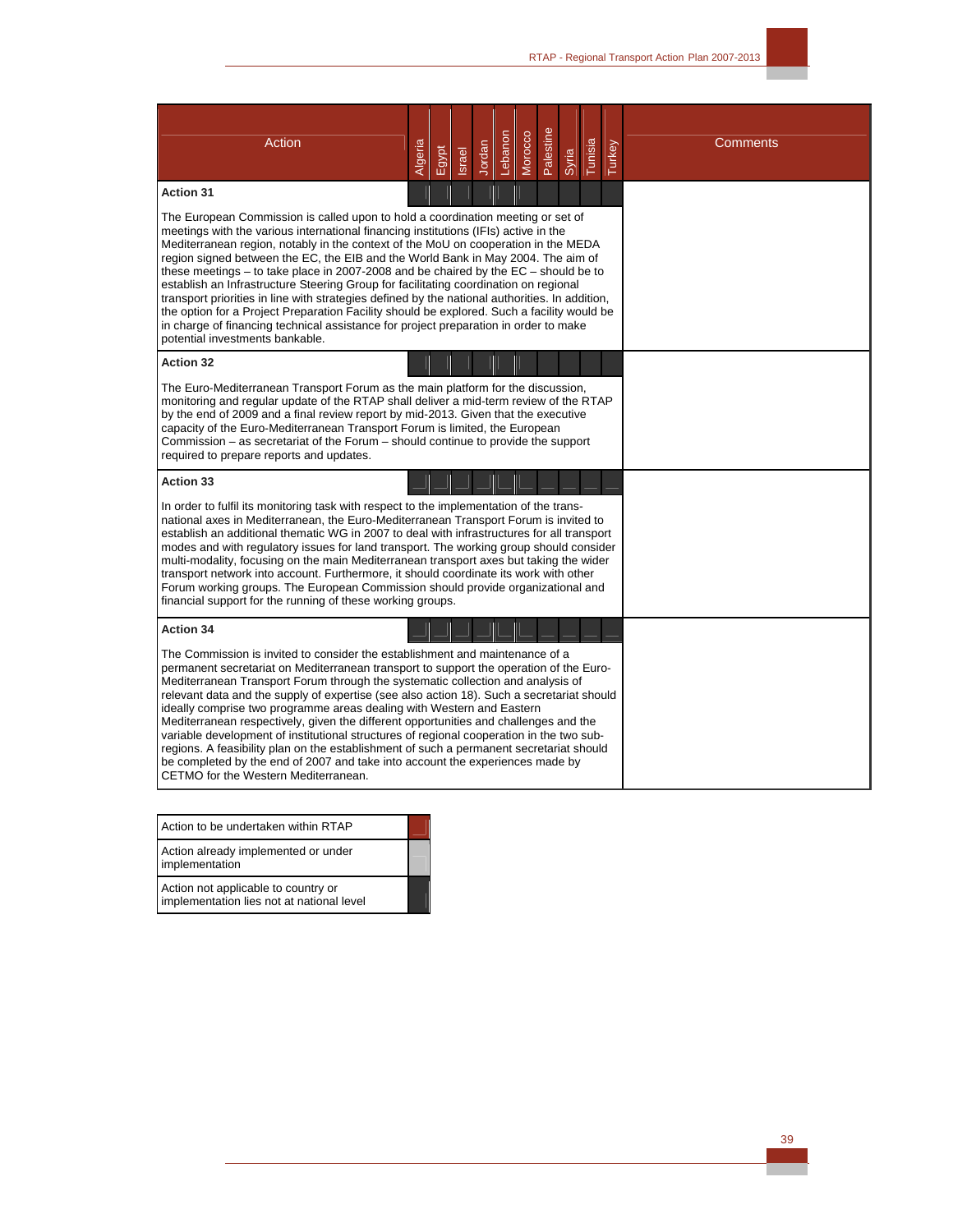# Annex C: List of Acronyms and Abbreviations

| <b>AEFMP</b>          | Algérie, Espagne, France, Maroc, Portugal                                                            |
|-----------------------|------------------------------------------------------------------------------------------------------|
| <b>AFS Convention</b> | Convention on Anti-Fouling Systems for ships                                                         |
| <b>AMU</b>            | Arab Maghreb Union                                                                                   |
| <b>ATM</b>            | Air Traffic Management                                                                               |
| <b>CETMO</b>          | Centre des Etudes de Transport pour la Méditerranée<br>Occidentale                                   |
| <b>DESTIN</b>         | Defining and Evaluating a Strategic Transport Infrastructure<br>Network in the Western Mediterranean |
| <b>EASA</b>           | European Aviation Safety Agency                                                                      |
| <b>EBRD</b>           | European Bank for Reconstruction and Development                                                     |
| <b>ECAA</b>           | European Common Aviation Area                                                                        |
| <b>EMCAA</b>          | Euro-Mediterranean Common Aviation Area                                                              |
| EC                    | European Commission                                                                                  |
| EDI                   | Electronic Data Interchange                                                                          |
| EIB                   | European Investment Bank                                                                             |
| <b>EASA</b>           | European Aviation Safety Authority                                                                   |
| <b>ECAA</b>           | European Common Aviation Area                                                                        |
| <b>EGNOS</b>          | European Geostationary Navigation Overlay Service                                                    |
| <b>EMAC</b>           | Europe Middle-East Air Traffic Management Coordination                                               |
| <b>EMCAA</b>          | Euro-Mediterranean Common Aviation Area                                                              |
| <b>EMSA</b>           | European Maritime Safety Agency                                                                      |
| <b>ENP</b>            | European Neighbourhood Policy                                                                        |
| <b>ENPI</b>           | European Neighbourhood and Partnership Instrument                                                    |
| <b>ESCWA</b>          | United Nations Economic and Social Commission for Western<br>Asia                                    |
| EU                    | European Union                                                                                       |
| <b>FEMIP</b>          | Facility for Euro-Mediterranean Investment and Partnership                                           |
| <b>GEMCO</b>          | Galileo Euro-Mediterranean Cooperation Office                                                        |
| GIS                   | Geographic Information Systems                                                                       |
| <b>GNSS</b>           | <b>Global Navigation Satellite System</b>                                                            |
| <b>GTMO</b>           | Transport Ministers Group of the Western Mediterranean                                               |
| <b>HLG</b>            | <b>High-Level Group</b>                                                                              |
| <b>ICT</b>            | Information and Communication Technology                                                             |
| <b>IFC</b>            | International Finance Cooperation                                                                    |
| <b>ILO</b>            | International Labour Organization                                                                    |
| IFI                   | International Financial Institutions                                                                 |
| <b>IMDG</b>           | International Maritime Dangerous Goods Code                                                          |
| <b>IMO</b>            | International Maritime Organisation                                                                  |
| <b>IMO-FAL</b>        | Convention on Facilitation of International Maritime Traffic                                         |
| <b>INCO-MED</b>       | Framework Programme for International Cooperation with<br>Mediterranean countries                    |
| <b>ISPS</b>           | International Ship and Port Facility Security Code                                                   |
| <b>JAA</b>            | <b>Joint Aviation Authorities</b>                                                                    |
| Marpol                | International Convention for the Prevention of Pollution from<br>Ships                               |